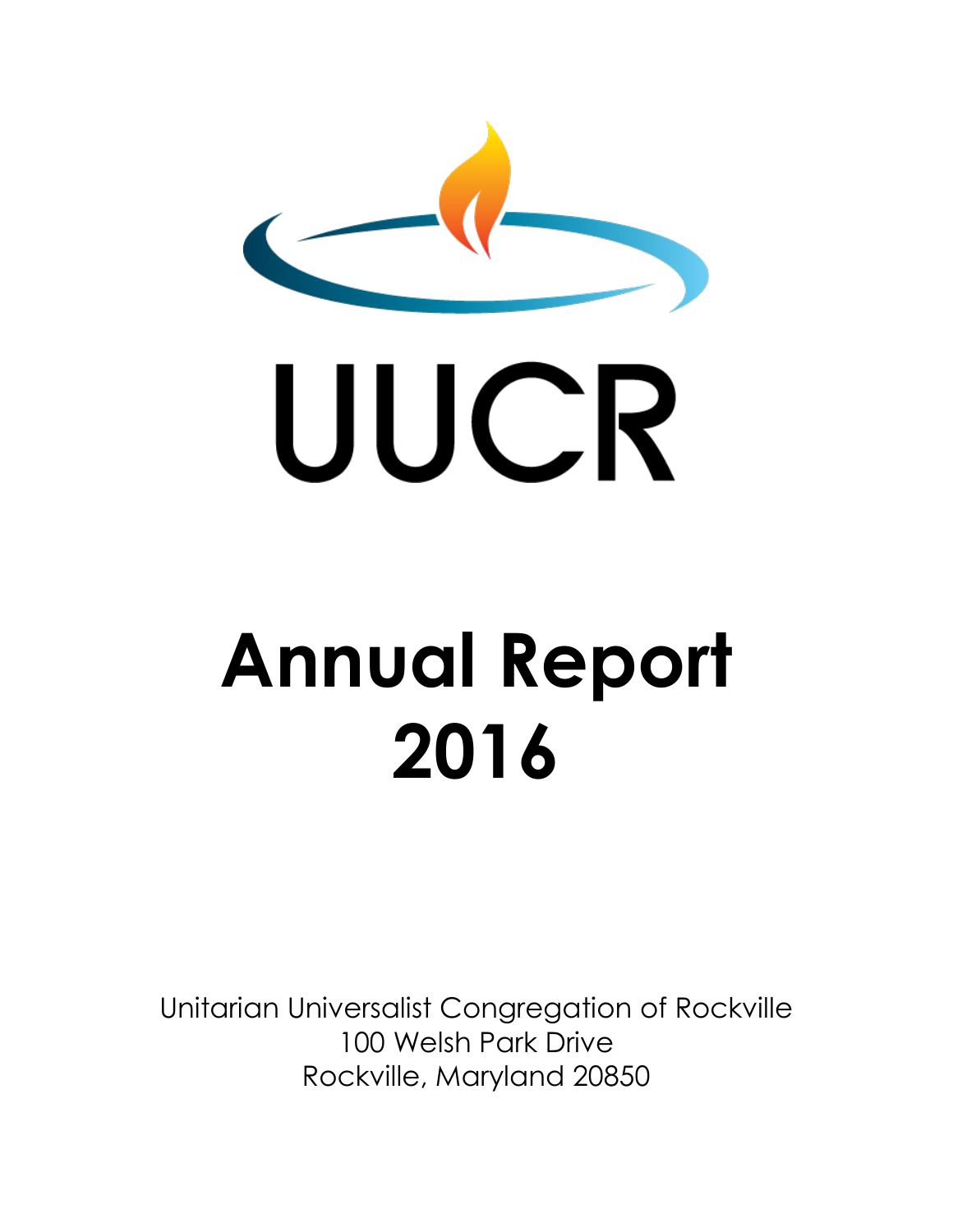# **Unitarian Universalist Congregation of Rockville**

**100 Welsh Park Drive, Rockville, MD 20850 phone: 301-762-7666 ~ fax: 301-762-7667 ~ [uucr@uucr.org](mailto:uucr@uucr.org) [www.uucr.org](http://www.uucr.org/) ~ <facebook.com/uu.rockville>**

#### **Staff**

Rev. Lynn Thomas Strauss, Senior Minister Rev. Rebekah Montgomery, Assistant Minister Rev. Jack Young, Minister Emeritus Andrea Spencer-Linzie, Interim Director of Religious Education Emma Falley, Youth Coordinator Rena Geibel, Religious Education Assistant Jennifer Rodgers, Director of Music Justin Furnia, Pianist Nancy Gregory, Director of Communications & Membership Donna Taylor, Church Administrator Bryant Taylor, Facilities Coordinator

#### **Officers**

Terrie Barr, President Ellen Rohan, Vice President See-Yan Lam, Secretary Julie Robinson, Treasurer Eric Burch, Assistant Treasurer Barbara Harrison, Assistant Treasurer Cynthia Bauerle, Immediate Past President

#### **General Trustees**

Adriana Brigatti José Clemente Bill Newhouse

# **Annual Report 2016**

Published May 15, 2016 by the Unitarian Universalist Congregation of Rockville Editing and production: Nancy Gregory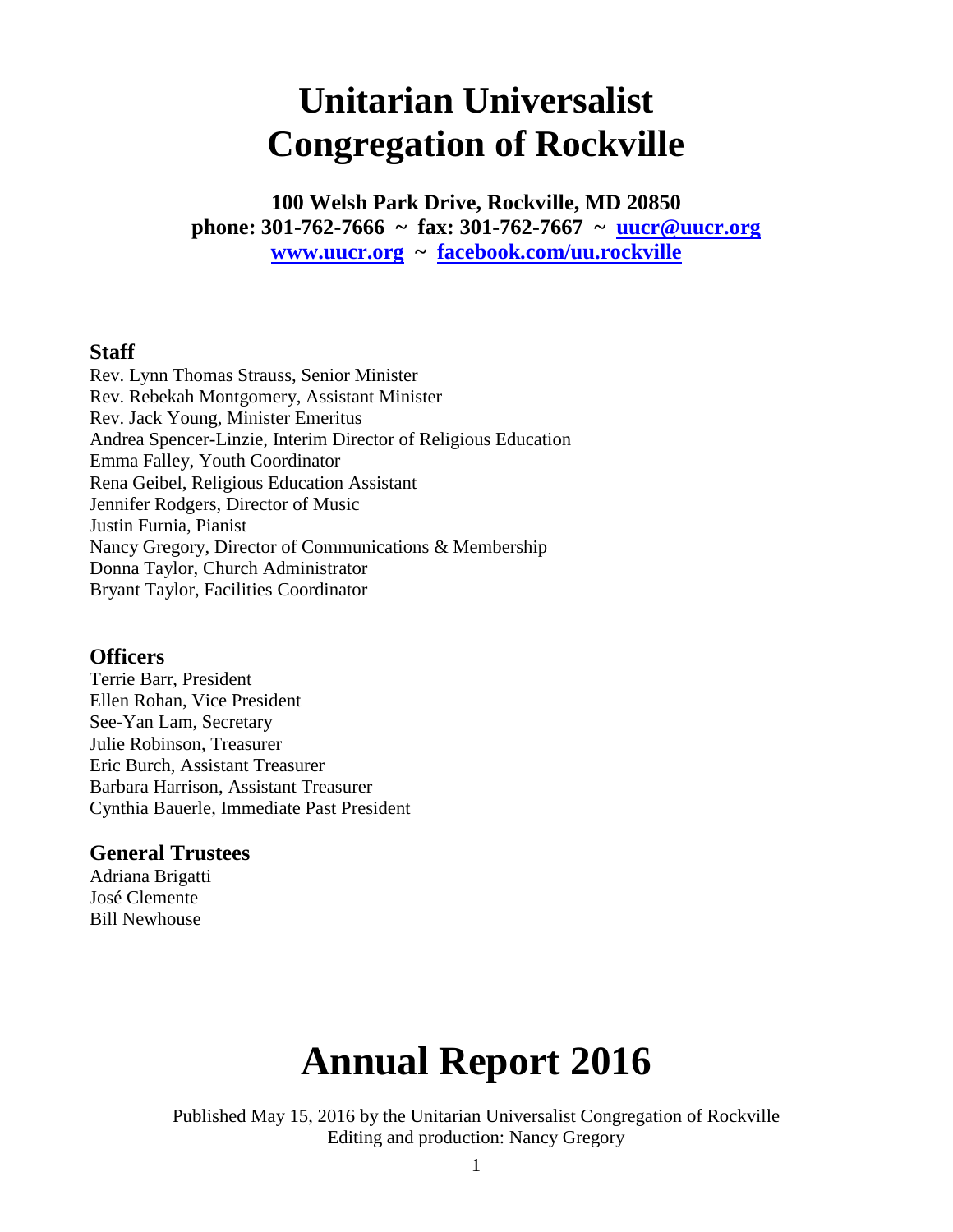#### **Table of Contents**

**Vital Statistics 4** 

**Report from the President 5** 

**Report from the Treasurer 7** 

**Report from the Lay Ministry Council 8** 

**Report from the Senior Minister 9** 

**Report from the Assistant Minister 9** 

**Report from the Interim Director of Religious Education 10** 

**Report from the Youth Coordinator 14** 

**Report from the Director of Music 14** 

**Report from the Director of Communications & Membership 16** 

**Report from the Church Administrator 17** 

#### **Committees Reporting to the Board**

Canvass Committee 18 Committee on Ministry 22 Finance Committee 22 Personnel Committee 23 Planned Giving Committee 23 Religious Education Transition Team 23 Space Planning Task Force 24

#### **Congregation-Chartered Committee**

Nominating Committee 24

#### **Worship & Music**

Decorations Committee 25 Music Committee 25 Ushers 26 Worship Arts Team 26

#### **Lifespan Religious Education**

Adult Faith Formation Committee 27 Children & Youth Religious Education Committee 28 Children's & Youth Worship Committee 29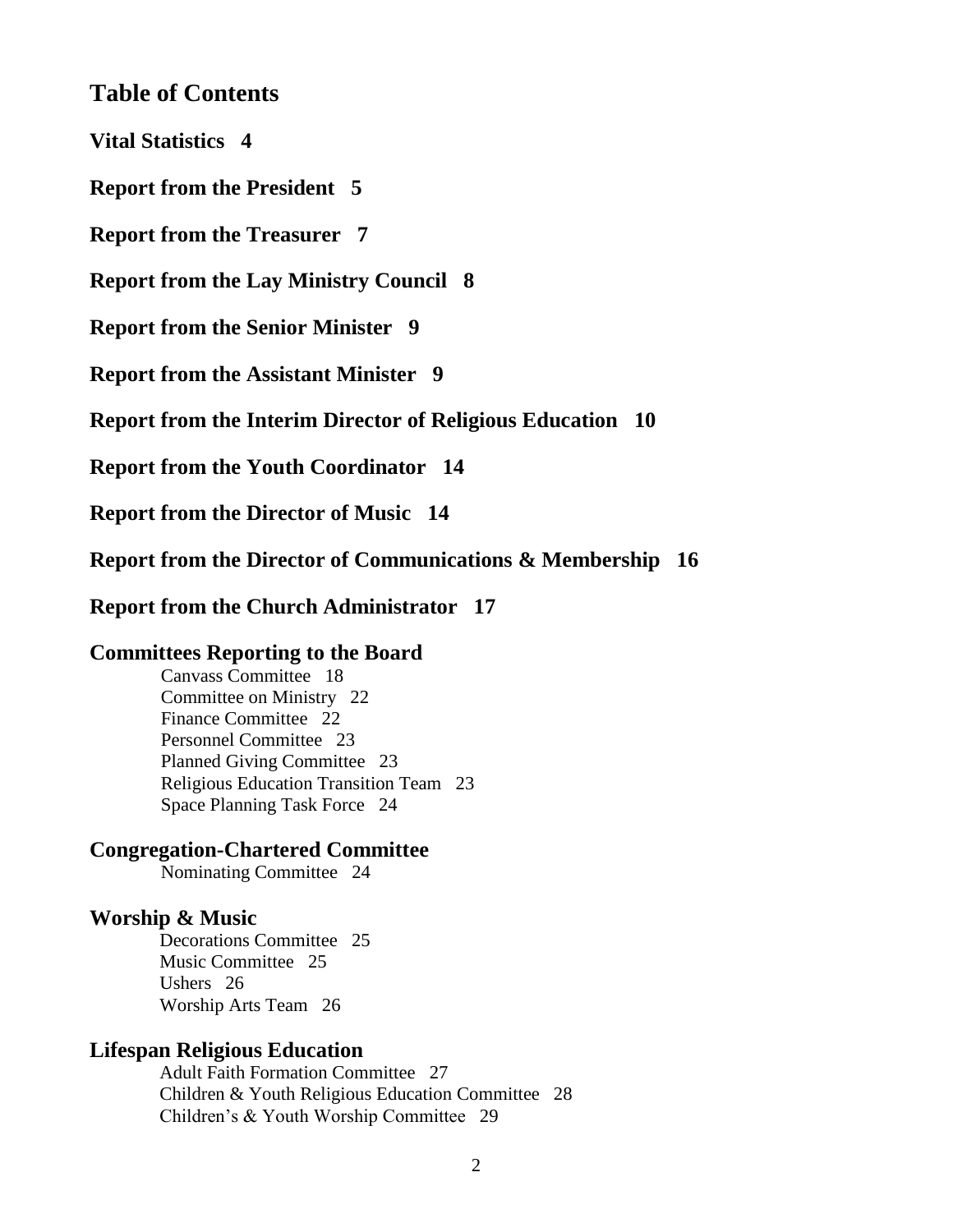#### **Social Justice**

Partner Church Committee 30 Social Justice Committee 30

#### **Social Justice Committee Groups:**

Green Team 32 Hunger Relief Task Group 33 Immigration Action Group 33 LGBTQ Task Group (including Rainbow Youth Alliance) 34 Peace Study Group 35

#### **Social Justice Committee Affiliations:**

Amnesty International Group 82 36 Beacon House 36 Community Ministries of Rockville 37 Interfaith Works 37 Unitarian Universalist Legislative Ministry of Maryland 38 Unitarian Universalist Service Committee 39 Unitarian Universalists for Social Justice 39

#### **Membership & Communications**

Denominational Connections 40 Joseph Priestley District Chalice Lighters 40 *Quest* Newsletter 40

#### **Finance**

Action Auction Fiesta Cruise (spring fundraiser) 41 Halloween Hullabaloo (fall fundraiser) 42

#### **Buildings & Grounds**

Aesthetics Committee 42 Buildings & Grounds Committee 43 Information Technology Committee 44 Landscape Committee 45 Sound Committee 46

#### **Spiritual & Caring**

Pastoral Care Team 47 Spirit of Life Sangha 49 Women's Spiritual Exploration Group 49 Women's Spirituality Group 50

#### **Fellowship**

Craft Group 50 Dinners for Eight 51 Literary Fiction Book Group 51 Quilters 51 Socrates Café Rockville 52 UUCR Book Club 52 Young Adults Group 52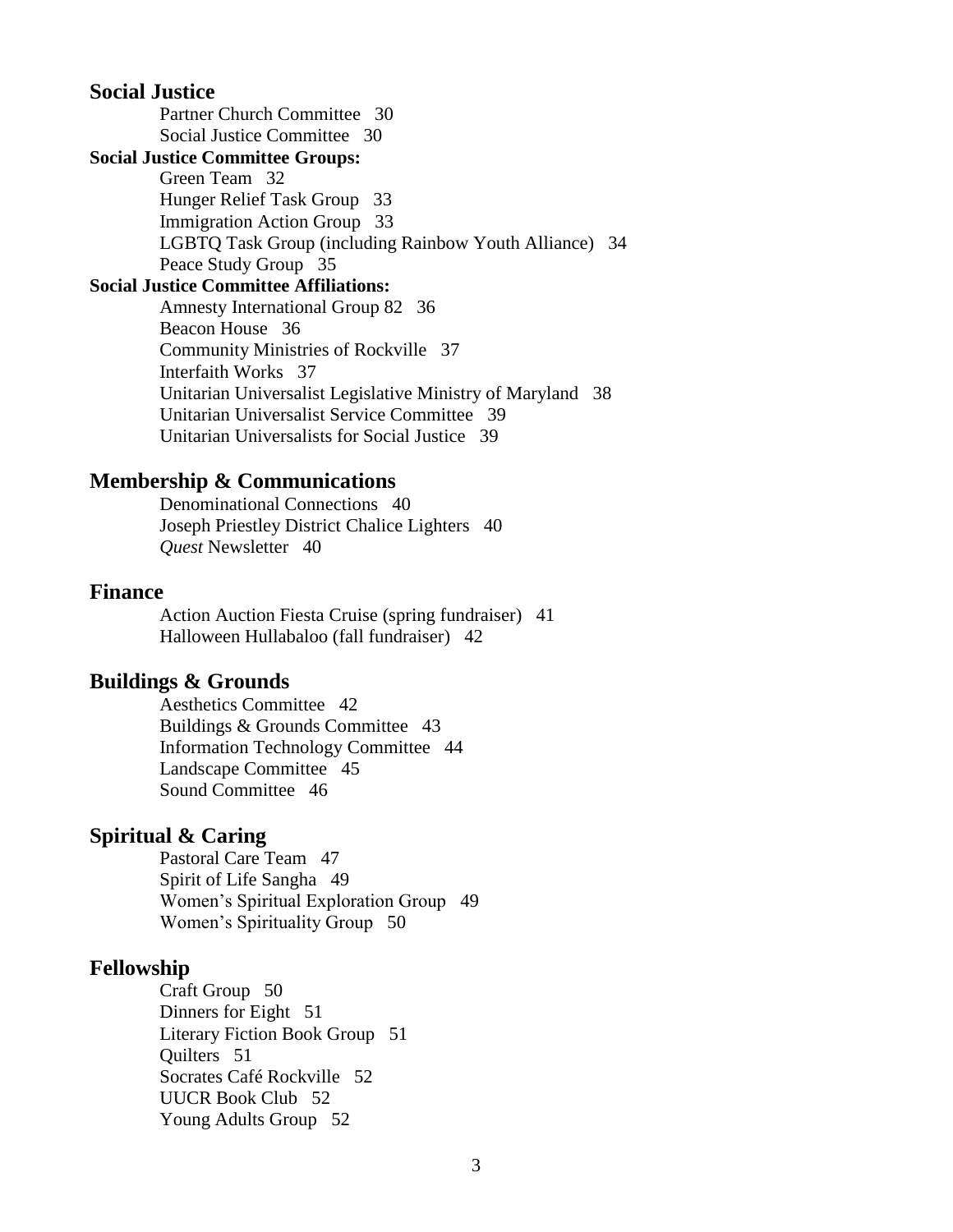#### **Vital Statistics – as of April 30, 2016**

**Members: 394**

**Friends: 133**

#### **Religious Education Enrollment: 123 Religious Education Families: 70**

#### **New members from May 1, 2015 to April 30, 2016: 21**

Bonnie Bloomquist, Susan Culbertson, Jon Facemire, Jessica Gardiner, Margie Henry, Bob Janowski, Heidi Janowski, Ody Leonard, Suzanne Leonard, Dory Lippert, Scott Reilly, Myra Remigio-Leonard, Ann Richards, Ray Richards, Kelly Schlessman, Jana Shobe, Judy Toth, Angie Watts, Glenn Watts, Steve Wright, Terry Zetts

#### **Members off the roll from May 1, 2015 to April 30, 2016: 17**

Antonio Aguilar, Amie Chamberlin, Ruth Cropley, Terry Drabant, Todd Garlow, Carly Gayle, Frank Gayle, Chris Holbein, Billie Jordan, Jay LaMarche, Jennifer Mitchell, Sam Mitchell, Anne Oyler, Bob Oyler, Amy Stevens, Greg Stevens, Nia Strother

#### **Members changed to Friends from May 1, 2015 to April 30, 2016: 1**

Eunice Moe

#### **Child Dedications: 4**

Lucian Nesta Hand Teagan Malee Pied Kiara Rose Santerre Tieran Ash Santerre

#### **Deaths: 7**

Clifford Bachrach (June 16, 2015) William Chapin (June 2, 2015) Marilla Cohen (October 1, 2015) Priscilla Kaeser (May 1, 2015) Audrey Koch (January 28, 2016) Ray Richards (April 7, 2016) Joe Shankle (October 20, 2015)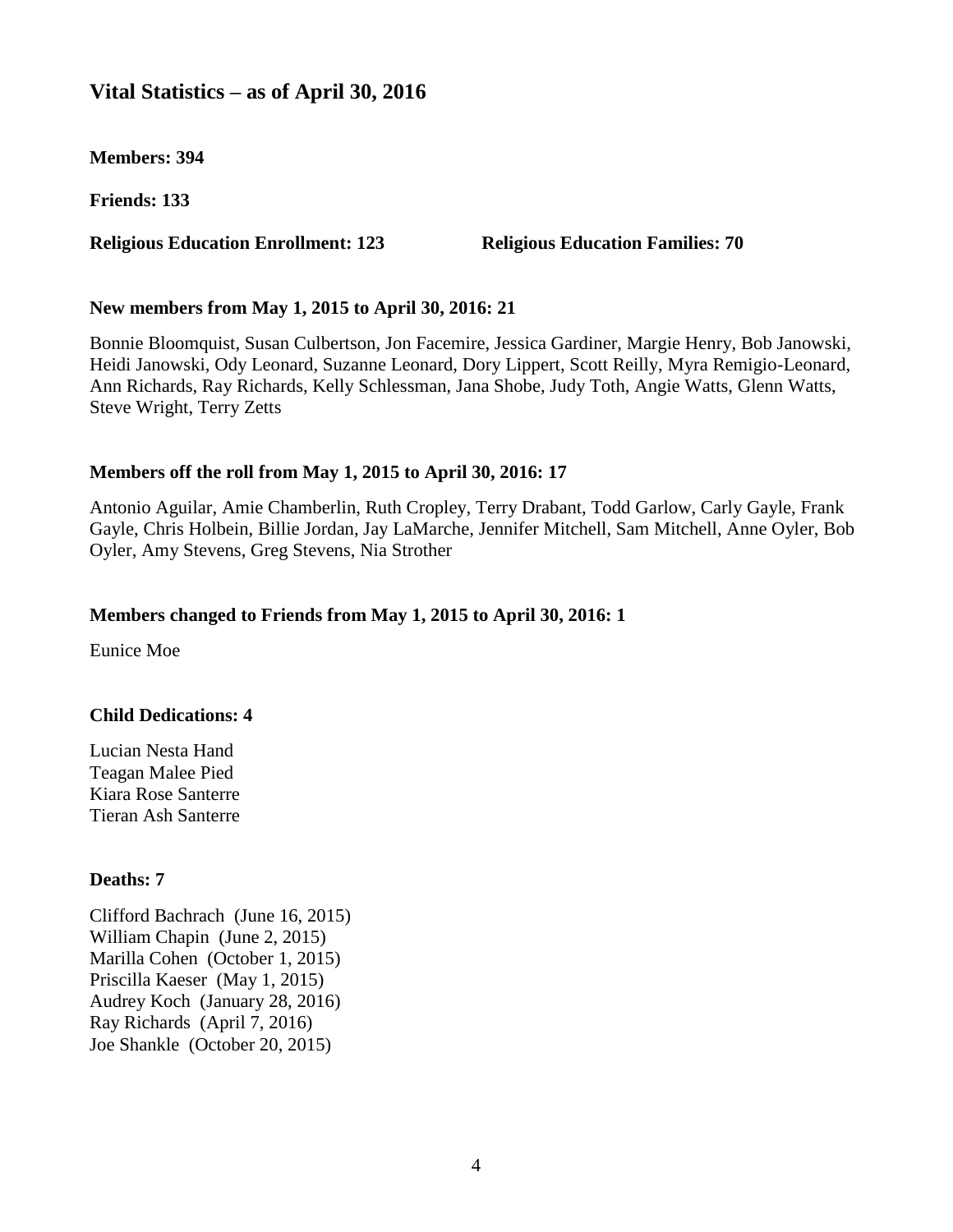#### **Report from the President** —*Terrie Barr*

The Board of Trustees establishes policy and oversees finances, financial and strategic planning, and approves major expenditures. The Board ensures that the congregation's resources are used to serve its mission. The Board provides governance and works with Rev. Lynn Thomas Strauss to lead the congregation in realizing our mission. Board and Lay Ministry Council leadership work to integrate governance and ministry at UUCR.

The Board year began in July 2015 with a Board retreat, during which we oriented incoming members and affirmed our Covenant, and developed goals for the year. The Board met monthly to conduct the work of the congregation, and held special Board meetings as needed. We hosted three Town Hall Meetings (September and November 2015, and April 2016) and the Annual Congregational Meeting in May 2016. The Mid-Year Congregational Meeting in January 2016 was cancelled due to weather.

Board members were visible and active in the life of the congregation, including weekly delivery of welcome at the Sunday service and presence during coffee hour, regular participation in new member events, Leadership Development Training, Rev. Rebekah Montgomery's Start-Up Workshop, and participation in a meeting to receive congregational feedback on the Religious Education (RE) Safe Congregations Policy. Throughout the year, the Board worked closely with the Lay Ministry Council, the Religious Education Committee, Buildings and Grounds Committee, Finance Committee, Personnel Committee, Church Administrator, and Senior Minister to update and strengthen policies and practices, and secure contractual obligations.

Our activities are guided by the framework provided in the 2012-17 Strategic Plan which directs our efforts to:

- Grow and diversify our membership;
- Strengthen and enhance congregational practices that support and connect all members and friends;
- Improve UUCR governance and staffing; and
- Cultivate UUCR's spiritual practice of engaging both the congregation and wider community as a leader and partner in social change.

The Board's goals were documented on the UUCR website in two places: the Board of Trustees web page and the Strategic Plan Summary. Board accomplishments for 2015-16 included:

#### **Goal 1**

Assessment and plan for Sanctuary and Building 1

Coordinated with the Buildings & Grounds Committee (B&G) and the Lay Minister for B&G to review assessments and plans and approve expenditures from the Capital Improvement Fund for:

- Upgrading the new sound system and for new acoustic panels applied in the Sanctuary to correct sound problems;
- New energy efficient lights installed in Founders Hall;
- New lighting and ceiling panels in the lobby of Building 1; and
- A comfortable, new meeting room for up to eight created by renovating the workroom.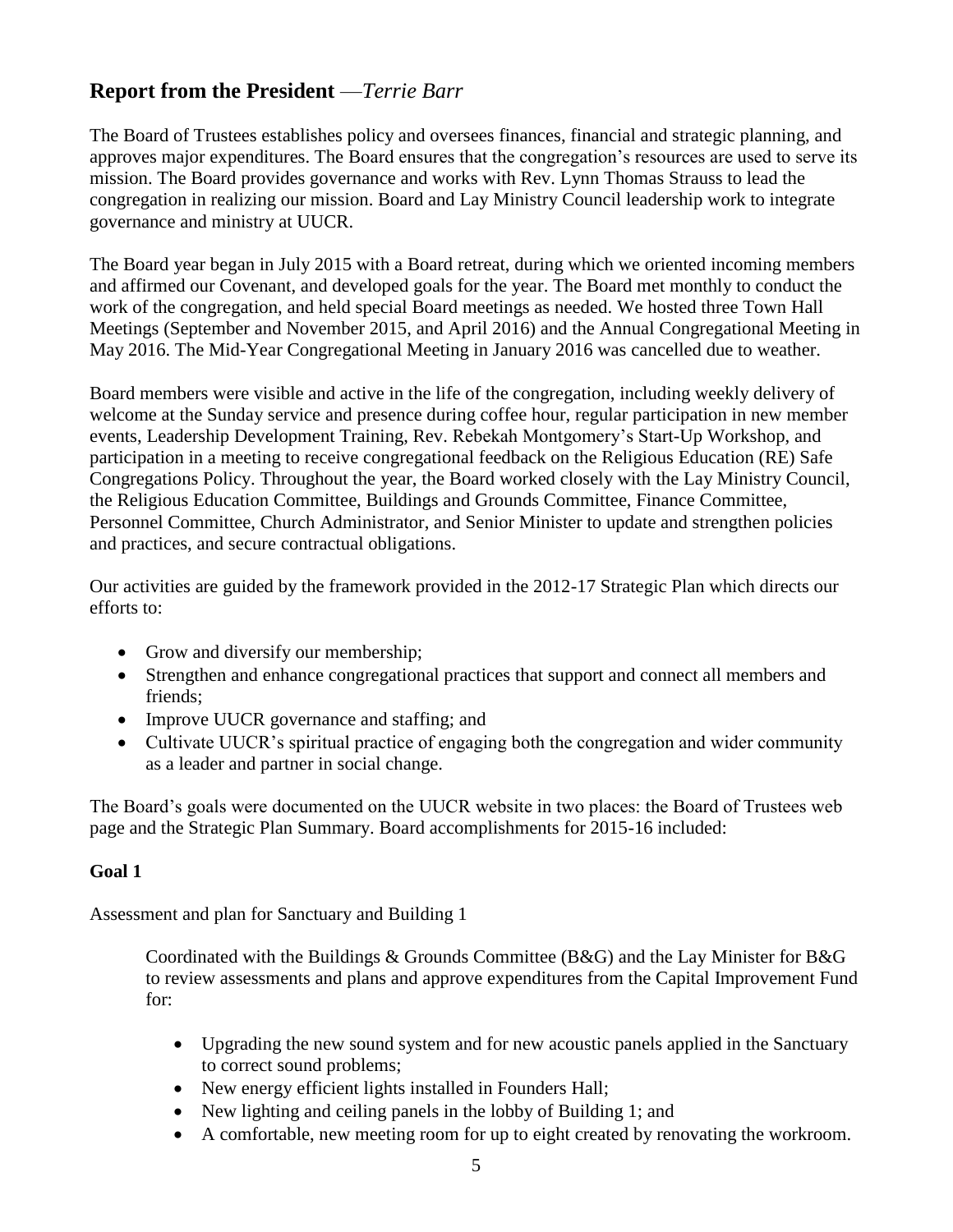Explore plans for a second Sunday worship service

- Reviewed attendance figures monthly for classrooms and the Sanctuary on Sundays.
- Compared them to prior years and determined that a second Sunday worship service was not needed at this time.
- Sought ideas from the congregation about how to ensure that losing parking spots due to the removal of the temporary parking lot doesn't discourage visitors.

#### **Goal 2**

Maximize the 60<sup>th</sup> Anniversary opportunity to honor the past and position UUCR for the next 60 years, determining the legacy that we will leave in terms of transforming our community and ensuring the buildings and grounds to support it.

- The  $60<sup>th</sup>$  Anniversary will be October 16, 2016. The Lay Ministry Council and the Committee on Ministry share responsibility for planning this joyous occasion.
- Congregants identified building and grounds upgrades to prepare for the  $60<sup>th</sup>$  at the April Town Hall Meeting. B&G and the Board will finalize the list and seek congregants' generosity for changes next year. The Strategic Plan developed next year will include five-year plans for buildings and grounds changes at UUCR.

Reimagine ways for UUCR to positively transform UUCR and our wider community through funding the operating budget and capital improvements.

- Approved and monitored UUCR's operating budget and approved expenditures from the Capital Improvement Fund to support Strategic Plan goals.
- Approved new leases for the nursery schools, increasing our income, and shared the cost of new flooring, upgrading our RE space.
- Approved new database linking all staff and volunteer databases into one.

#### **Goal 3**

Increase Board engagement with the congregation and promote congregational understanding of existing ways to engage.

- Created two new resources on the website: links to governing documents and UUCR policies, procedures, and guidelines to make it easy to access important documents in one place.
- The April Town Hall Meeting introduced a new format that includes spending half of the time engaging the congregation in open discussion of matters being considered for future decision-making. Posted ideas generated on four questions in E-Weekly article three days later.

Collaboratively prepare for a new vision for the next Strategic Plan, including the re-visioning for RE and the visioning for the start-up of the new Assistant Minister and all other church initiatives.

> • The Choosing our Future Team, Ellen Rohan, Bill Newhouse, Mary Carvajal, Christin Green, Scott Reilly, Lynn Strauss, and Terrie Barr, worked with a consultant to draft and communicate a process for next year.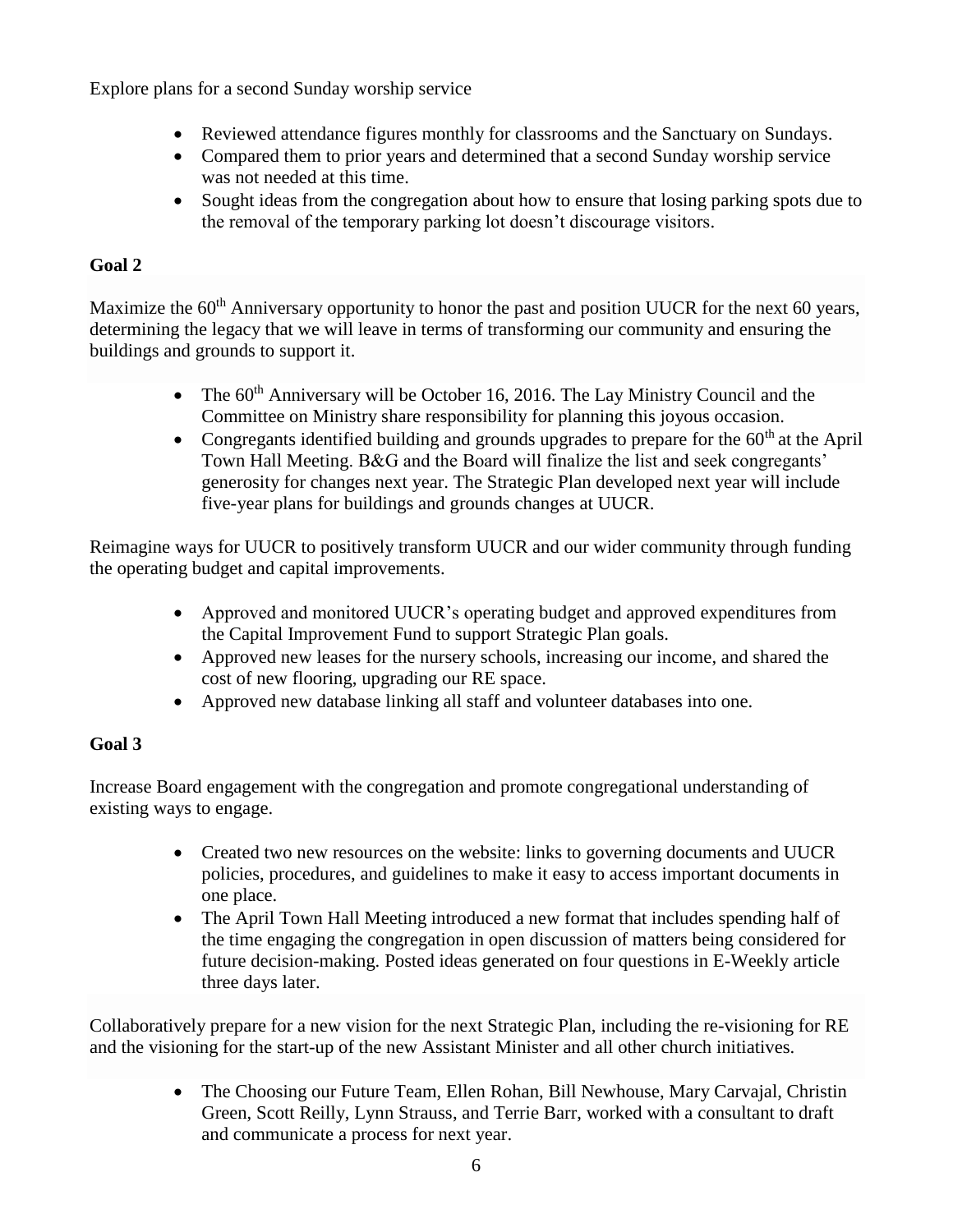Identify the need for and support the development of policies that support the congregation's ability to grow and be together as a multigenerational, diverse, and inclusive community.

- Developed New Initiatives Policy;
- Approved revision of Memorial and Remembrance Policy and Remembrance Fund;
- Updated the Conflict Resolution Policy; and
- Reviewed the RE Safe Congregations Policy at four Board meetings; sought feedback from the congregation at a May 1 meeting in order to finalize the policy.

#### **President's Perspective**

The 2015-16 program year was a celebratory one marked by the  $10<sup>th</sup>$  anniversary of Rev. Lynn Strauss's ministry and by welcoming our new Assistant Minister, Rev. Rebekah Montgomery, new Youth Coordinator, Emma Falley, and new RE Assistant, Rena Geibel. Rev. Lynn's sabbatical began in the fall and continued in April, May, and June. We reviewed the Religious Education Transition Team report and recommendations. We approved the new RE vision, the salary for a new credentialed Director of Religious Education (DRE), and an increase in the hours of the Youth Coordinator in the canvass budget. We piloted a Partner Plate effort that resulted in thousands of dollars for deserving charities and increased the UUCR share of the Sunday collection as well. A new team with a new concept executed the Halloween Hullabaloo on October 31. They exceeded the goal for this fall fundraiser and added a fun program of activities for children. We approved the selection of Dayna Edwards to be our new DRE. Karl Irikura led the Canvass Team this year, trying new ideas and working hard to enable our aspirational congregation to increase our efforts. We'll say farewell to Interim DRE, Andrea Spencer-Linzie, Director of Communications & Membership, Nancy Gregory, Director of Music, Jennifer Rodgers, and Youth Coordinator, Emma Falley at the end of the fiscal year. It is hard to say goodbye to them and we thank them for their good work.

Deep thanks to the ministers, members of the Board, Lay Ministers, committee chairs and members, and staff for your commitment to our congregation and for your work on our behalf. We are grateful to all members and friends for your generosity of time, talent, and treasure. Next year promises to be one of more celebration with our 60<sup>th</sup> Anniversary!

The 2015-2016 Board of Trustees budget was \$300. It was used to recognize congregational leaders at the Fellowship Dinner who advanced Strategic Plan goals.

Board of Trustees for 2015-2016: Terrie Barr (President), Ellen Rohan (Vice President), See Lam (Secretary), Julie Robinson (Treasurer), Adriana Brigatti, José Clemente, and Bill Newhouse (General Trustees), Cynthia Bauerle (Immediate Past President and non-voting member), and Rev. Lynn Strauss (Senior Minister and non-voting member)

#### **Report from the Treasurer—***Julie Robinson*

The Treasurer has overall responsibility for all of the congregation's financial activities and is a voting member of the Board of Trustees. The Treasurer verifies that UUCR's financial records are accurate and up-to-date and prepares a monthly Treasurer's Report for presentation to the Board and to the Finance Committee. The monthly Treasurer's Report will be made available to any member or friend of the congregation who requests a copy from the Treasurer, a member of the Board of Trustees, or a member of the Finance Committee.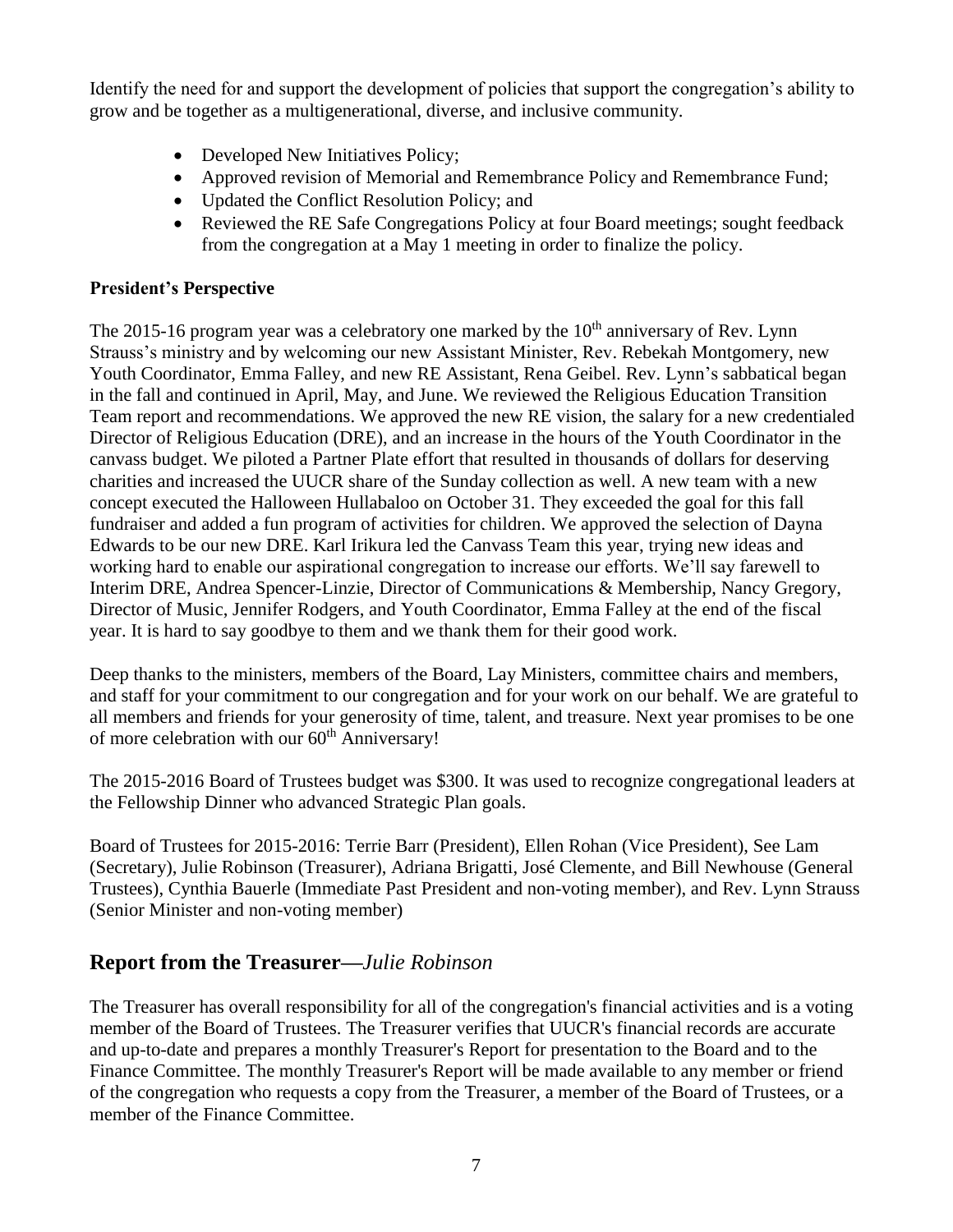UUCR's financial condition is sound. The Endowment Fund balance is approximately \$288,000. The General Reserve is approximately \$261,000, 35% of the annual budget. Building and grounds costs have been higher than expected this year, driven by snow removal costs, while payroll costs are lower than budgeted due to open positions. After completing ten months of the current fiscal year, we expect to finish the year with a budget surplus.

UUCR's current operating budget is \$744,788. Payroll costs are the largest expense and will be approximately \$441,000 for the current year. More than 75% of operating costs are funded by contributions from members and friends of the congregation, so a successful annual canvass is vital to our financial health.

The Treasurer's financial responsibilities are shared with two Assistant Treasurers and a bookkeeper. Eric Burch is the Assistant Treasurer for Deposits and Barbara Harrison is the Assistant Treasurer for Disbursements. Martha Taylor is the bookkeeper. The Treasurer, Assistant Treasurers, and bookkeeper work closely with the Finance Committee, chaired by Kent Hancock, and with Donna Taylor, Church Administrator.

#### **Report from the Lay Ministry Council—***Fran Lowe and Steve Eckstrand*

The Lay Ministry Council is responsible for visioning, coordinating, supporting, and evaluating the program areas of the congregation, and for overseeing the congregational calendar and may render advice and/or make recommendations to the Board of Trustees on any issue which, in the Lay Ministry Council's judgment, may have a significant impact on the programs of the congregation.

This has been a rebuilding year for the Lay Ministry Council. Eight members decided to remain on the council for a second two-year term, while four members completed their two-year terms of service and moved on to other leadership positions in the congregation. Eight people are actively participating in the current Lay Ministry training program.

This year the Lay Ministry Council:

- Organized the annual Activities Fair
- Assisted with the formulation of the annual calendar
- Reviewed the UUCR Policy for Considering New Initiatives and discussed how to carry out its assigned role in the consideration of new initiatives
- Per the Annual Implementation Plan Activity 18b: Research and implement leadership development programming - Provided two leadership development classes, in May and September. Over 40 people attended at least one session; each session had at least 30 people.
- Provided Lay Ministry training sessions in November, February, and April, with plans for one more session in June. Topics included: worship, spirituality. ministry, the core of UUCR, communications and dialogue, cultural differences, and principles of leadership. Rev. Lynn, Rev. Rebekah, and Fran Lowe led the sessions with assistance from Cynthia Shires-Thurston and Steve Eckstrand.

An important task for the Lay Ministry Council during the coming year will be to assimilate new Lay Ministers and participate in strategic planning for the next five years.

The 2015-2016 Lay Ministry Council budget is \$500 of which \$207 has been spent.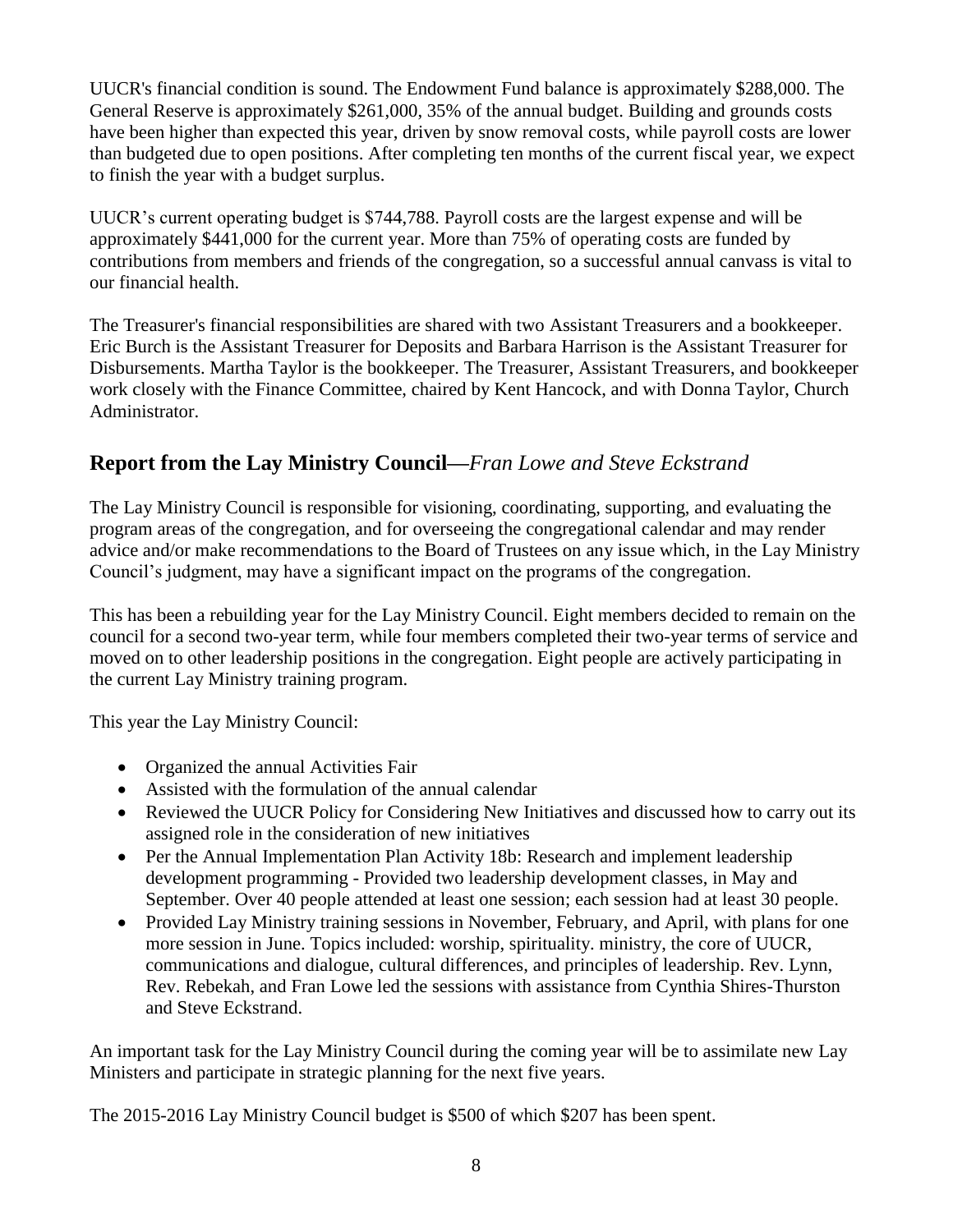Lay Ministers: Worship & Music Arts - Cynthia Shires-Thurston; Social Justice - Bennett Rushkoff; Adult Faith Formation - Steve Eckstrand (Interim Chair); Children & Youth Religious Education - Gwen Rowe; Community Outreach - Ken Sandin; Membership & Communications - Jill Asman; Buildings & Grounds - Marie Reed; At-large - Celia Young; Lay Ministry Council – Fran Lowe; Board of Trustees liaison – Ellen Rohan

#### **Report from the Senior Minister** *—Rev. Lynn Strauss*

*To everything there is a season, and a time for every purpose under heaven.*

This year has been a season of changes. New beginnings and unexpected endings have marked the joys and sorrows of our Beloved Community. In our wise moments, we know that change is good, that life is change, and that new growth comes again and again.

I believe in the miracle that is religious community. Together we grow in spirit, in love, and in good works. It is the good of the whole that makes us a congregation. Individual changes, individual agendas, individual gifts and commitments come together and make of us a new creation, a renewed congregation.

And so we share the journey of seasons, saying goodbye to Rev. Doug McCusker, our first Assistant Minister, saying goodbye to Sarah Prager and Emma Falley, our Youth Coordinators, saying goodbye to Andrea Spencer-Linzie, our Interim Director of Religious Education, saying goodbye to Jennifer Rodgers, our Director of Music, saying goodbye to Nancy Gregory, our Director of Communications & Membership. So many goodbyes, drenched in so much gratitude.

Then we said "welcome" to Rev. Rebekah Montgomery, our new Assistant Minister, and we will say "welcome" to Dayna Edwards, our incoming Director of Religious Education. We prepare to welcome our new Director of Music and our new Director of Communications & Membership, and we give thanks for the blessings of good leaders, staff, clergy, and lay volunteers.

I am most grateful to Donna Taylor, our stalwart Church Administrator. And I am grateful to Terrie Barr, President of the Board of Trustees this year, and to the Executive Team of the Board, and to the entire Board. They have held us through this journey of change with dedication, wisdom, and compassion.

May we move into the new season with our honed resilience and our highest hopes.

Oh, and yes, I have squeezed in some sabbatical time this year as well.

With deep gratitude, Lynn

#### **Report from the Assistant Minister** *—Rev. Rebekah Montgomery*

I am honored to be UUCR's second Assistant Minister, after my colleague, Rev. Doug McCusker, who served the congregation last year. Since last year was the first time UUCR had an Assistant Minister, the portfolio of responsibilities is still continuing to adjust and expand, with the needs of the congregation.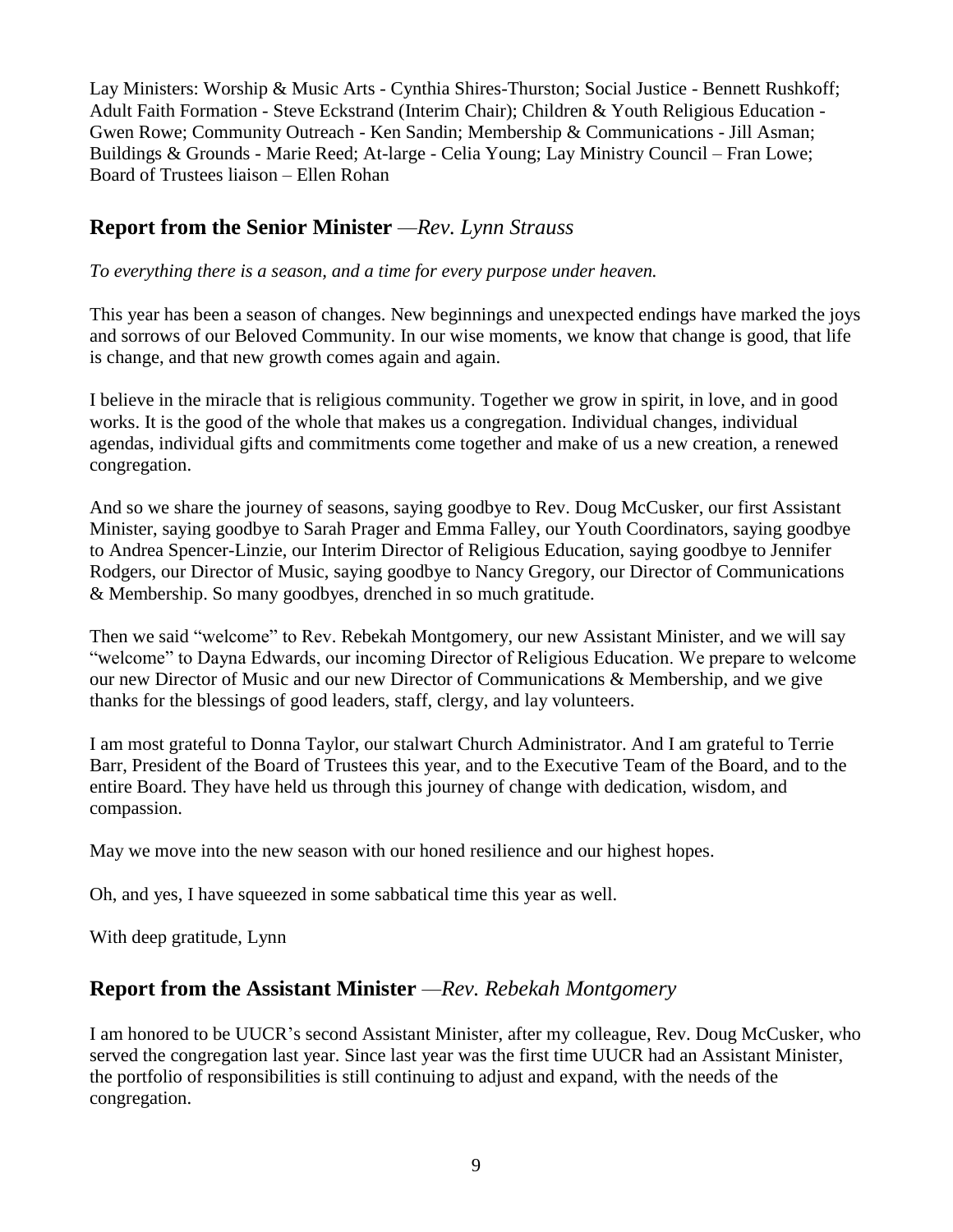I have been serving UUCR since the fall of 2015, so this report is inclusive of just my time: October to June. I am grateful to have been welcomed so warmly by this UUCR family and for the many ways I have been able to get to know the history, legacy, culture, and great future for our community.

Highlights of 2015-16:

- Enriching and engaging theme-based worship experience, led by the Senior and/or Assistant Minister three to four times per month
- Successful and well-attended Assistant Minister Start-up Workshop, facilitated by the Joseph Priestley District Executive
- Providing the leadership for the multi-session Adult Faith Formation class, *Building Your Own Theology*, with an incredible and thoughtful group of UUCR members and friends
- Wisdom Wednesdays with vespers, dessert, and presentations were enthusiastically supported
- Continuation of the UUCR Mind, Body & Spirit Fair, an innovative multigenerational worship/spiritual practices event
- Deep reflection and discussion of the death penalty issue with the Unitarian Universalist Association Common Read book, *Just Mercy*
- Regular attendance at the Montgomery County Interfaith Working Group meetings, which are hosted at UUCR
- Celebrating the installation of UUCR's solar panels with Interfaith Power & Light
- Supporting the Lay Ministry Council with trainings and collaborative pastoral and leadership initiatives
- Honoring Rev. Lynn Strauss's sabbatical over 2015-16 by providing additional worship, pastoral, and committee involvement
- Continuation of the Assistant Minister support to the Small Group Ministry program with trainings and the creation of the monthly session plans, tied to the monthly worship themes
- Active participation in the Montgomery County Black Lives Matter UU Clergy Group with monthly meetings and a collaborative multi-event honoring Rev. Dr. Martin Luther King, Jr. Day
- UUCR initiated a Racial Justice Working Group this year and encouraged the community to engage in Black Lives Matter and racial justice issues by hosting two book discussions on *Between the World and Me*, by Ta-Nehisi Coates, attending the regular River Road UU vigils, organizing participation in local Black Lives Matter events, and attending Joseph Priestley District and area racial justice workshops

# **Report from the Interim Director of Religious Education**—*Andrea Spencer-Linzie*

The work of an Interim Director of Religious Education (IDRE) is different from a long-term DRE. An IDRE does need to sustain and continue the current program. At the same time, s/he also engages in other tasks that are part of an intentional transition period that has a shape and momentum set apart from that of a settled leader. The limited time of an Interim DRE helps the congregation focus on its developmental work. The interim professional also needs to shine a light on possibly uncomfortable truths and to work with the congregation to effect difficult changes that may be necessary for the future health and success of the program.

There are five categories for my work as the IDRE at UUCR, which were developed by LREDA (Liberal Religious Educators Association), as well as the ongoing work of supporting, administrating, and developing the current program.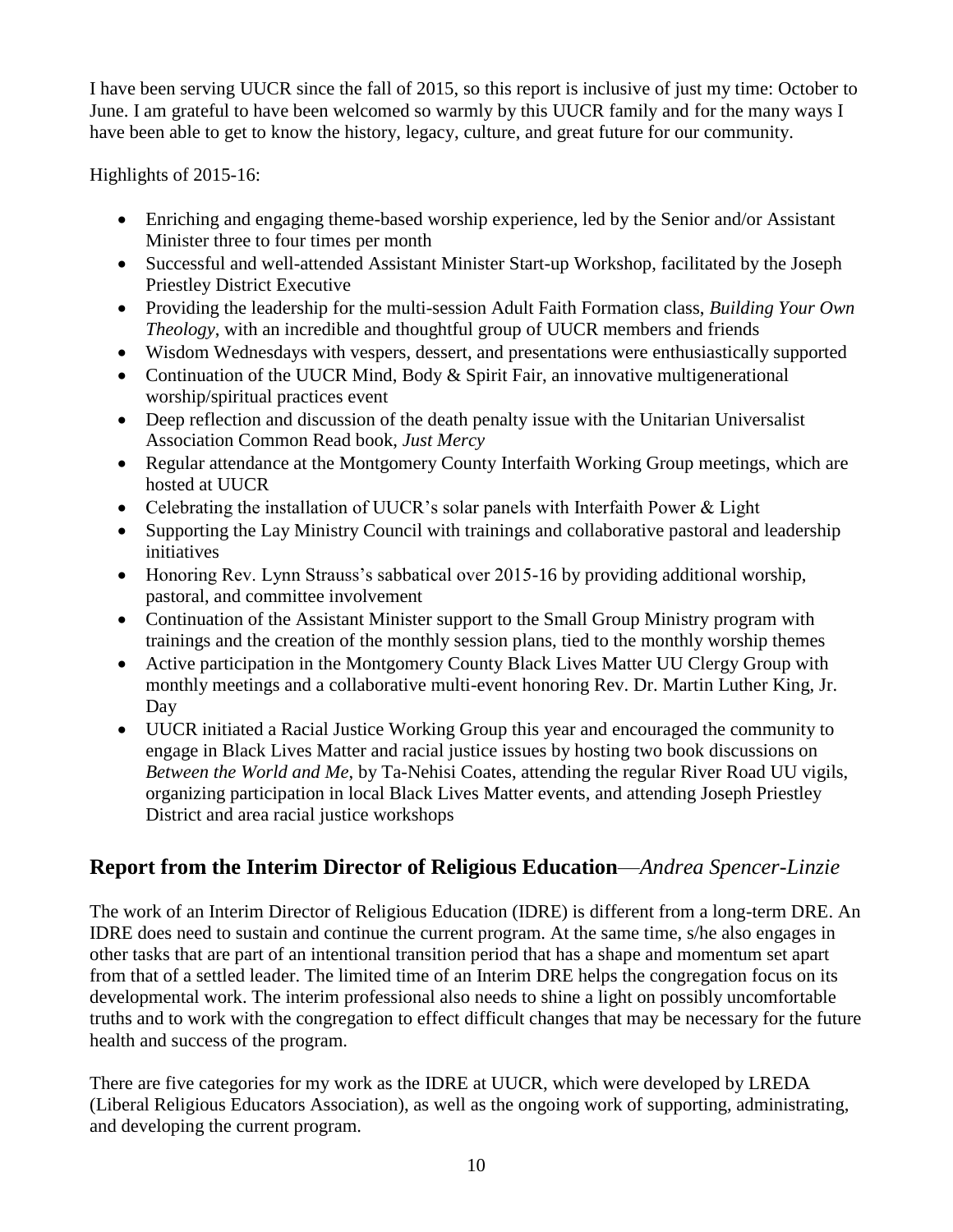#### **Coming to Terms with History**

In addition to comments from the 2015 report, it is clear that there is still some residual sense of a divide between the RE teachers/helpers/students and the rest of the congregation. Something akin to "upstairs/downstairs" syndrome. The IDRE and Senior Minister discussed bringing in a consultant or facilitator to discuss how much this sense of separateness is still at play within the congregation. I believe this would be a healthy step to take, especially as a new DRE assumes leadership in July 2016.

#### **Evolving a Unique Religious Education Program Identity**

We have focused on the fact that it really does take a village to raise children. We have tried a new trimester approach in teaching the curriculum throughout the year, giving teachers needed time to worship and rest, and incorporating more adults in the RE program in shorter periods of commitment. We had more trainings this year in classroom behavior management, how to adapt a *Tapestry of Faith* curriculum to fit our RE year, safety issues, and the like. Most, but not all, teachers participated in the training, and the IDRE had specific trainings with new teams, particularly in the 2-3rd grade class and the 4-5th grade class.

#### **Leadership Changes During the Interim Period**

During the interim period both the RE Assistant and Youth Coordinator positions needed to be filled. A Youth Coordinator was hired in September 2015 thanks to the efforts of a selection committee which included two youth members as well as youth teachers and OWL (Our Whole Lives) facilitators. The RE Assistant position took much longer to fill. We hired someone in July 2015, but realized fairly quickly that she was not the right person for the job. Nearly one year after the long-serving RE Assistant retired, we hired a new RE Assistant, who is doing great in the position. However, the lack of an assistant for nearly a year curtailed how much the IDRE could accomplish, both in supporting the ongoing program and new initiatives. While lead teachers in preschool, K-1, and the Junior and Senior Youth classes stayed fairly constant throughout the year, the 2-3rd and 4-5th grade classes had teaching teams with no designated team leaders. These classes did suffer from this lack of leadership and the IDRE and RE Assistant picked up the role of scheduling teachers and helpers.

#### **Renewing Associational Linkages**

This has been a challenge this year given the restructuring of the Youth Cons and the move from district to regional leadership in the Unitarian Universalist Association.

#### **Commitment to Future Program and Vitality**

The RE Transition Team completed its work in 2015 and submitted a comprehensive proposal to the Board of Trustees that included staffing (with a recommendation for increased hours for the Youth Coordinator position), programing, and resource recommendations, including increasing use of up-todate technology, creating a three-year cycle for Coming of Age, including 6th grade in the Junior Youth RE class, and beginning steps to add a third year of curriculum to the Junior Youth class. A very significant proposal initiated by the RE Transition Team took on life with a specific structure and content for a youth program for Junior and Senior youth to run throughout the year, based on the six pillars of strong youth programs. The RE Committee supports this new initiative and, after a round of conversations with Junior and Senior youth and their parents, there is much positive support for this new initiative. It is key to developing the leadership of our youth, both in UUCR and throughout the UU denomination.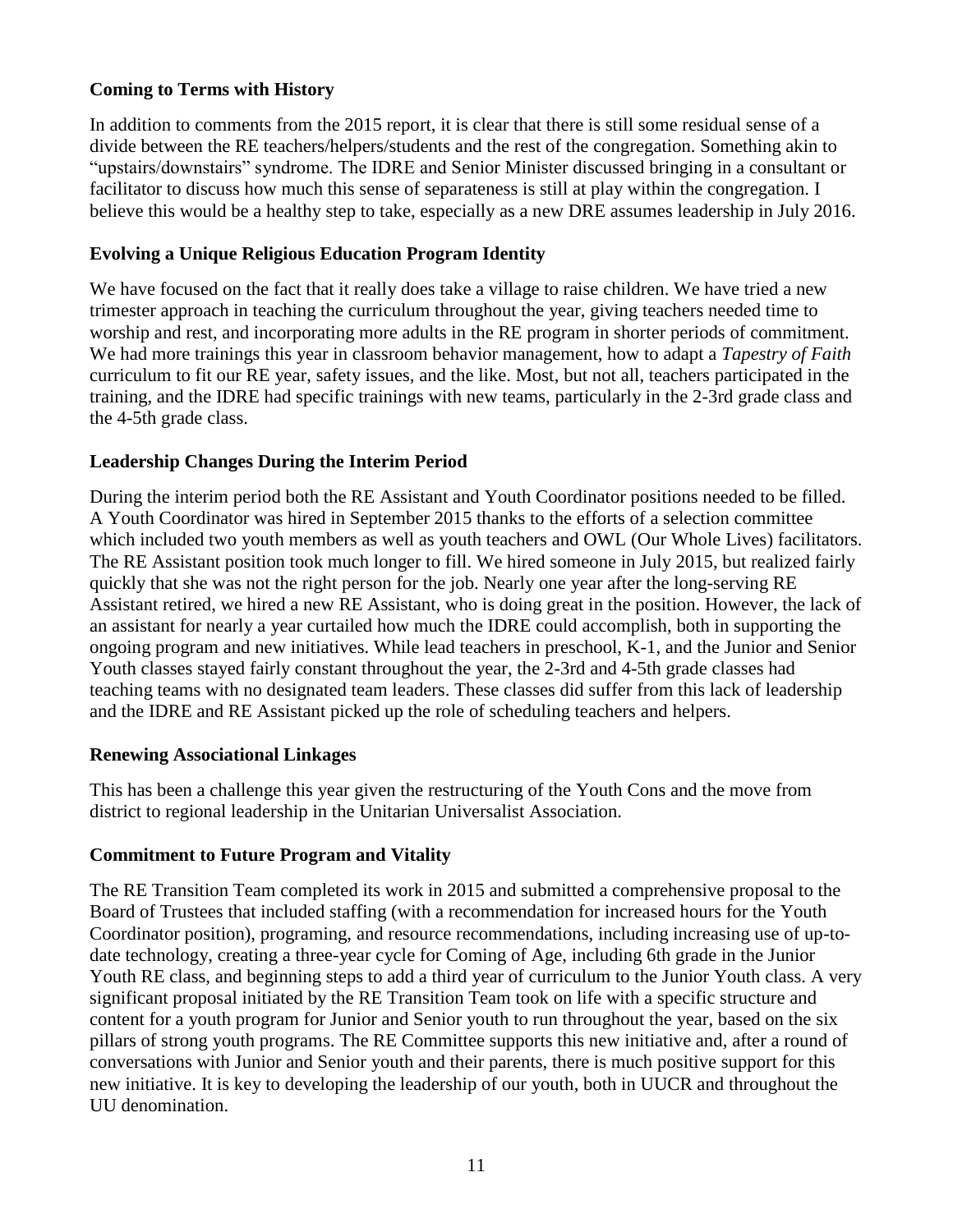Information from the RE Transition Team focus groups, research, and visits with other congregations will be crucial to the further development of the UUCR RE program, its identity, and its programming going forward.

Another note here about the Coming of Age program. The RE Committee had many conversations about this and a selected task force to research and talk through possibilities, including a three-year Coming of Age process, use of mentors, community service, leadership opportunities, etc. Findings will be shared with the new DRE beginning July 2016.

An additional recommendation would be to hold regular meetings throughout the year that include OWL leadership, Junior and Senior Youth Program leadership, RE/Children's Worship leadership, and Rainbow Youth Alliance (RYA) leadership. Especially since we are looking to implement the new youth program for Junior and Senior youth in the 2016-2017 program year, the functionality, scheduling, and overall goals of the RE program would be enhanced by shared scheduling and priorities, including how to manage time for adults and youth given that the youth programs, OWL, and RYA all currently meet on Sundays. Doing some joint planning could be positive for each program and overall.

New initiatives beginning fall 2015 through spring 2016:

- Trimester model for fall 2015, utilizing three-person teams per trimester.
- Attendance tracking spreadsheet that captures data for individual teachers, students, and classes as well as attendance rates overall. This type of tracking has allowed us to better know when children or youth have consecutive absences so we can follow up sooner with the youth or family. The mechanism to follow up was not really put into place, but we do have the data. Moving forward with the new church database, it will be easier for teachers to track attendance and reach out to students.
- The Holiday Pageant was scheduled a bit differently in order to sustain more classroom time during the Christmas season. The new schedule worked fairly well.
- More sessions of teacher training were available, mainly through use of web-conferencing (Zoom). Topics included classroom behavior management, how to adapt a *Tapestry of Faith* curriculum, and safety policies.
- As was the case in 2014-2015, there was successful support of the Mind, Body  $&$  Spirit Fair, which integrated children and youth within the schedule as participants and leaders.
- Peace Camp, facilitated by Little Friends for Peace (LFFP), is continuing at UUCR for the 2016 summer. It is totally managed by LFFP this year, reducing time for UUCR staff and volunteers.
- The RE Safe Congregations Task Force created a final draft policy recommendation to the Board in April 2016, including use of background checks for volunteers in the RE and youth programs. A congregational forum to discuss the draft policy was held on May 1, 2016. Hopefully, policies and procedures will be completed by the end of the 2016 calendar year.
- Child care was a bit easier this year. UUCR hired six regular caregivers that have been consistent and good at their jobs this year. The hourly rate was increased by \$2 per hour to be more in-sync with market rates. We did not hire a Child Care Coordinator, and all scheduling was done by the IDRE and, eventually, the RE Assistant. We've consistently provided care through 1:00 p.m. each Sunday. Caregivers have also provided care for other congregational events, including the Fellowship Dinner, Assistant Minister Start-up, Action Auction, and midweek Adult Faith Formation evening programs.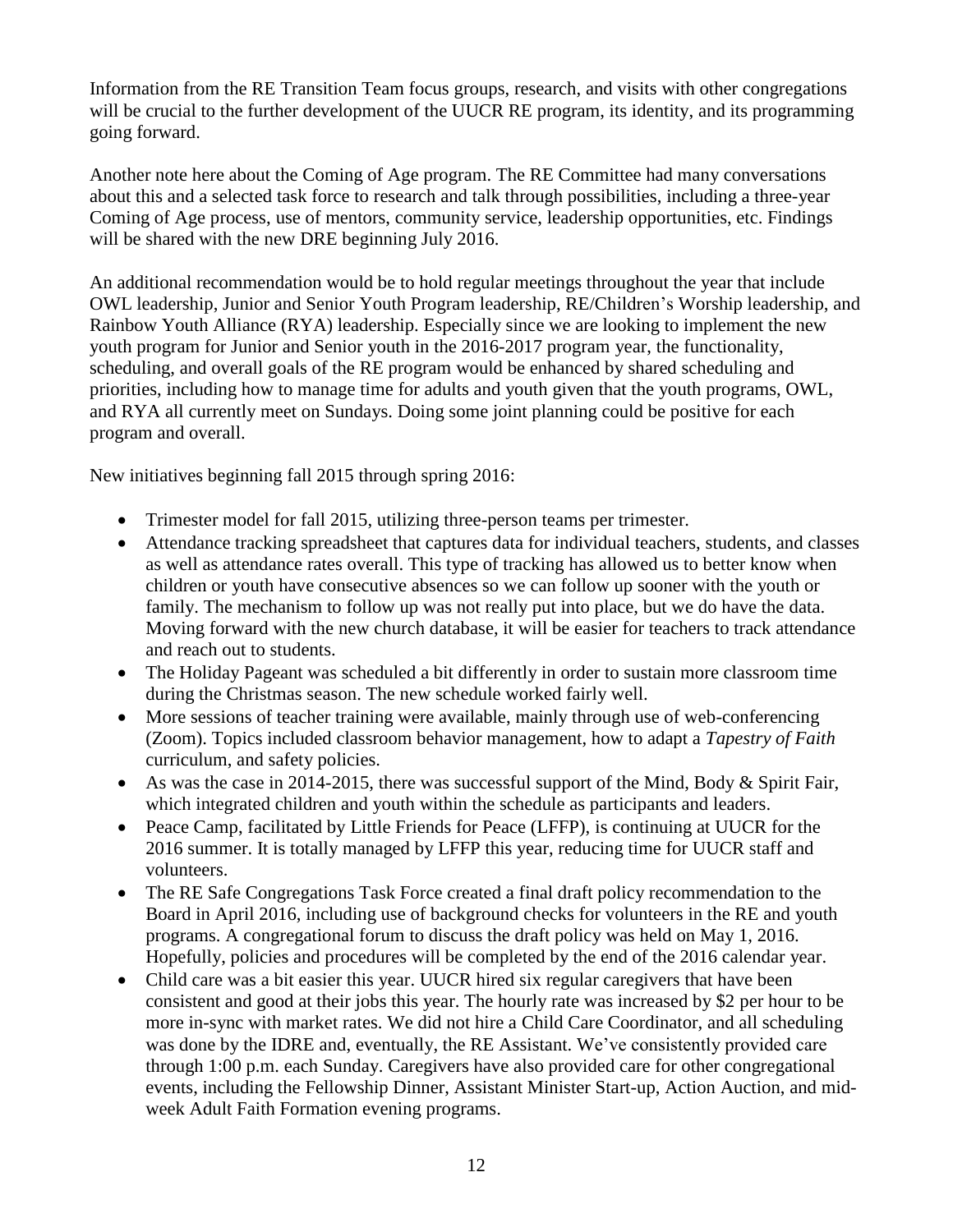I recommend that we re-assess the need for a Child Care Coordinator. It still takes several hours per month to make sure child care is available for various congregational events, in addition to Sunday mornings.

#### Challenges:

- The RE Assistant of 13 years resigned in May 2015. It took nearly a year to find a suitable replacement. We did hire an RE Assistant in July 2015, but she was released in September. She did not have the requisite skills for the position. Furthermore, the oversight of the search fell to the IDRE who was already doing the tasks normally done by the RE Assistant, causing a setback in moving some initiatives forward, especially in terms of the "interim" tasks. It also created additional work load and stress.
- We implemented a new RE teaching system in 2015-2016, utilizing trimesters and team teaching. About 20 new people entered the RE volunteer system as a regular helper or teacher. Most classes worked very well, especially those who took the responsibility to organize their teams and schedules. Two classes did not do this and there was more chaos among those teams (2-3rd grade class and 4-5th grade class). While we have not yet performed an official assessment of the trimester approach, we do know that it gave teachers more time in worship if they chose that. It made room for new helpers/teachers.
- As was the case last year, expectations for teachers and helpers need to be clearer so everyone is on the same page, especially if we continue the trimester model for another year. It's important that the teachers and helpers are in charge of their class. There simply is not enough capacity on the staff side to be scheduling individual helpers and teachers per week.
- There are many parents who did not proactively help in the RE program this year. While we do not require that all parents volunteer throughout the year, it is probably necessary to communicate that we do need their help.
- The IDRE will complete an RE manual, annual calendar, and recommendations for the new DRE, since currently these resources do not exist.
- Child care for functions other than on Sunday mornings needs to be more clearly explained and transparent to leaders of other committees and events. Without a Child Care Coordinator, it really isn't possible for the RE Assistant or DRE to oversee the child care for other activities.
- We continue to work on integration of RE with other congregational events, which has been difficult. Multigenerational events need to be the priority of the congregation as a whole, not simply of RE, and need to have age-appropriate programming across the ages.
- Significant events in the life of the congregation would benefit from cross-program area planning so that more or most congregants can participate without conflicts with other events.
- As we implement the new youth program for Junior and Senior youth, which is now recommended to be twice monthly on Sunday evenings, it will be even more important for the various elements of RE and youth programs to coordinate together – RE classes, Coming of Age, RYA, OWL, and Heritage trips. We are reaching capacity in terms of scheduling.
- While *Spirit Play* has been on the list as a desirable program for RE, we have yet to even begin serious discussions on implementation. Classroom space is still an issue, but may have some solutions as Building 2 gets upgraded with additional storage space.

September 2015 through May 15, 2016:

- 146 distinct children and youth (nursery 12th grade) attended RE
- 24 children/youth (nursery 12th grade) were recorded as visitors in RE
- 82 distinct adults and youth taught or helped in an RE classroom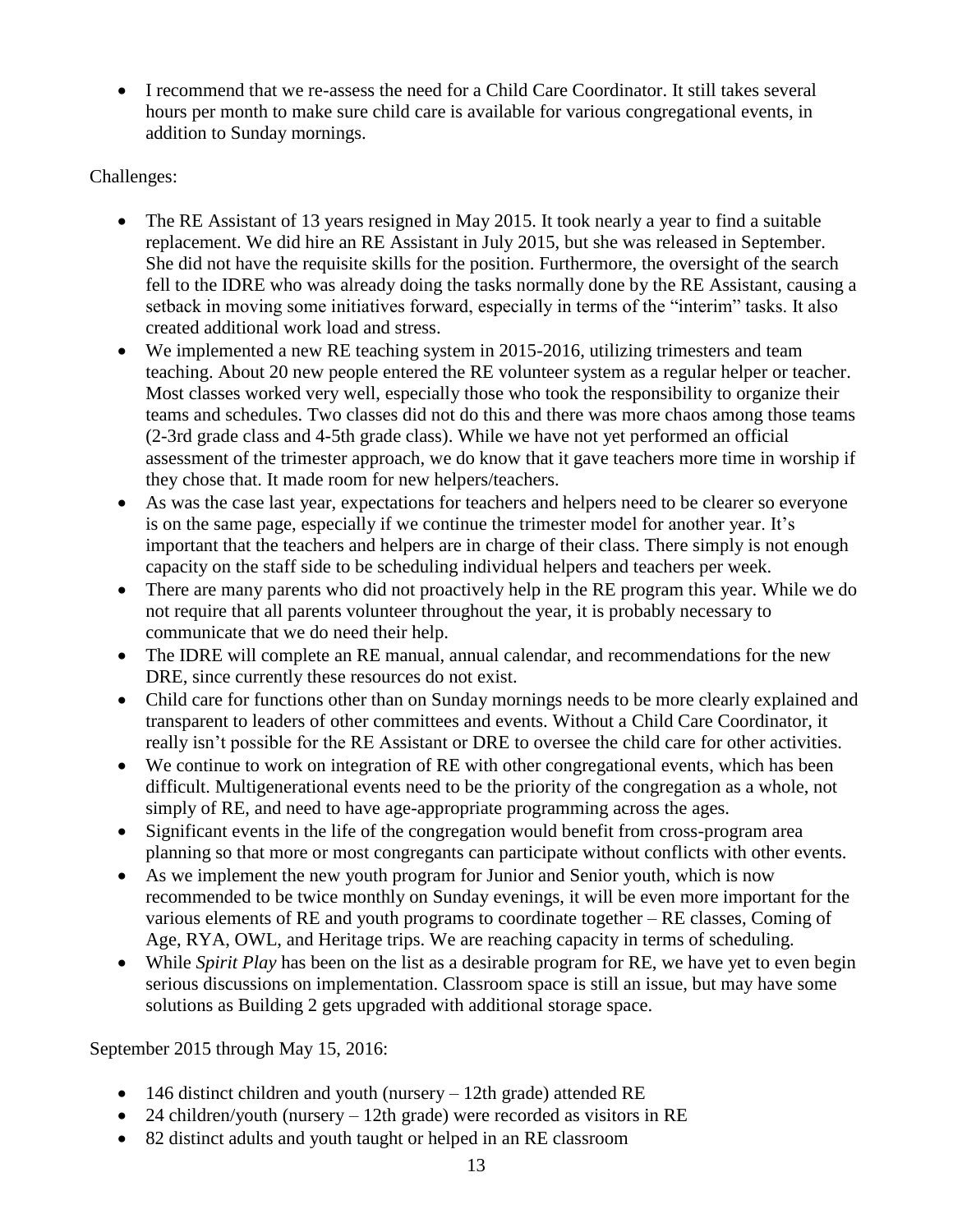#### **Report from the Youth Coordinator** *– Emma Falley*

The Youth Coordinator works with two separate groups – the Junior Youth Group ( $6<sup>th</sup>$ - $8<sup>th</sup>$  grade) and the Senior Youth Group  $(9<sup>th</sup>-12<sup>th</sup>$  grade). During this year, a lot of research, conversations, and planning have been put into developing a comprehensive youth group program for junior and senior youth. An outline and plan have been developed and presented to the junior youth, senior youth, parents, and the Children & Youth Religious Education (RE) Committee. I had hoped to start the youth program before RE ended for the summer in order to have a trial run, but was not able to make that happen. Next year, I hope the youth group will have a committee with youth representatives dedicated to it to help the Youth Coordinator and youth advisors have a robust program with plenty of input.

Activities this year included:

- A two night lock-in at UUCR with the  $9<sup>th</sup>$ -12<sup>th</sup> graders for their fall retreat. Groceries were purchased using funds from the RE budget to host this event.
- The Senior Youth Group presented their annual Youth-led Worship Service, which included a day-long retreat/work session to finish planning and practicing the service. This also included a lot of planning during RE class time.
- Senior youth helped lead a nature walk for congregants as part of the Mind, Body & Spirit Fair. A young family was recruited to help advise the Senior Youth Group during this process. It was a great way to get the youth connected with other congregants.
- The Junior Youth Group went on two alternate faith field trips a trip to an Islamic Community Center and to observe a Catholic Mass.
- Both Junior and Senior Youth Groups participated in several Youth Worships during the year that mirrored the worship theme of the month.
- The Senior Youth Group will provide a meal for UUCR's "meals week" at the Wilkins Avenue Women's Assessment Center later in May. This is only the start of different volunteer activities and community service the youth will be participating in. There is hope that Habitat for Humanity will become a staple of the youth program in the summer.
- A full weekend spring/summer retreat is planned for early June at an off-site location.

#### **Report from the Director of Music***—Jennifer Rodgers*

The Director of Music is the head professional musician on staff and is responsible for the overall planning, management, and implementation of all aspects of UUCR's music programming. UUCR has supported and appreciated a robust and vibrant music program for long before my tenure as the Director of Music. As I leave my position here to pursue a Doctorate in Musical Arts in Choral Conducting, I am confident that a strong music program will continue to be a vital center of our congregational life.

Activity 33 of the 2015-16 Annual Implementation Plan is to "identify supports needed to take our music programming to the next level." The following are key aspects that I believe define the "next level," along with questions that could help us evaluate our progress:

1. Expanding opportunities for all ages and levels to participate in the music program in some way. *Who could have more opportunity to grow musically?*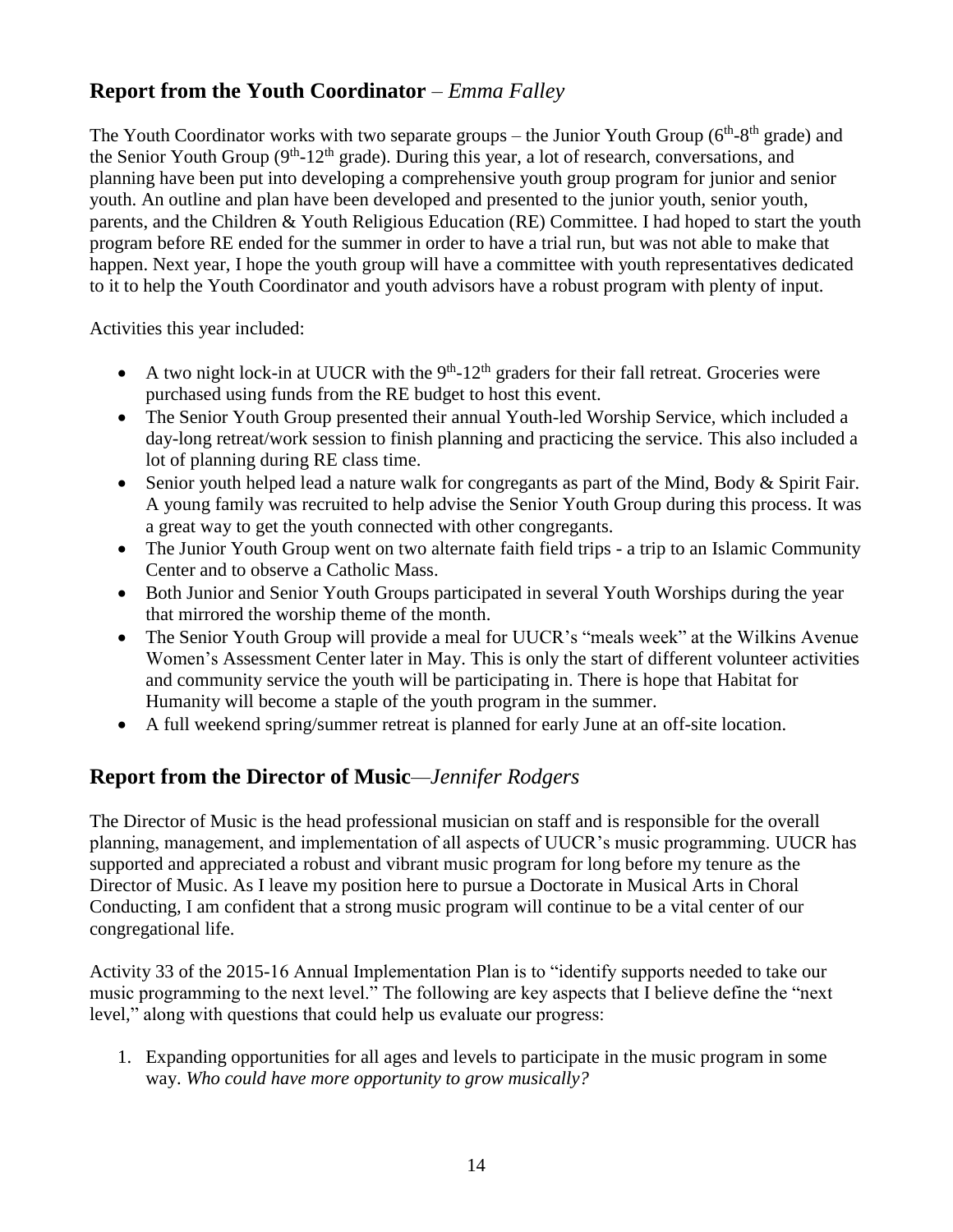- 2. Maintaining and refreshing a healthy and well-distributed core of volunteer leadership from the congregation to balance the limitation of our staffing capacity. *How can we continue to ensure sustainable programs led by joyfully-engaged professionals and congregants?*
- 3. Continually identifying and striving for excellence. *How can the quality of our musical offerings strive for ever-higher levels within the appropriate context of a volunteer population and a limited budget?*
- 4. Providing a diversity of music that reflects the diversity and depth of our sources. *How can music at UUCR incorporate and celebrate the diverse world traditions and history that we draw from as a religion? How can we do that in increasingly excellent and authentic ways?*
- 5. Respecting and supporting the livelihood of music as an organization that values the arts in society. *How can our support of musicians create a win-win situation for their livelihood and our growth?*
- 6. Connecting us to the larger community. *How could our music program enhance our connection to our community? Where would the community benefit from music/musicians at UUCR?*

Looking at the past year through the lens of those six areas, here are our major accomplishments and/or challenges:

- 1. After identifying a core of  $6<sup>th</sup>-8<sup>th</sup>$  grade youth who would benefit from their own musical place at UUCR, we implemented a youth ensemble, Unisons, under the leadership of Samantha Buckley and Justin Furnia. We are also working with guitarists in the congregation to offer regular music support for Children's Worship. There is not a clear way towards a high school ensemble at this time; however, a family choir offered a couple times each year would be another opportunity.
- 2. As of this fiscal year, the Tree of Life Café and two drumming groups are fully led and supported by volunteer musicians from UUCR, in addition to our ensembles outside of the Adult Choir. This ensures a more sustainable workload for the half-time Director of Music and allows him/her to foster new initiatives, provided that they, too, have the potential of volunteer leadership.
- 3. Over the course of this program year, I worked with our Adult Choir to record a CD. This served as our annual fundraiser, but its true purpose was to take the choir to the next level of musicianship. In addition, WildBerry Jam, an internal group focused on a more intricate musical sound, had its debut year.
- 4. Our new drumming and Shamanic Meditation circles tap into a different genre of inspiration and I strove to continue our diversity of musical offerings with both professional and volunteer musicians. In particular, we held two services that focused on World Music: a steel drum ensemble and an African American traditional music service with Dr. Lester Green.
- 5. Our Tree of Life Café is built on a structure that both offers payment to the artists and encourages outreach to the broader community in a win-win formula. For our Sunday morning professional musicians, it is a challenge to allocate budget monies to pay them appropriately, but a worthwhile one. Continuing to build the Ethier Fund for Special Music as well as support the music operating budget is certainly part of the "next level" for music programming.
- 6. In addition to the Tree of Life Café's connection to the area's musicians and community, Steve Lapham has initiated a Music at Asbury program that can connect UUCR musicians (particularly youth) with performances that benefit the Asbury community. More connections like that and collaborations with Rockville organizations and churches could be a direction that we'd like to head in.

The 2015-2016 music operating budget is \$3,700, which has been allocated and will be spent by the end of the fiscal year.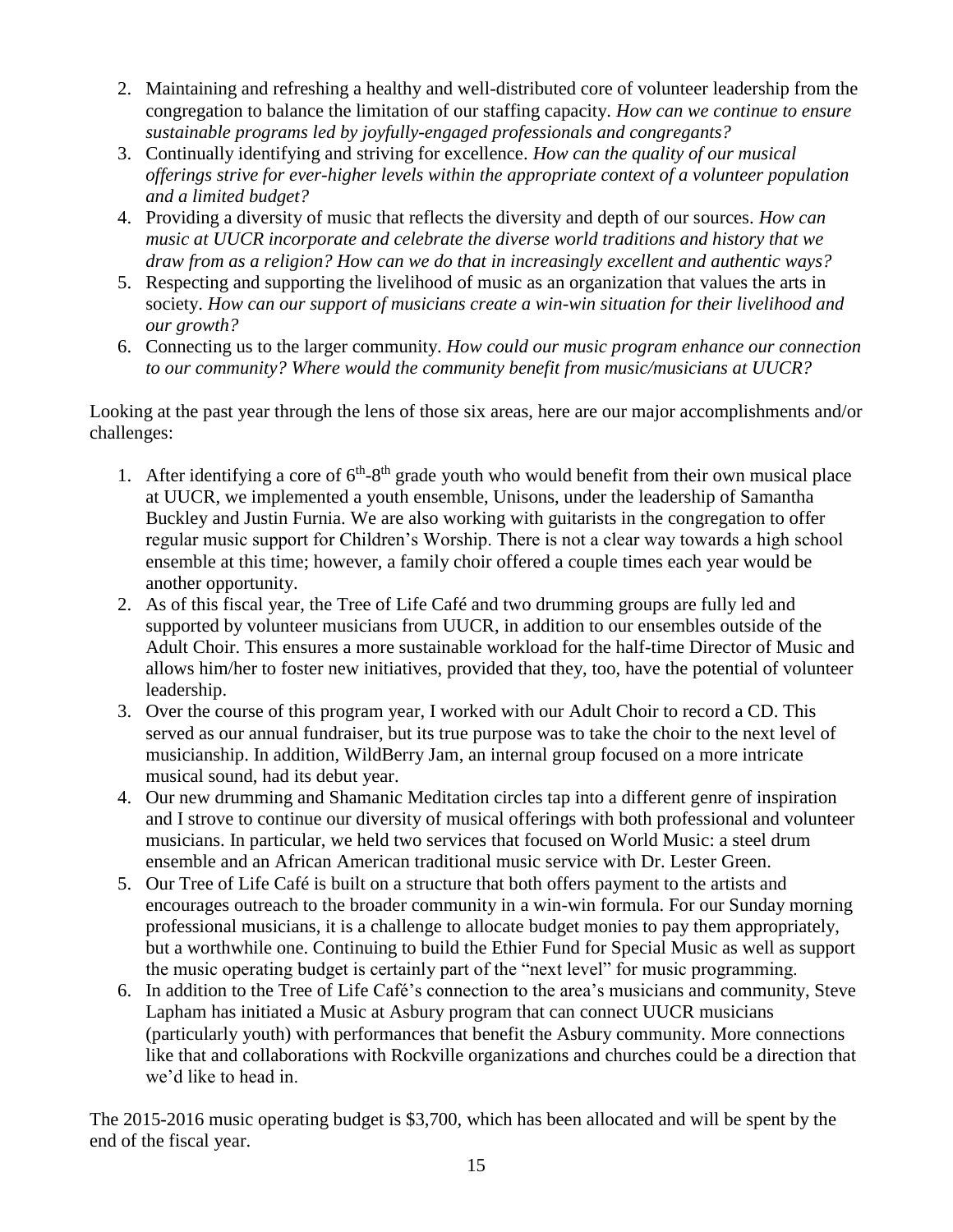#### **Report from the Director of Communications & Membership** *– Nancy Gregory*

The Director of Communications & Membership position was created in 2012 in order to allow for dedicated staff time to be focused in these two areas critical to UUCR's growth. As I leave this position this summer, I believe the congregation has a good foundation to build upon, and that there are many opportunities for exciting and innovative approaches in both areas in the future.

This year, I remained the primary editor and point of contact for the UUCR website. Our volunteer Webteam – Bill Newhouse, Eric Norris, Lisa Petrovich Smith, and Tom Rowe – primarily worked on structural maintenance and changes, including continuing to expand the website's functionality. Thanks to Eric, the website's back-up systems have been greatly improved this year, and editor privileges have been tightened to prevent accidental page deletions and other unintentional problems. Congregants may submit material for inclusion on the website using the form at [www.uucr.org/submit](http://www.uucr.org/submit-new-article)[new-article.](http://www.uucr.org/submit-new-article) Feedback on the website may be submitted at [www.uucr.org/website-feedback.](http://www.uucr.org/website-feedback) And, in both cases, congregants may also send an email message to [webteam@uucr.org.](mailto:webteam@uucr.org)

In an effort to allow all congregants, and especially those who cannot make it to UUCR on Sunday mornings, to have some experience of the worship service, I posted edited MP3 recordings of the service on the website each week. Audio of the past week's service, as well as archived recordings from previous weeks, may be found on the website at [www.uucr.org/worship/sermons](http://www.uucr.org/worship/sermons) (scroll to the bottom of the page).

A communications goal for this year was to make better use of social media and I accomplished this to a limited degree. UUCR E-Weekly now auto-posts to our public Facebook page [\(www.facebook.com/uu.rockville\)](http://www.facebook.com/uu.rockville) each week and I post service recordings and major events there. Members and friends may join two different Facebook groups now – one specifically aimed at parents (Unitarian Universalist Congregation of Rockville: Parents) and one more generally for members and friends (Unitarian Universalist Congregation of Rockville: Members and Friends). Thanks to Julia Santerre and Myra Remigio-Leonard for creating the UUCR parents Facebook group. Everyone who uses Facebook is invited to join these groups and to stay connected with fellow congregants. The strategic use of social media is a major area for growth and improvement in the future.

We welcomed 21 new members to the congregation this year and, with membership losses due to moves, resignations, and deaths, we sustained a small net decrease in membership - from 398 members on April 30, 2015 to 394 members on April 30, 2016. Fortunately, attendance at our Newcomer Brunch with the Minister remained strong, with a total of 34 adult participants, and we welcome firsttime visitors to Sunday morning worship and religious education almost every week. Due to scheduling conflicts with other major UUCR events, we've only been able to hold two newcomer brunches so far this year. A third brunch, and the final one for this program year, will be held in June.

We continued our efforts to help new members and friends find their place in our community through good collaboration with other staff members and committee/group leaders. This year, newer members have served or are serving on selection teams for the Director of Religious Education and Director of Music, the Adult Faith Formation Committee, the Choosing Our Future Team (strategic planning), and more. Others have joined the Adult Choir, the Young Adults Group, Dinners for 8, the Small Group Ministry program, and the group of dedicated volunteers who serve in our RE classrooms.

A major, long-standing goal currently being realized is the consolidation of multiple UUCR databases (some managed by volunteers and some by staff members) into one comprehensive and cloud-based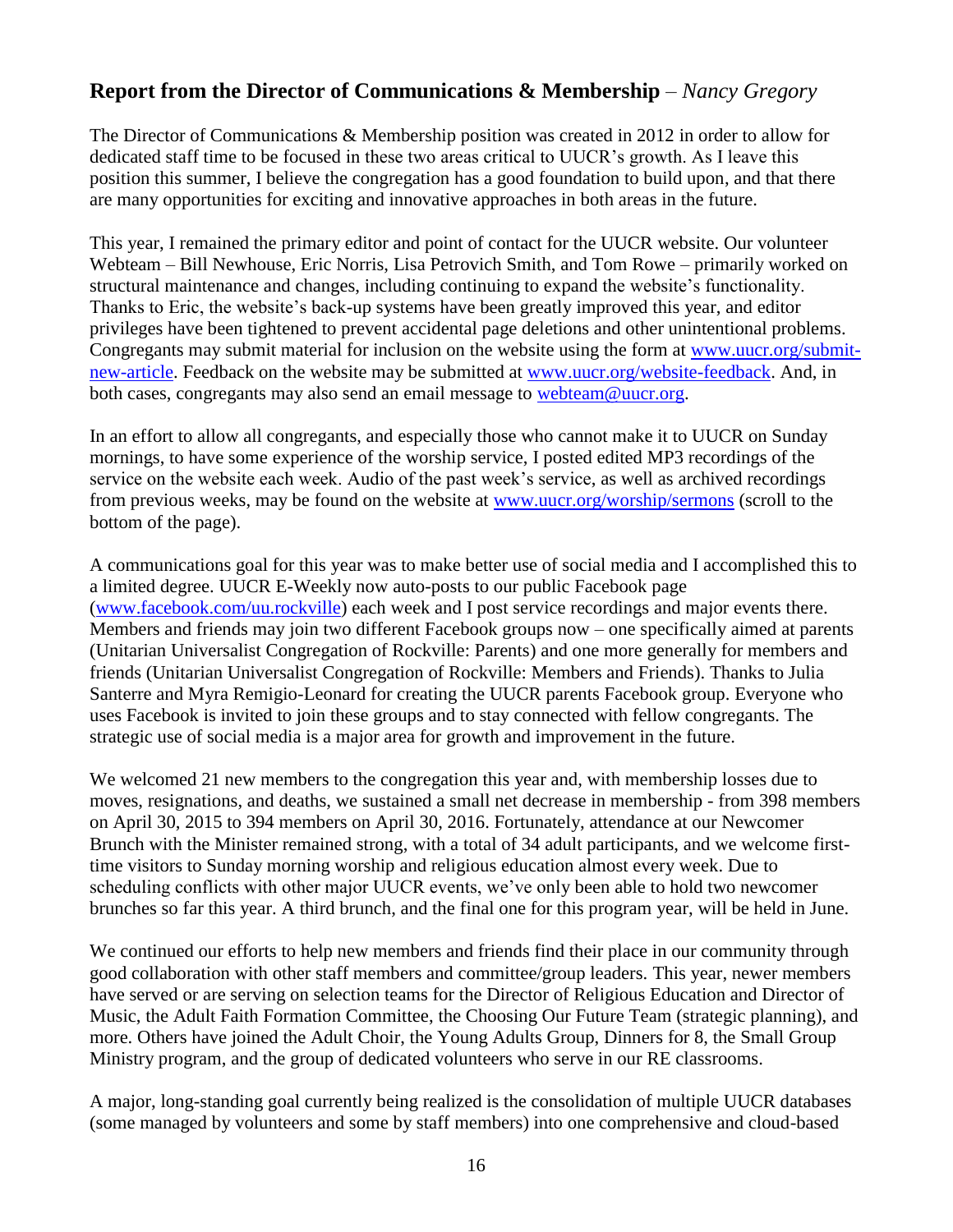database that can meet all of our needs. Many, many thanks to Eric Burch for lending his time and significant expertise to this effort. With Eric's leadership, the Board of Trustees authorized the purchase of database software from ChurchDB earlier this year. ChurchDB is used by a number of UU congregations around the country and will allow for much greater functionality than our current database. Best of all, because it's Internet-based rather than maintained on a local server like our current database, ChurchDB will allow us to consolidate records of all kinds into one location and provide for much greater efficiency and collaboration. We are now in the process of migrating data into ChurchDB, with the goal of being fully operational in the new system for the start of the new program year in September.

ChurchDB will allow everyone in the congregation (and only those in the congregation) to access information through a secure portal on the UUCR website. Because of its greater functionality, our plan now is to use ChurchDB, rather than the member directory on the website, as our online photo and contact directory. Watch for more information and opportunities over the summer months to utilize ChurchDB features to get better connected to fellow congregants. In the meantime, members and friends may continue to access the UUCR website's secure online directory by logging in at [www.uucr.org/members/member-directory](http://www.uucr.org/members/member-directory) (or clicking on the Log In button next to the search box at the top of every page). The website directory contains congregant email addresses and phone numbers.

As ever, I am grateful to my staff colleagues and all the many volunteers who support UUCR's communications and membership efforts. Special thanks to Jill Asman and Terri Fritz for their generous offerings of time and care on the membership team. And, thanks to UUCR's faithful greeters who warmly welcome all – visitors, newcomers, members, and friends – on Sunday mornings: Jill Asman, Bob Campbell, Paulette Campbell, John Dickson, Judy Eisenhauer, Jewell Golden, Lynne Goss, Sue McCall, John McIlwaine, and Rachel Shaw.

#### **Report from the Church Administrator** *– Donna Taylor*

This has been another year of creativity, cooperation, and successful projects that enhance the physical, operational, and spiritual well-being of UUCR. I am so grateful for the outstanding and consistent contributions of staff, contractors, members, and friends who help make UUCR such a warm, welcoming place.

Jay Stewart is UUCR's part-time contractual custodian. He cleans the church buildings each week and sets up/takes down/rearranges tables and chairs for special church and rental events. And, most importantly, he makes sure our classrooms and Sanctuary are ready for every Sunday morning—even when a special event goes on in the Sanctuary until midnight the night before! With expanded use of church facilities for UUCR and rental events, Jay's responsibilities also expand. We now charge renters a custodial fee for Jay's services, to offset the custodial cost to the church.

Bryant Taylor is UUCR's Rental Attendant and Facilities Coordinator. He's our regular Sunday morning facilities person and also supports most evening and weekend rentals. In addition, Bryant performs a variety of general maintenance, including minor plumbing, assembling new furniture, gutter cleaning, light bulb replacement, and re-attaching hymn trays under the Sanctuary chairs.

Several major facilities, grounds, and infrastructure projects were completed this year, including:

• Installation of new, light-colored flooring in Buildings 2 and 3. These buildings now look much brighter and inviting, and have reduced our costs because annual waxing is no longer required.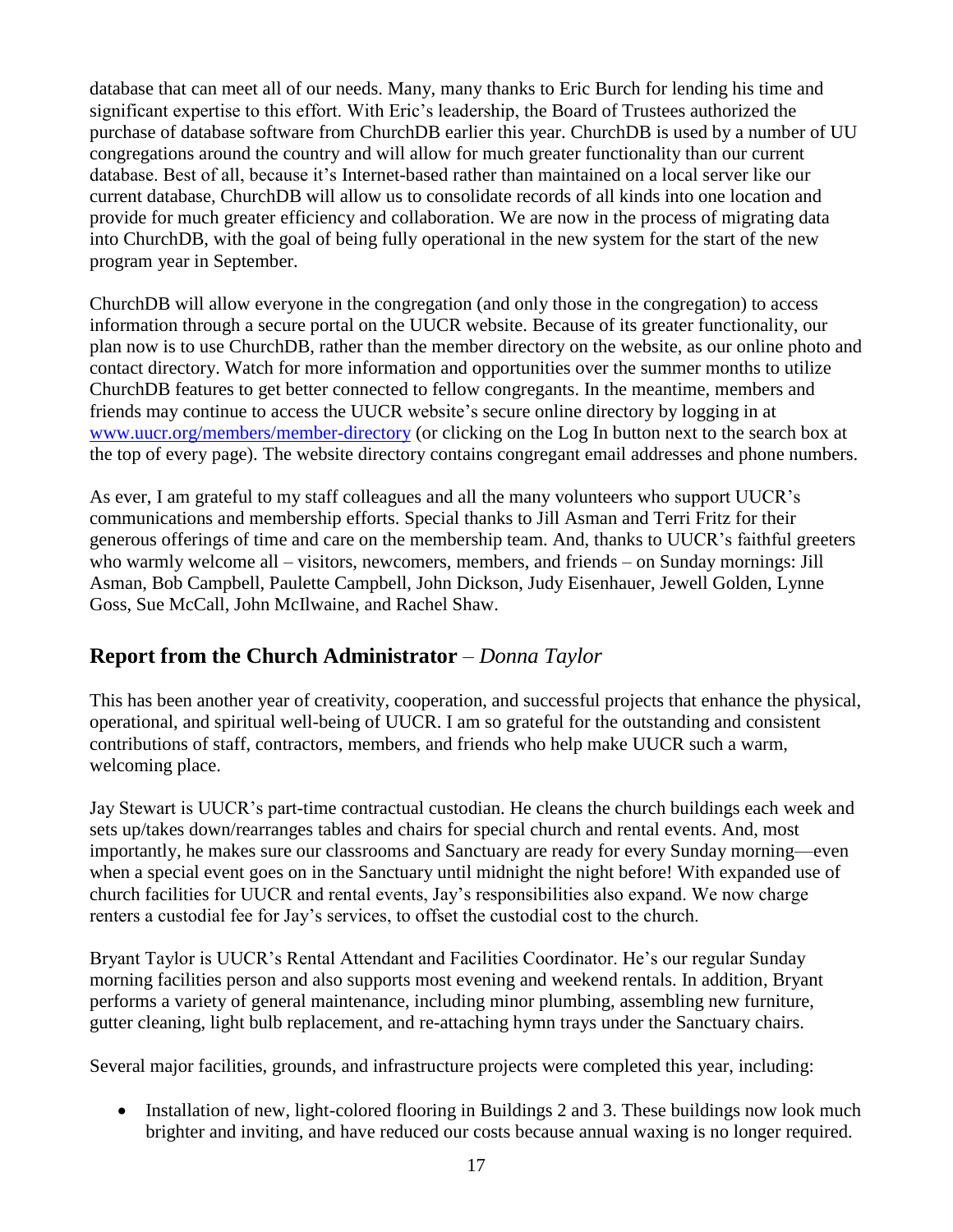- Reconfiguration of the Building 1 workroom, under the leadership of Sue Hedges and April Pulvirenti, to provide another small meeting and conversation space for congregants.
- Additional storage shelving in Building 4 to accommodate office and RE supplies, thanks to Dave Bennington and the Power Tool Gang.
- Implementation of a new, cloud-based telephone system for the office, with the guiding expertise of Bill Newhouse.
- Significant improvement of the Founders Hall sound system, thanks to Mike Holmes.

And, as of this writing, members of the Landscape Committee are leading an effort to mitigate rain water runoff from the church property into the yards of neighbors on Lynch Street.

Facilities improvements and major repairs are coordinated with the Lay Minister for Buildings & Grounds (Marie Reed) and the Buildings & Grounds Committee, ensuring that the work is aligned with UUCR's Annual Implementation Plan (AIP) and Board priorities.

Use of UUCR buildings continues to grow.

- UUCR program usage increased again this year, primarily due to 1) the increased Adult Faith Formation offerings, and 2) additions to the music program this year, with two monthly drumming circles and the new Unisons group.
- Long-term rentals (groups that rent space on a regular weekly or monthly basis) are stable this year, and will generate about \$13,000 of income. We are pleased that UUCR can offer economical space to so many groups that support individuals or families facing challenges another way UUCR fulfills its mission to positively transform our community.
- Short-term rentals (single events) are flat this year; we expect about \$22,000 income here.
- UUCR continues to provide space at no charge for local non-profit philanthropic organizations that share our commitment to social justice. A few such organizations this year were:
	- o Healthy Montgomery Community Conversation on Health and Wellness
	- o Montgomery County Food Security Collaborative
	- o Interfaith Clergy of Montgomery County
	- o Montgomery Hospice
	- o Interfaith Works
	- o Hospice Caring
	- o Montgomery County Housing Prioritization
	- o Montgomery County Healthcare for the Homeless

It is a privilege to work with such dedicated people as the members, friends, and staff of UUCR. I look forward to our next year together.

# **Committees Reporting to the Board**

#### **Canvass Committee**—*Karl Irikura*

The theme for this year's canvass was "The Fire of Commitment" (hymn #1028). Susie Spangler created a beautiful, artistic logo, which received many compliments and inspired Mark Stiles to make a big tie-dye version. The Fire of Commitment Moments during Sunday services were moving and inspiring, also generating many compliments. There were good sermons about generosity and related themes. There were articles in UUCR E-Weekly and *Quest*, mostly written by Bruce Baskett. We had a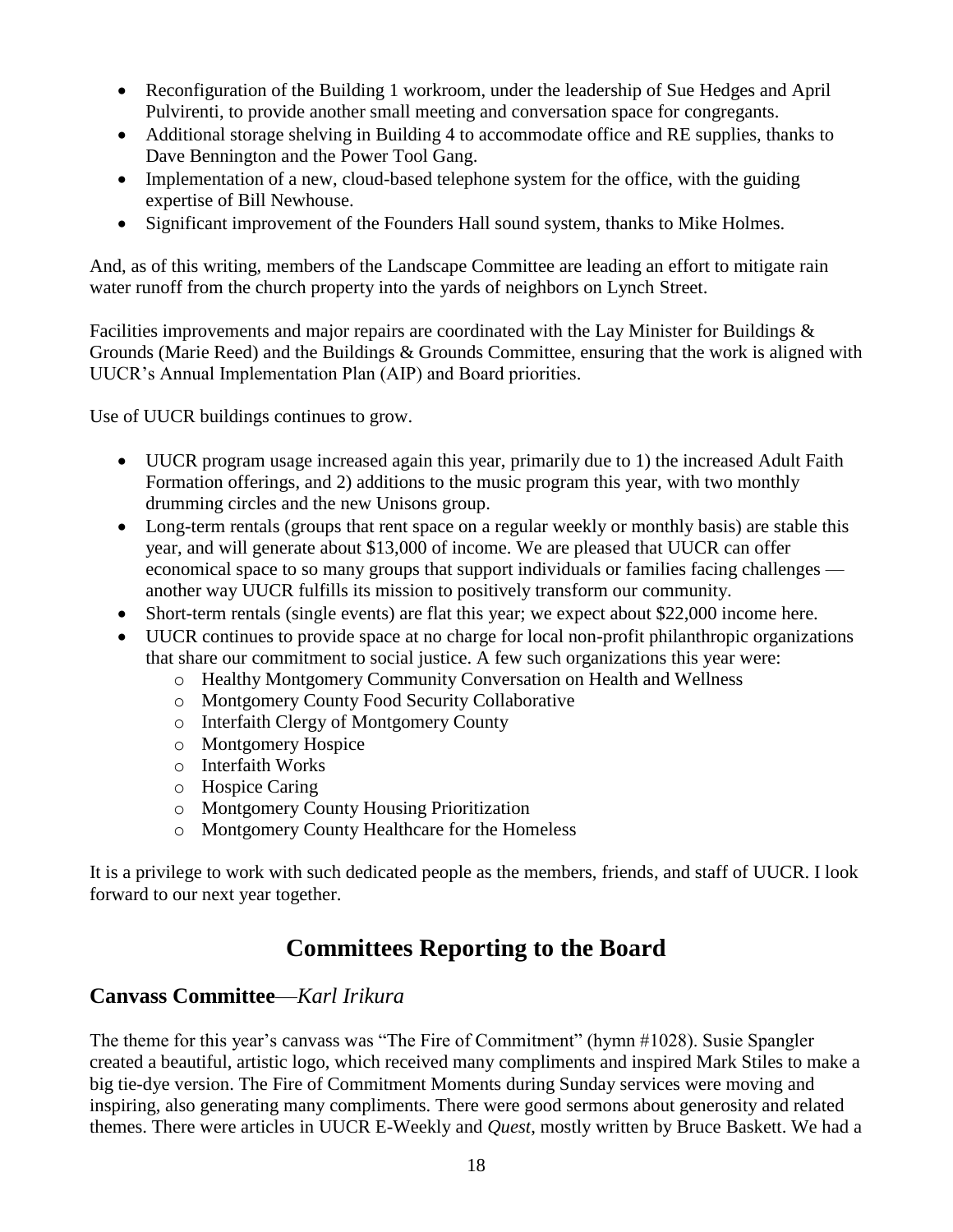table in the corridor for several Sundays, staffed mostly by Bruce and José Clemente, to answer questions and accept pledges. We held a well-attended event, as done every year, to honor and address the people who pledge the most, the "lead givers." We also held "canvassing fellowship" events, which were intended to be fun and to encourage giving. These were unevenly and less well attended, partly because of families' tight schedules. However, those who did attend enjoyed the events. The biggest event considered connected with the canvass, the Fellowship Dinner, was led by Christy Shannon. The dinner was well attended and was a wonderful sharing of food, fellowship, stories, and honors.

This year, instead of asking people to increase their giving in proportion with the budget (6%), we asked for an equivalent dollar increase (\$3 per week). A "leadership" increase of \$8 per week was suggested for those able to do so. Pledges could be made by using printed pledge cards, online, or by direct communication with committee members. Bill Newhouse was responsible for the online pledging facility, cloud-based committee communications, and other technology. We printed "I pledged" stickers for people's name badges, as was done last year; this was received with some enthusiasm but also some negative comments. We are sending acknowledgment letters to thank people who have pledged, and to confirm the amount pledged. The Board of Trustees, which includes Bill and José, has supported the canvass administratively, by hosting events and by direct canvassing.

As of May 6, the congregation has made 230 pledges, reaching 92% of our pledging goal of \$598,000. This is \$47,400 short of the goal and \$15,000 less than we pledged in last year's canvass.

The guiding principle has been the long-term health of the congregation, of which the annual pledge drive may be considered a measure. The Canvass Committee has a limited ability to guide long-term change, but all committees play roles. This year, it took a while for the Canvass Committee Chair to get moving. It would be helpful to begin earlier, maybe when the school year starts. Healing our profound cultural hang-ups about money would make canvassing easier and more comfortable.

Committee: Bruce Baskett, José Clemente, Karl Irikura (Chair), Bill Newhouse, and Christy Shannon

#### **UUCR is grateful to the following people for pledging during this year's canvass\***:

Abott, Stacey Allen, Amy Greene & David Alzouma, Dana & Karim Anderson, Marty & Chuck Peden Asman, Jill Baillie, Diane Barnes, Andrew & Dolores Barr, Terrie & Jim Fein Baskett, Bruce & Emily Untermeyer Bauerle, Cynthia & Robbie Reasoner Bennington, David Bertka, Connie & Yingwei Fei Blackford, Corinne Bloomquist, Bonnie Blue, Jim & Lee Bolland, Silvia Bradshaw, Pat Brandt, Larry & Susan Brigatti, Adriana

Bright, Roselie & Mark Lewandoski Brooke, Mary Buck, Janet Burch, Eric & Arlyn Sanchez Burroughs, Charles Butler, Kris Buzy, Joel & Wendy Byrd, Anne Campbell, Bob & Paulette Campbell, Chad & Renae Campbell, Gaynelle Campbell, Polly Carrillo, Suzanne & Antonio Carvajal, Ricardo & Mary Cerny, Lana & Louis Chalkley, Margaret Chamberlain, Irv & Sherry Henry Chapin, Patricia Chitty, Richard & Claudia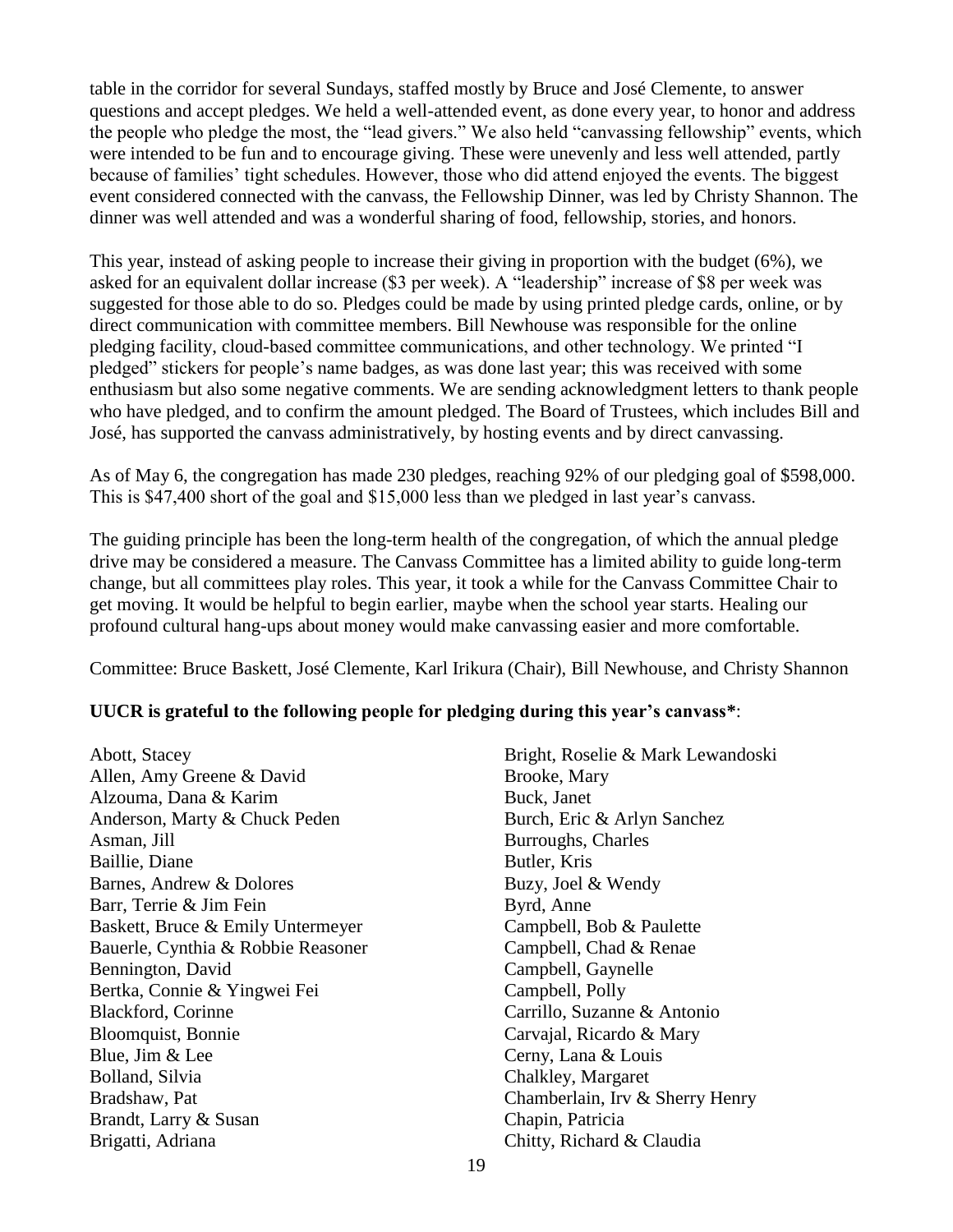Claxton, Erin & Utako Matsumura Clemente, José Clemente, Kathy Cohen, Len Colletti, Mary Caroline Cox, Allison & Steven Rosen Crane, Cammy & Alex Szatmary Crump, Annmarie & Wayne Dangel, Carol & Richard Danielson, Carole Dauler, Jeff Dawisha, Sahar Delavan, Deb & Bronson Hoover Dickson, John & Rachel Shaw Dittmann, Sharrill Dixon, George & Virginia Doerr, Edd & Herenia Dolak, Colleen & Matt Zembrzuski Dunbar, John Eckstrand, Steve & Irene Ehrlich, Shira Einhorn, Pat & Steve Eisenhauer, Jack & Judy Fabian, Teki Facemire, Jon Fenimore, Chuck & Natalie Floge, Liliane & Stephen Crawford Folsom, Ginny & Norman Rave Forrest, Julie Fox, Joan Francis, Tim Fredin, Lisa Friedenberg, Louise & Paul Fritz, Terri & Ron Cancelose Furlani, Cita & John Garbe, Edward Gardiner, Jessica Gellman, Carey & Richard Gilbert, Ethel & Richard Gilfrich, Bob Golden, Jewell Goodyear, JP & Catherine Goss, Lynne & Joe Graf, Julie Griffin, Glenn & Jane Grissom, Nancy Haber, Martin & Valerie Hall, Andrea & Dan Zabinski Hancock, Kent & Gayle Harrison, Barbara & Dan Pierce

Harrison, Beth & Todd Hayes, Allen Hedges, Sue & Kyle Heilman, Robert & Karen Helton, Don & Shana Higgins-Bisnett, Cathy Higgins-Bort, Marion Hoferek, Mary & Susan Wilson Holmes, Marge & Michael Huff, Laura Huffaker, Angela & Diana Hurcombe, Stacey & Joseph Johnson Hurlbut, William & Nancy Blum Irikura, Karl & Beth Ivy, Nahla Janowski, Heidi & Bob Johnson, Myles & Ruth Joseph, Stephanie Julka, Clarice & Chris Karras, George Kawamura, Barbara & Dale King, Karen & Ted Klag, Jane & Narcy Kohout, Nick & Chris Kreps, Stephanie & Gary Lam, See-Yan Landenburger, Jon Lanigan, Mary Lapham, Steve & Cheryl Larson-Rabin, Leah & Zach Lee, Doris & Jeremy Martin Leonard, Ody & Myra Remigio-Leonard Leonard, Suzanne Libert, Judith Lippert, Dory Lorms, David & Alberta Maschal Lowe, Phil & Fran Luce, Marsha Lyons, Jennifer MacIntyre, Karen Magnuson, Gary Malley, Karen Malone, Maura Marks, Dave & Diane Martzloff, François & Madeleine Mascardo, Jennifer McCall, Susan McCann, Andy & Susie McCarthy, Sean McClelland, Martha & Peter Shaw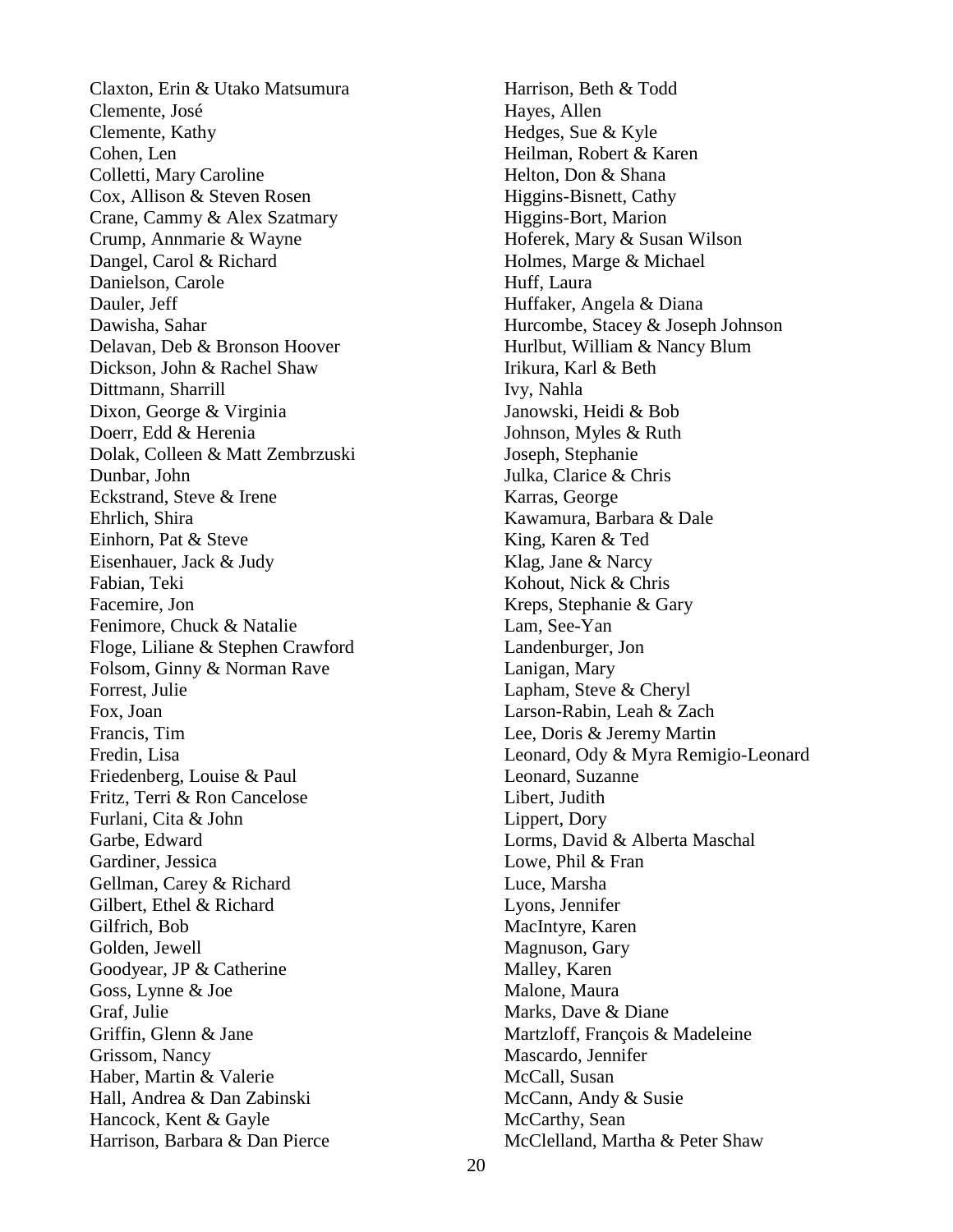McCormick, Mary McGovern, Maude McIlwaine, John McCaffrey, Anne Meyer, Holly & Robert Miller, Marianne Moore, Andy & Melissa Morales, Jaqueline Newhouse, Bill & Kay Noreikis, Richard Norris, Eric & Karen Oketch, Hellen Parker, Karen & Dan Zimble Partington, Leigh Paulson, Louis Perino, Elaine & Don Perkins, Neil & Melissa Pied, Aaron & Erika Pittleman, Karen & Steve Plumb, Don & Judy Popp, Jan Power, Kevin & Christin Green Preisendorfer, Rolf & Dominic Russoli Pulvirenti, April Randall, Carolyn Rathbone, Donna Rayner, Judith & Dennis Wellnitz Reed, Lisa Reed, Marie & Steve Reilly, Scott Reinsberg, Carol Reuther, Pat & Ted Riley, Bryan & Marla Roberts, Luci & Jim Carleton Robinson, Julie & Alex Chauche Rohan, Ellen & Steve Greene Rosewater, Mary Roth, Sue Rowe, Gwen & Tom Rushkoff, Bennett & Karen Whitesell Ryan, Ellen Sandin, Ken Santerre, Julia & Tyler Schlessman, Kelly Schrack, Roald Schuhmann, Jeremy

Scott, Anne Hope Shannon, Christy & Mark Sherr, Marialyce & Ted Shires-Thurston, Cynthia & Ginny Simpson, Richard Smith, Alonzo Solberg, Larissa Sosa, Julio & Rebecca Spicknall, Anne Stahl, Deb & Mike Steel, Elizabeth & Sam Stiles, Mark & Barbara Weis Stolz, Richard Stover, Connie Strauss, Lynn & David Tait, Erynn & Brian Taylor, Donna Taylor, Jack & Pamela Taylor, Len & Martha Thomas, Frank & Susan Timmons, Karla & Burt Smith Tolgyesi, Eva Toth, Judy Traini, Elizabeth & Joe Walker, Patty & Kelly Cahill Watts, Angie & Glenn West, Bryan West, Pamela & Matt Beyers Wheeler, Teddy & Jenny White, Robin & Chris Wicker, Dorothy Wilcock, Daniel & Takako Maeda Wilcox, Steven Williamson, Victoria Wilson, Mark & Jo Wilson, Pat Witt, Kevin & Duyen Truong Wright, Steve & Susan Culbertson Yoder, Greg Young, Celia Young, Joe & Melissa Zarrett, Sue Zatman, Andrew & Marilyn Briant Zerby, Elizabeth Zetts, Terry Zimmerman, Pat & Elana

\*List is complete as of May 9, 2016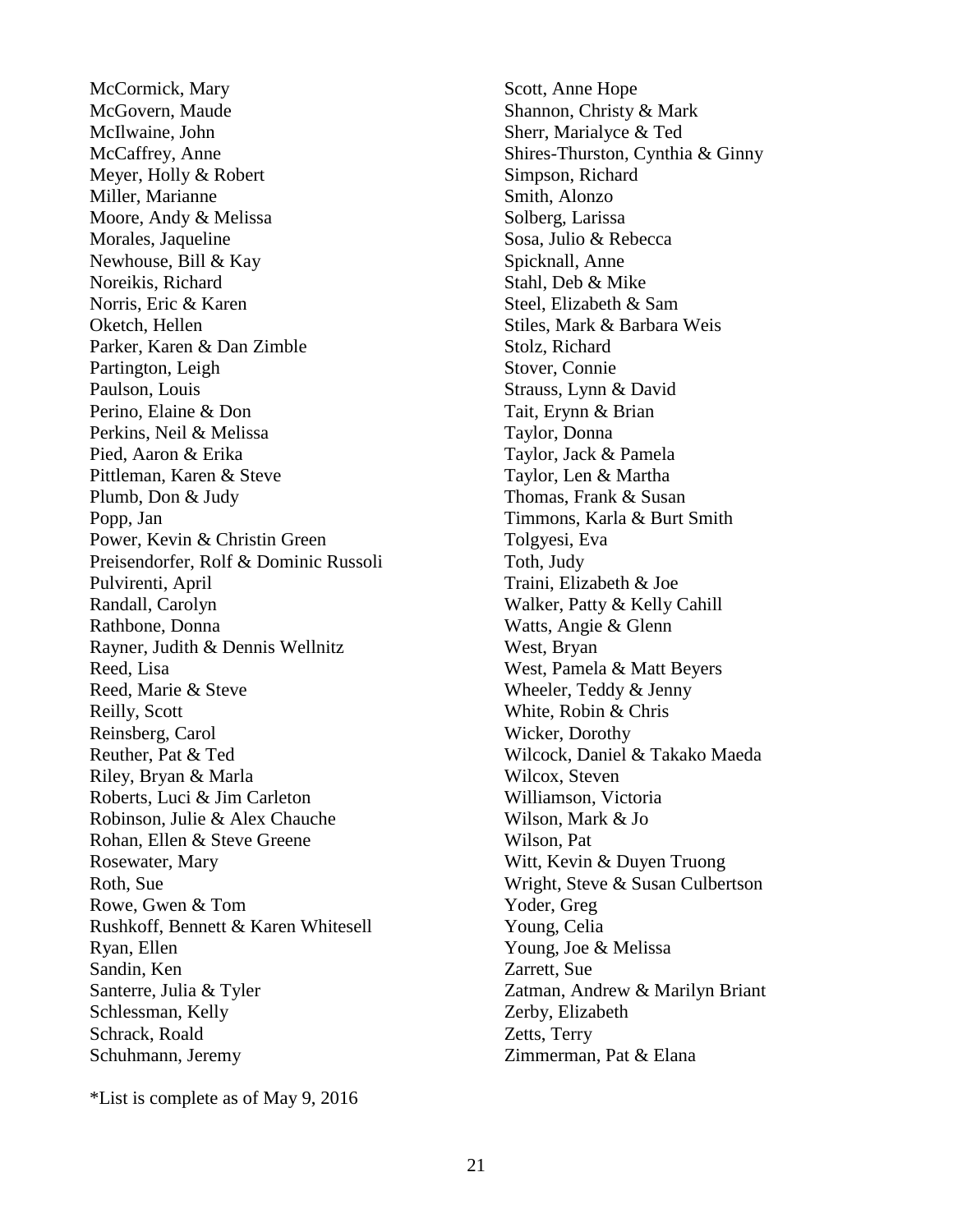#### **Committee on Ministry**—*Cita Furlani*

The Committee on Ministry (COM) works with our ministers and members of the congregation to care for and strengthen the overall ministry of the church.

Major accomplishments:

- Planned and facilitated the start-up event for Rev. Rebekah Montgomery led by consultant, Rev. David Pyle.
- Published a paragraph in *Quest* and UUCR E-Weekly designed to inform about the work of the COM and to invite comments from the congregation.
- Supported the Senior Minister's role in filling staff positions.
- Supported planning for Rev. Strauss's  $10<sup>th</sup>$  anniversary celebration.
- Supported planning for Rev. Strauss's sabbatical.

In addition, the COM pursued its role with regard to Annual Implementation Plan Activity 35 - "Prepare for the 60th Anniversary in the Fall of 2016 to honor the past and position UUCR for the next 60 years, determining the legacy that we will leave in terms of transforming our community and ensuring the buildings and grounds to support it." – by engaging Rev. Rebecca Parker to give the keynote address for the public event on the afternoon of October 16. Outreach will extend to other UU congregations, liberal Jewish congregations, the interfaith community network, civic leaders, etc. A light reception will follow.

Next year, the COM will work on planning for the future of our professional ministry.

The 2015-2016 Committee on Ministry budget is \$0; \$165 has been spent.

Committee members: Ricardo Carvajal, Steve Eckstrand, Cita Furlani (Chair), and Rolf Preisendorfer. Rev. Lynn Strauss and Rev. Rebekah Montgomery regularly attend the COM meetings.

#### **Finance Committee—***Kent Hancock*

The Finance Committee reports to and supports the Board of Trustees as the Board carries out its fiduciary duties. The committee prepares the annual canvass budget and helps the Board set the annual operating budget. The Finance Committee, in partnership with the Treasurer and Assistant Treasurers, assures UUCR's financial records are accurate, and monitors the long-term financial health of the congregation.

This year, the Finance Committee supported the Landscape Committee in completing a new memorial area in the Sanctuary courtyard. This includes a contemplation area and a Memory Board with brass nameplates of loved ones who have passed on. The purchase of a nameplate is tax deductible, and funds are placed in a new Remembrance Fund to preserve our memorial practices and landscaped areas. A brochure discussing our memorial programs can be found on UUCR's website, linked from the Policies, Procedures & Guidelines page at [www.uucr.org/uucr-policies-procedures-guidelines.](http://www.uucr.org/uucr-policies-procedures-guidelines)

Under the leadership of Eric Burch, Assistant Treasurer for Deposits, UUCR signed an integrated information database software agreement with ChurchDB. Migration of data is now underway. This will be a valuable information resource and time-saver for both staff and volunteers.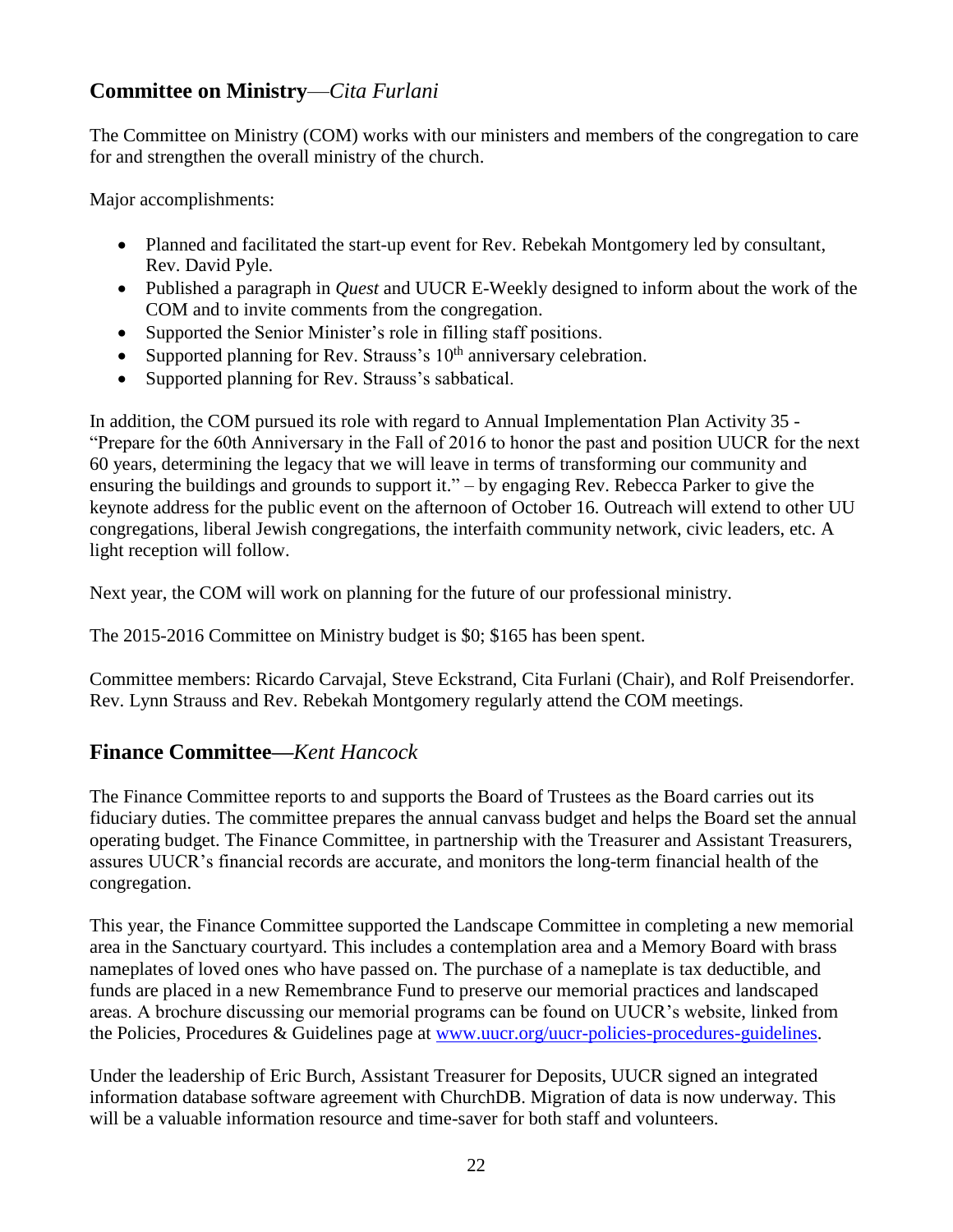The Finance Committee developed a policy for reimbursement of staff for their professional and business expenses and updated UUCR's credit card policy, both of which were approved by the Board. The committee also reviewed UUCR's restricted fund policies and has submitted several updates for Board approval. When approved, the committee will provide a complete package of our restricted funds to Board members for their information.

Committee members: Eric Burch (Assistant Treasurer - Deposits), Kent Hancock (Chair), Barbara Harrison (Assistant Treasurer – Disbursements), Dave Marks, Marianne Miller, Bill Newhouse, Julie Robinson (Treasurer), and Martha Taylor (Bookkeeper)

#### **Personnel Committee**—*Suzanne Carrillo*

The mission of the Personnel Committee is to provide personnel support for the administration of church employees. This year, we provided professional support, as needed or when requested, for the hiring of staff and in support of the Senior Minister's managerial functions. A telework policy was developed and included in the Personnel Policies and Procedures Manual, which can be found on the UUCR website. Thank you to José Clemente and Marianne Miller for their contributions to the committee and welcome to new members, Narcy Klag and Kris Butler.

Committee members: Kris Butler, Suzanne Carrillo (Chair), and Narcy Klag

#### **Planned Giving Committee**—*Sharrill Dittmann*

The purposes of the Planned Giving Committee are to raise awareness in the congregation of the importance of estate planning and to encourage gifts to UUCR's Endowment Fund through the inclusion of UUCR in those plans and with gifts.

At the time of the Annual Report's publication, Legacy Sunday for 2016 has not been held. The committee is working with Rev. Montgomery and also plans to host a seminar later this spring. We are always looking for new members of the Legacy Society, and we are eager to talk to you about ways to remember and honor UUCR in your estate plans. Through the generosity of members' bequests and gifts, our Endowment Fund has grown to more than \$300,000. Next year, we hope to revise the committee's pages on the UUCR website to reflect current possibilities for bequests.

The 2015-2016 Planned Giving Committee budget is \$500 of which \$60 has been spent.

Committee members: Len Cohen, Sharrill Dittmann (Chair), and Roald Schrack

#### **Religious Education Transition Team**—*Fran Lowe*

The Board of Trustees created the Religious Education Transition Team in October 2014 to protect and ensure the integrity and vitality of our Religious Education (RE) program in light of the resignation of our long-serving Director of Religious Education (DRE) and our Youth Coordinator, and to take advantage of this opportunity to explore new and exciting visions of staffing and program. We were charged by the Board to lead a process of evaluation, research, collaboration, and visioning, in order to develop a proposal for permanent staffing of UUCR's RE program.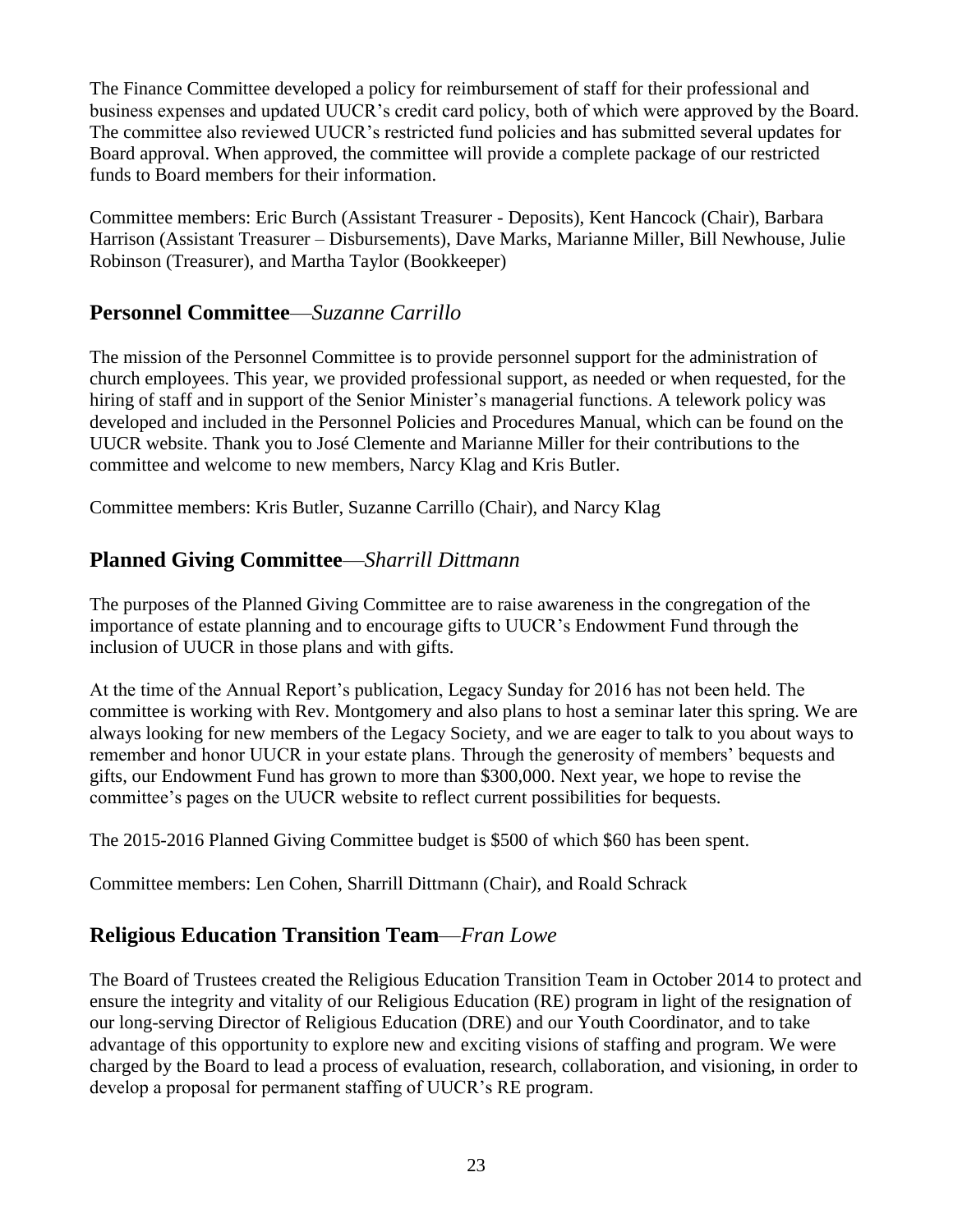In addition to the activities described in the 2015 report, we continued our research and data collection as follows:

- Studied nine other congregations;
- Interviewed our Senior Minister;
- Surveyed and interviewed teachers and staff;
- Analyzed results of the Unitarian Universalist Association (UUA) Youth Survey for Rockville;
- Completed focus groups with a total of 62 participants;
- Met with our RE Committee to understand priorities; and
- Met with UUA Central East Region/Joseph Priestley District consultants for advice about best practices.

We analyzed the data and, based on our analysis and our many interactions with UUCR members and friends, UUA consultants, and other UU churches, we developed recommendations which we provided in a report and presentation to the Board in October 2015.

The team's work was undertaken in the spirit of our UU values and UUCR identity, and guided by our Covenant of Right Relations and the mission of the team, with a view toward personal spiritual growth while building Beloved Community.

Team members: Fran Lowe (Chair), Erika Pied, Gwen Rowe, Andrea Spencer-Linzie (Interim Director of Religious Education), Rev. Lynn Strauss, Len Taylor, Beth Vann, and Karen Whitesell

#### **Space Planning Task Force**—*Marie Reed*

The Space Planning Task Force was created by the Board of Trustees at the end of the 2013-2014 fiscal year to consider a redesign of Building 1.

After much consideration, the general consensus of the Board and congregation was not to proceed with further redesign of Building 1 at this time. Instead, Sue Hedges, April Pulvirenti, and others worked to redesign the workroom to include a much-needed conversation area, and the lobby was refurbished with new ceiling tiles and LED light fixtures. Also in the works is a minor facelift for Founders Hall, which hopefully will take place in the summer of 2016. Members of the task force will be presenting ideas that could be funded by a Miracle Sunday campaign in honor of UUCR's 60th anniversary.

Task Force members: David Bennington, Mark Corfman, Sue Hedges, Marie Reed (Chair), and Donna Taylor (Church Administrator)

# **Congregation-Chartered Committee**

#### **Nominating Committee**—*Karla Timmons*

The Nominating Committee is a congregation-chartered committee charged with presenting a slate of candidates for church officers, Board of Trustees, and Nominating Committee members, who are then elected by the congregation at the Annual Congregational Meeting in the spring.

We identified candidates who demonstrate leadership skills and creativity, and who reflect the general make-up of the congregation. We found candidates for two Board positions (Vice President and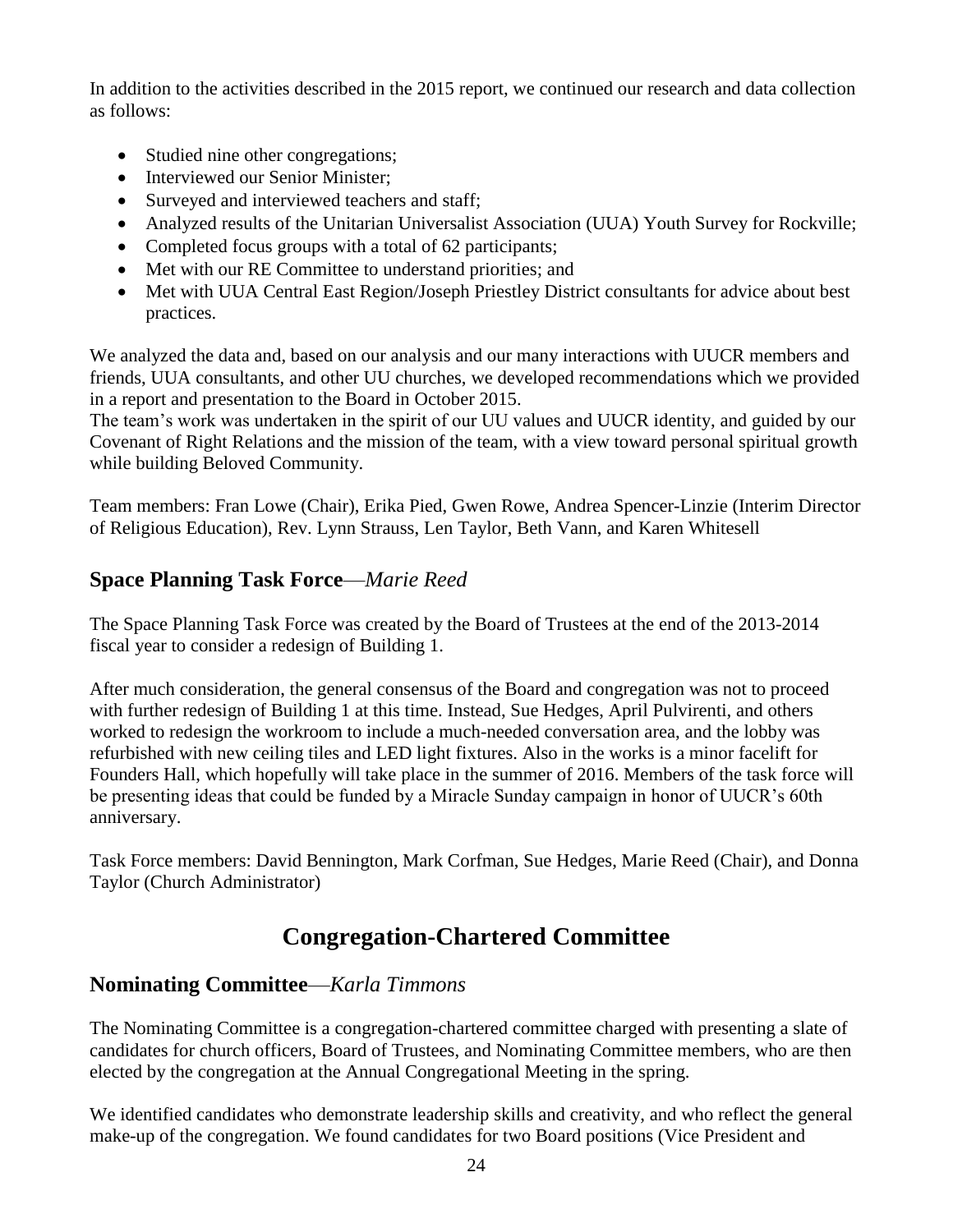General Trustee) as well as candidates for Assistant Treasurer for Deposits and for two Nominating Committee positions. We also found a candidate for a new position this year – Representative to the Capital Cluster of the UUA Central East Region. Biographic information, obtained from the candidates, was published in the May issue of *Quest* and posted on UUCR's website. We found excellent candidates and thank them for agreeing to run for office.

We did note a need for a change to the historical process of seeking self-nominations at the same time the Nominating Committee is vetting candidates, and next year, we will seek self-nominations earlier in the nominating process.

Committee members: Cynthia Bauerle (Board of Trustees representative), Nancy Blum, Ricardo Carvajal, Karl Irikura, Clarice Julka, Andy Moore, and Karla Timmons

# **Worship & Music**

#### **Decorations Committee**—*Holly Meyer*

The Decorations Committee provides floral decoration in front of the Sanctuary every Sunday, and Stephanie Kreps and Carolyn Randall managed the poinsettia sale at Christmas. This committee pays for the evergreens outside the Sanctuary during the holidays, and for some memorial receptions.

This year, Marion Higgins-Bort arranged decorations on the first Sunday of each month, Sue McCall on the second Sunday, Holly Meyer the third Sunday, Mary Caroline Colletti the fourth Sunday, and Carolyn Pooley the fifth Sunday. Ginger Dixon, Anne McCaffrey, and Joan Fox were substitutes.

#### **Music Committee—***Mike Holmes*

The mission of the Music Committee is to support the Adult Choir and the Director of Music in the use of music to enhance the life of the congregation, both in Sunday services and through other musical events that support the social justice goals of UUCR and provide an outreach to the larger community.

The Tree of Life Cafe has continued to be a success. This year we have been hosting one event every second month, starting this past September. Attendance varies from event to event, but we have continued to bring in enough to exceed the \$300 artist guarantee each time, while still covering our expenses and accumulating additional funds in our account as a hedge against low attendance or unexpected needs. The final Cafe for this year was held on May 13. We plan to continue the series next year, once again on Friday evenings every second month.

This year, the annual fundraiser for UUCR's Ethier Fund for Special Music will be a CD release party. Friends and family of Bill Chapin, a long-time choir member who passed away in June of last year, made a donation to the Ethier Fund in his name, and we have used that money to offset the cost of the recording engineer, performing rights, and production of a CD of choral music. At the release party, the Adult Choir will perform the pieces and we will offer CDs for sale. The party will be on the evening of Saturday, June 4.

Committee members: Mike Holmes (Chair), Steve Lapham, Jennifer Rodgers (Director of Music), and Jeremy Schuhmann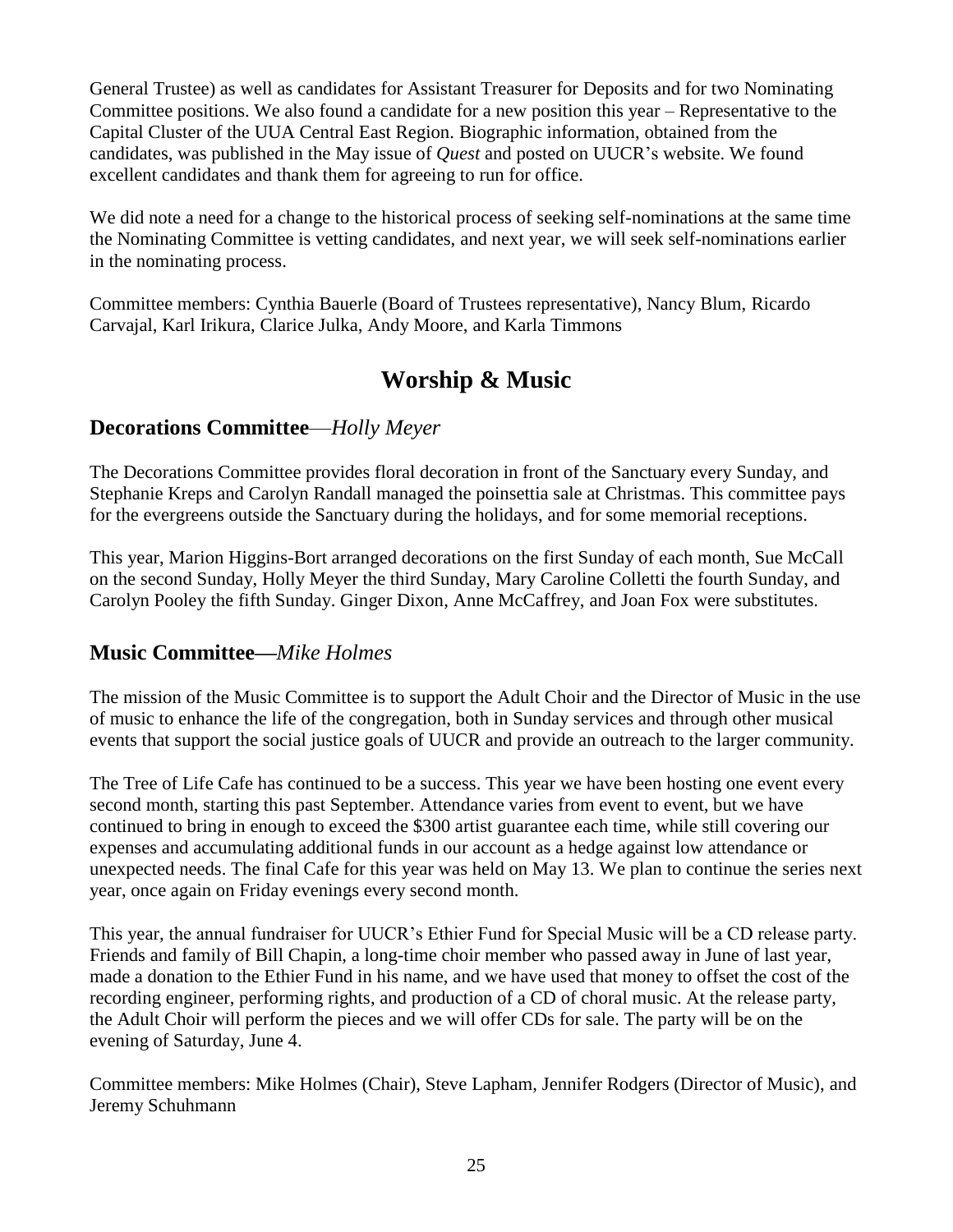#### **Ushers—***Patty Walker*

Ushers welcome congregants and visitors and maintain the dignity and spiritual atmosphere of the Sunday service.

There are 19 congregants who serve as ushers for the Sunday service on a rotating basis. An additional 9 people serve as substitutes and fill in as needed. Overall, the ushers have been a consistent group of individuals who enjoy the opportunity to greet everyone as they enter the Sanctuary. Ushers are the first point of contact for congregants and visitors and, as such, we attempt to offer a positive, warm welcome. Three ushers have resigned since the start of this program year and, as of now, substitutes serve to fill in as needed. These positions will be filled through a *Quest* article or during September volunteer recruitment, if necessary.

Training is completed as needed for each new usher. Last year's goal was for the ushers to become more proactive in seating latecomers when the Sanctuary is nearly full. I believe we have become more helpful in this regard. This year's goal is to have the ushers become familiar (or at least read) the Emergency Preparedness Guidelines so that we can assist as directed during an emergency.

Ushers and substitutes for 2015-2016: Diane Baillie, Susan Beach, John Beach, Antonio Carrillo, Suzanne Carrillo, Claudia Chitty, José Clemente, Len Cohen, Steve Crawford, Elaine Diamondidis, Ginger Dixon, Pat Einhorn, Steve Einhorn, Joe Goss, Mary Hoferek, Narcy Klag, David Lorms, Alberta Maschal, Maude McGovern, Elaine Perino, Jan Popp, Robbie Reasoner, Scott Reilly, Ken Sandin, Burt Smith, Sue Thomas, Karla Timmons, Patty Walker (Chair), and Elizabeth Zerby

#### **Worship Arts Team**—*Jim Blue*

The Worship Arts Team is charged with supporting the Minister and Assistant Minister in planning and creating high-quality worship services. The team provides a Worship Steward to prepare the Sanctuary for the service every Sunday and a Worship Associate to assist in the pulpit as needed. The team coordinates the lay-led services, the quarterly solstice and equinox celebrations, and the Sunday services with guest speakers, as needed.

We were pleased this year to welcome our new Assistant Minister, Rev. Rebekah Montgomery, to the team. This year, Jim Blue agreed to serve as the Chair of the Worship Arts Team. Team member Cynthia Shires-Thurston plays a dual role, as she also serves as a Lay Minister for Worship & Music.

For three months this year, Rev. Lynn has been on sabbatical, with Rev. Rebekah and others filling in ably. We appreciate the time and effort that Rev. Lynn and Rev. Rebekah provided this year in giving guidance to the team.

We thank Jennifer Rodgers, Director of Music, for her work in providing inspiring music for worship services and in leading congregational hymns every Sunday. We thank Cynthia Shires-Thurston for her substituting for Jennifer on several Sundays. We thank Justin Furnia for his marvelous accompanying of hymns and amazing preludes, offertories, and postludes.

We thank Andrea Spencer-Linzie, Interim Director of Religious Education, for her First Fifteen Wisdom Story and her assistance for the multigenerational services, including the Christmas Pageant. We thank Rev. Montgomery and all the volunteers for their work on the Mind, Body, & Spirit Fair. We thank the Sound Team who set up the microphones and other sound equipment and record the services.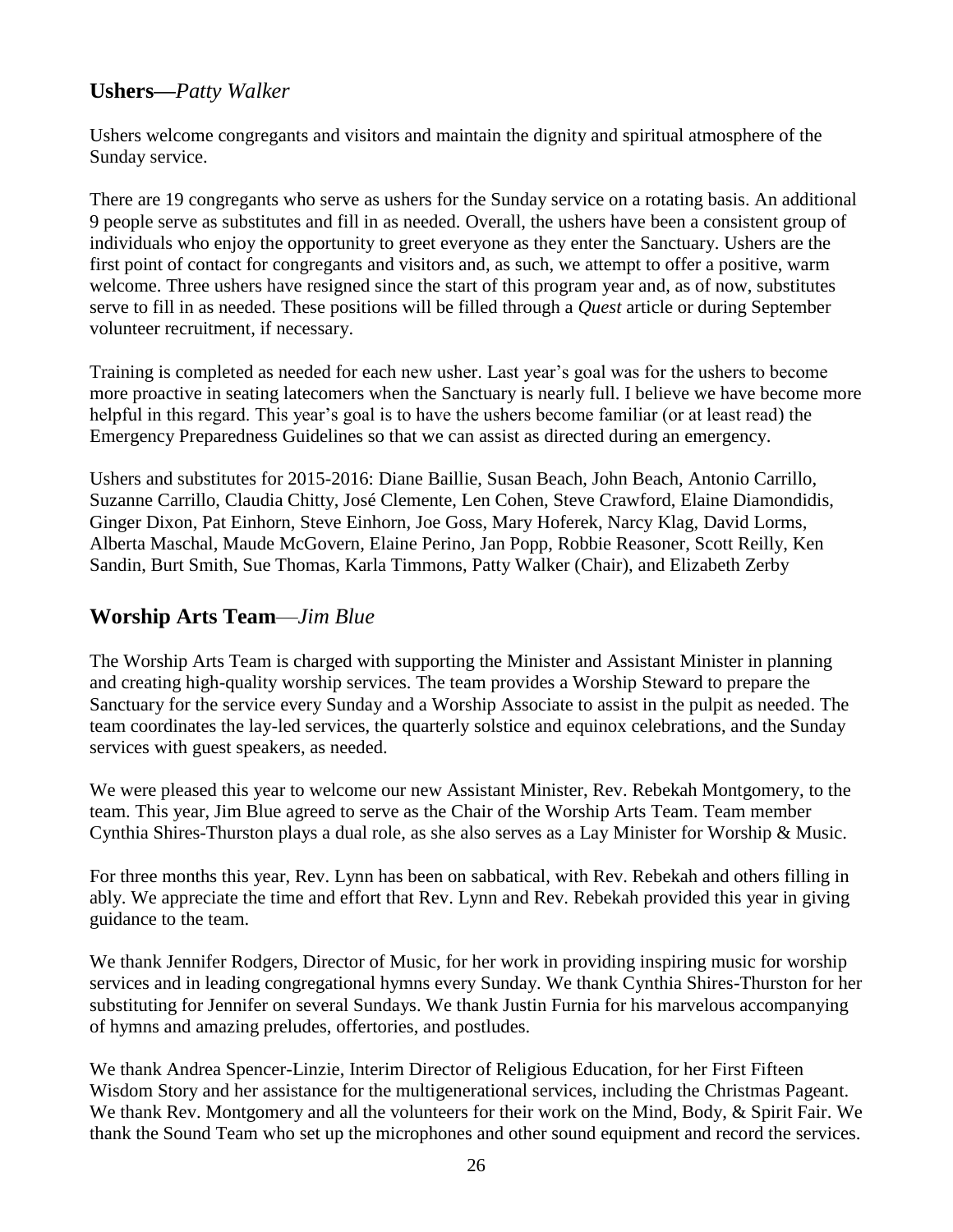We thank the many congregants who helped with services in many ways, including Opening Words and Chalice Lighting. We thank Nancy Gregory for her outstanding work in preparing each week's Order of Service and mailing it out early to all involved, which serves as a reminder to us and helps keep us organized.

We look forward to the promised improvements in the Sanctuary sound system and the new pulpit.

Team members: Jim Blue (Chair), Wayne Crump, Christin Green, Rev. Rebekah Montgomery, Scott Reilly, Dominic Russoli, Cynthia Shires-Thurston, and Rev. Lynn Strauss

# **Lifespan Religious Education**

#### **Adult Faith Formation Committee**— *Shira Ehrlich*

The Adult Faith Formation (AFF) Committee offers programs and classes that encourage UUCR members and friends to: learn about the history and current issues of Unitarian Universalism; build a better world by acting on UU values; and learn the wisdom of other world religions.

The committee started this year with a new Assistant Minister, Rev. Rebekah Montgomery. Under Rev. Montgomery's guidance, we accomplished the following:

- Sponsored and collaborated with UUCR congregants and staff on the Mind, Body & Spirit Fair in April. This multigenerational event offered various spiritual practices for participants.
- Organized two multigenerational Wisdom Wednesday events, which offered food and entertainment. Rev. Montgomery provided spiritual leadership for these events by starting each with a vespers service.
- Offered a ten-session Wednesday night class, *Building Your Own Theology I*, led by Rev. Montgomery.
- Co-sponsored with the Social Justice Committee a viewing and discussion of the 2015 General Assembly Ware Lecture by Cornel West.
- Offered viewings and discussions of the six-part DVD series, *Long Strange Trip*, which tells the story of UU history from early Christianity to modern times.
- Initiated an early morning Sunday spiritual discussion program, Emerson's Sunrise Coffee Circle, facilitated by Rev. Montgomery, AFF member Tim Francis, and UUCR member Ken Sandin.
- Sold copies of the UU Common Read, *Just Mercy: A Story of Justice and Redemption*, by Bryan Stevenson. Rev. Montgomery led a discussion of this book.
- Revived the UUCR Friday Night Poetry & Music Coffeehouse, largely due to UUCR member Celia Young.

Our committee also developed a Vision/Mission/Responsibilities Statement that has helped us focus on our purpose and work for Adult Faith Formation. A copy of this statement is on the Adult Faith Formation bulletin board in the lobby.

In November, we distributed a survey online and after two worship services. The most requested class mentioned on the survey was *What We Choose: Ethics for Unitarian Universalists*. The second most requested class was *Spirit in Practice*. We expect to offer the first class this fall, and the second class next spring. For general topics, the top three requests were spirituality, social justice, and UU history.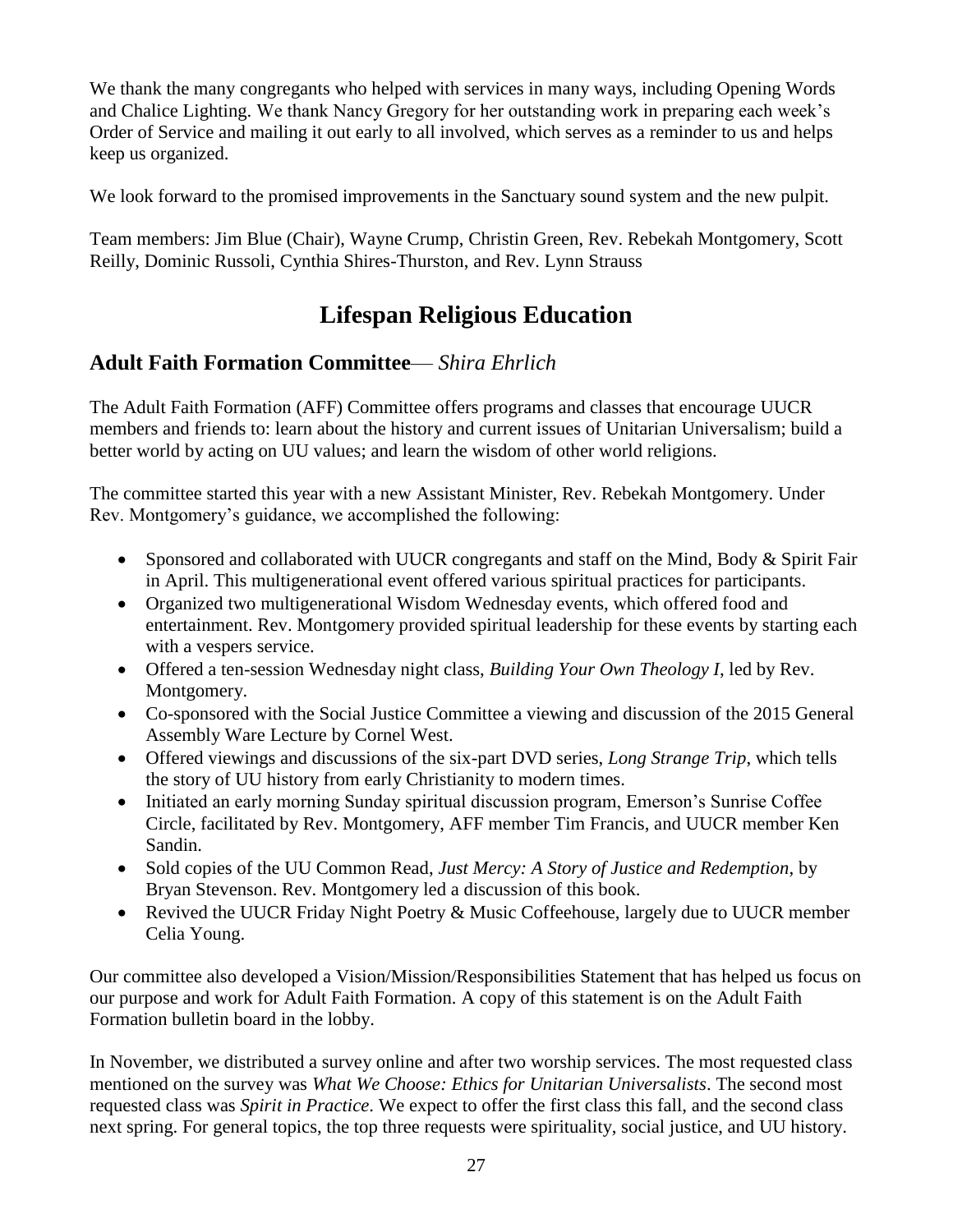One disappointment for our committee was that we had some issues with the staff about how to administer the survey. This seemed to be due to unintentional miscommunication. One thing that will be helpful to our committee to improve on next year is to be proactive in communicating to staff about any of our work that will affect the congregation, or the work of any staff member.

The 2015-2016 Adult Faith Formation Committee budget is \$650 of which \$44 has been spent. Before the end of the fiscal year, we anticipate spending \$122 for reimbursement of expenses from the Mind, Body & Spirit Fair, \$350 as an honorarium to The Sanctuaries for their May 11 Wisdom Wednesday performance, \$100 for the purchase of food for Wisdom Wednesday, and the remaining \$34 for books or other resources for the UUCR library.

Committee members: Bonnie Bloomquist, Anne Byrd, John Dunbar, Steve Eckstrand (Lay Minister), Shira Ehrlich (Chair), Teki Fabian, Tim Francis, and Rev. Rebekah Montgomery

#### **Children & Youth Religious Education Committee—***Andrea Spencer-Linzie*

The mission of the Children & Youth Religious Education (RE) Committee is to give the children and youth of UUCR the tools they need to seek, answers, nourish their spirits, and build the world they dream about. We aim to nurture the awakening of their minds, hearts, and souls, to deepen their compassion, and to help them live our Unitarian Universalist faith.

Our responsibilities include:

- Promoting the faith development of children and youth
- Recruiting and training volunteer teachers for RE classes from preschool to  $12<sup>th</sup>$  grade
- Reviewing and selecting curricula
- Facilitating the OWL (Our Whole Lives) program
- Hosting the beloved Getting Ready for the Holidays Potluck
- Hosting teacher and helper appreciation and Bridging and Coming of Age receptions
- Developing the Coming of Age program
- Providing youth programming
- Facilitating summer Peace Camp
- Ensuring the safety and well-being of children, youth, and adults active in the RE programs

Our goals for the coming year:

- We look forward to welcoming our new DRE, and supporting her in the search for a new Youth Coordinator
- We plan to implement the new youth group program, separate from the Senior and Junior High RE class, in order to foster leadership, spiritual growth, and UU identity.
- We will continue development of the three-year Coming of Age program, in which  $6<sup>th</sup>$  graders join the Junior High RE class. This arc includes a third year of curriculum (which still needs to be identified), mentorship from adult congregants, and community service.
- We will organize the bi-annual Heritage Trip to Boston.
- We will continue our new trimester and team teaching models, which breaks the RE year into ten-week sections, allowing our dedicated teachers and helpers to spend more time in worship.
- The RE Safe Congregations Policy will hopefully be approved by the Board of Trustees so that procedures are put into action by the end of the 2016 calendar year.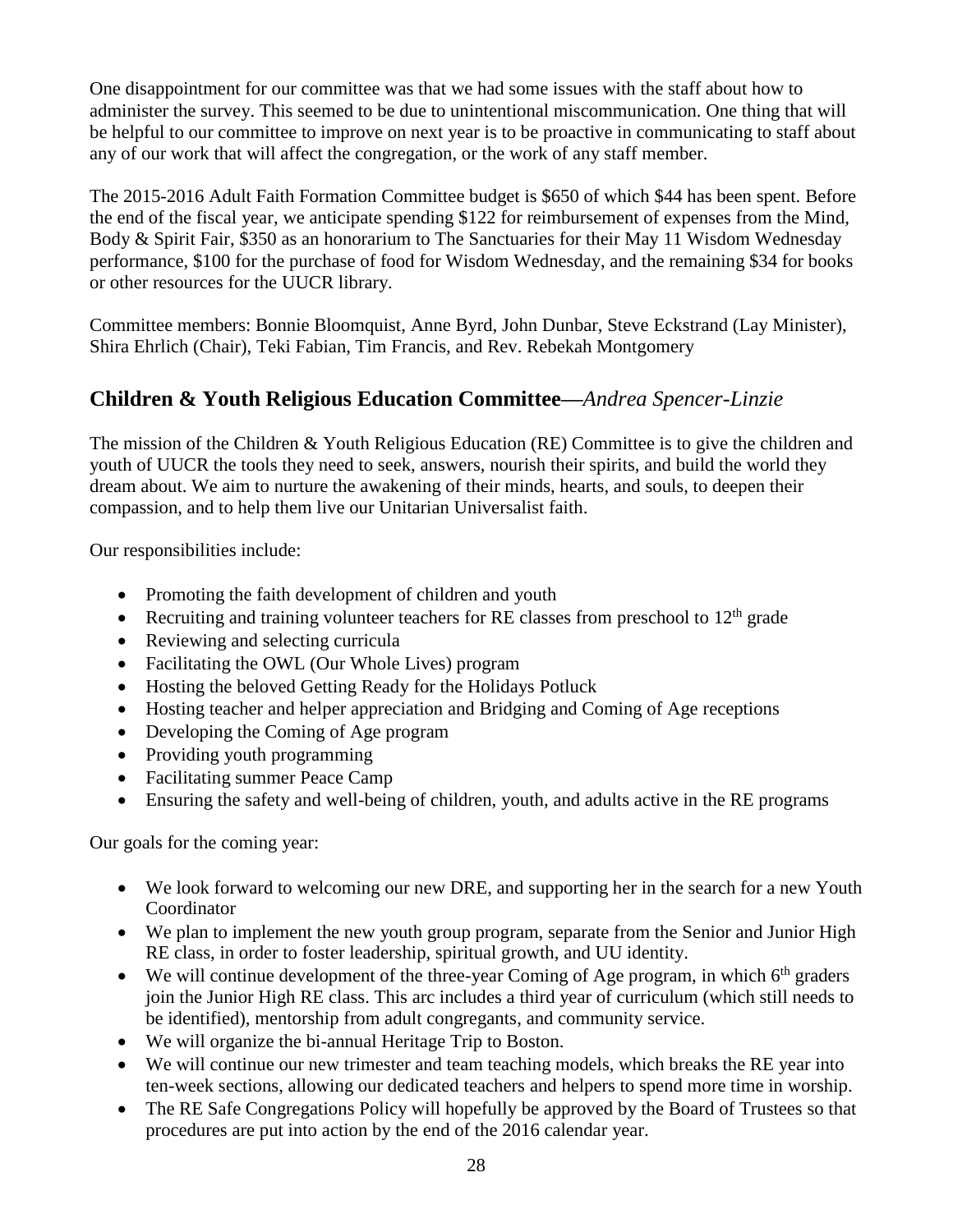- We'll work to better integrate multigenerational programming with other committees in UUCR.
- We will develop training for staff and volunteers in the RE programs, including at least: new safety policies and procedures, behavior management in the classroom, teaching techniques and skills, and how to use *Tapestry of Faith* curriculum in the time allotted for classes.

The 2015-2016 Children & Youth RE Committee budget is \$5,100.

Committee members: Jonathan Langsam (Chair), David Lorms, Karen Pittleman, Judy Rayner, Gwen Rowe (Lay Minister), and Andrea Spencer-Linzie (Interim Director of Religious Education)

#### **Children's & Youth Worship Committee**—*Gwen Rowe*

The mission of the Children's & Youth Worship Committee (CYW) is to provide meaningful worship opportunities through planned services and rituals that parallel our adult services, and connect us to the larger Unitarian Universalist community of faith.

The CYW Committee meets monthly and is responsible for:

- Bi-monthly Children's Worship services for preschool-5<sup>th</sup> grade, held in Founders Hall. In addition to our beloved annual services, including Tashlich, Social Justice/Manna, New Year's, and Maypole, our Children's Worship services coordinate with the monthly liturgical theme and function as a point of contact between the children and members of the congregation. This year, Marie Reed joined us to talk about the Confederate statue in Rockville, the Green Team shared an Earth Day message, and we explored three Bible stories, including the story of the Good Samaritan.
- Social justice projects for the children:
	- o Our year-long food collection for Manna.
	- o As part of an "all morning" Children's Worship service, we made lunches for the homeless women's shelter.
	- o At a joint Youth Worship and Children's Worship, we heard from a guest speaker about Comfort Cases, a charity that supports children and youth in the foster care system. Our month-long collection created over 90 bags filled with supplies to ease and comfort children and youth in foster care.
	- o Our annual Mitten Tree collection of hats, gloves, scarves, and mittens supported Beacon House and local families in need.
- The annual Holiday Pageant. We continued our ongoing expansion of costumes to accommodate the growing number of children and youth who participate, and welcomed the entire congregation to a celebratory reception!

Goals for next year:

- Continue to expand the Holiday Pageant set to increase visibility for the congregation, accommodate participation of more children, and maximize longevity and ease of storage of the set components.
- Continue both our "Meet a UU" and "Stories from the Bible" programs.
- Re-invigorate Youth-led Worship with the  $6<sup>th</sup>$  grade through Senior High RE classes.
- As part of the new Coming of Age (CoA) program, help the CoA youth design and deliver a Children's Worship service.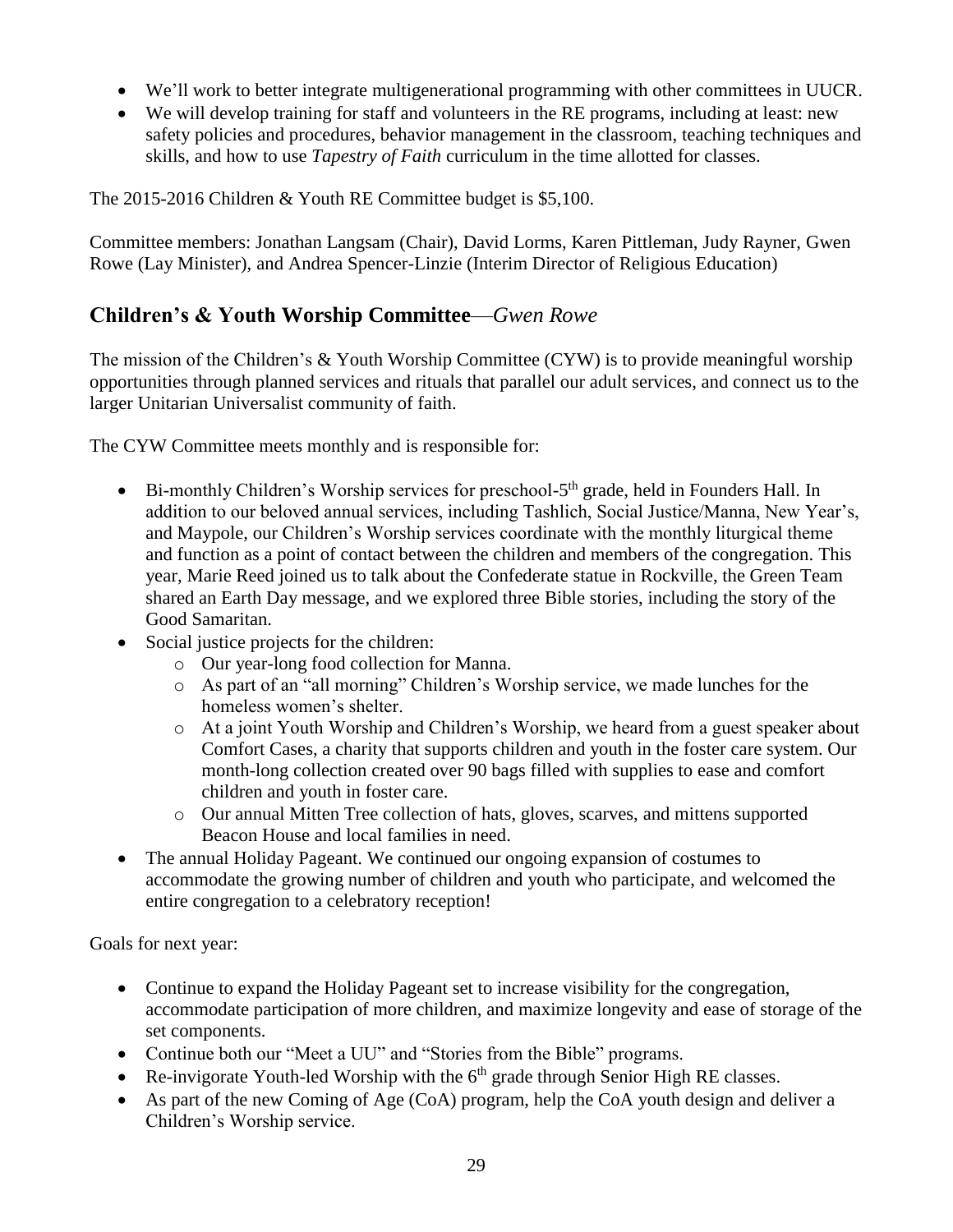• Coordinate with the Children & Youth RE Committee to plan "all-morning" Children's Worship services for preschool-5<sup>th</sup> graders periodically throughout the year. These services will take the place of RE classes for those grades on those days.

The 2015-2016 Children's and Youth Worship Committee budget is \$650.

Committee members: Wendy Buzy, Mary Carvajal, Steve Lapham, Melissa Moore, Gwen Rowe (Chair), and Andrea Spencer-Linzie (Interim Director of Religious Education)

# **Social Justice**

#### **Partner Church Committee***—Louise Friedenberg*

The mission of the Partner Church Committee is to help build a religious community with the Unitarian Church in Magyarzsakod, Transylvania, Romania, to facilitate the exchange of people and ideas, to assist in economic development, to support modern education, to increase knowledge about the roots of Unitarianism, and to foster mutual tolerance and respect among ethnic groups.

UUCR and Magyarzsakod have been partners since 1992. Rev. Sandor Balazs has been serving as minister in Magyarzsakod since April 2013. He initiated an important Village Caretaker program, which continues to run smoothly. The demand for services is increasing as the church members get older. The village van, which Rev. Balazs helped secure, is very helpful. Rev. Balazs uses it to transport the middle school children to school and other events, to deliver medicine to the homes of the elderly, and other purposes. The children made Christmas presents for the elderly, delivered them, and sang Christmas carols to them. We received many photos from Magyarzsakod and they have some videos which they would like to share with us.

UUCR sent \$800 in September 2015 to support the Village Caretaker program. We also sent \$500 to Rev. Balazs for his annual stipend.

We are seeking new members for the Partner Church Committee, since we have lost many members due to moves to other states, illnesses, and deaths. We would like to plan a fundraiser soon.

The 2015-2016 Partner Church Committee budget is \$650 of which \$500 has been spent. An additional \$150 for our annual dues to the Unitarian Universalist Partner Church Council will be spent before the end of the fiscal year.

#### **Social Justice Committee**—*Alonzo Smith*

The mission of the Social Justice Committee (SJC) is to lead and engage the congregation on social justice concerns, providing tangible ways to live our Unitarian Universalist principles in the community and the world, financially supporting social justice groups, working in coalition with partner organizations, and encouraging congregational exploration and action on emerging issues. The SJC coordinates the work of the congregation's social justice groups, as well as the congregation's support for partner social justice organizations.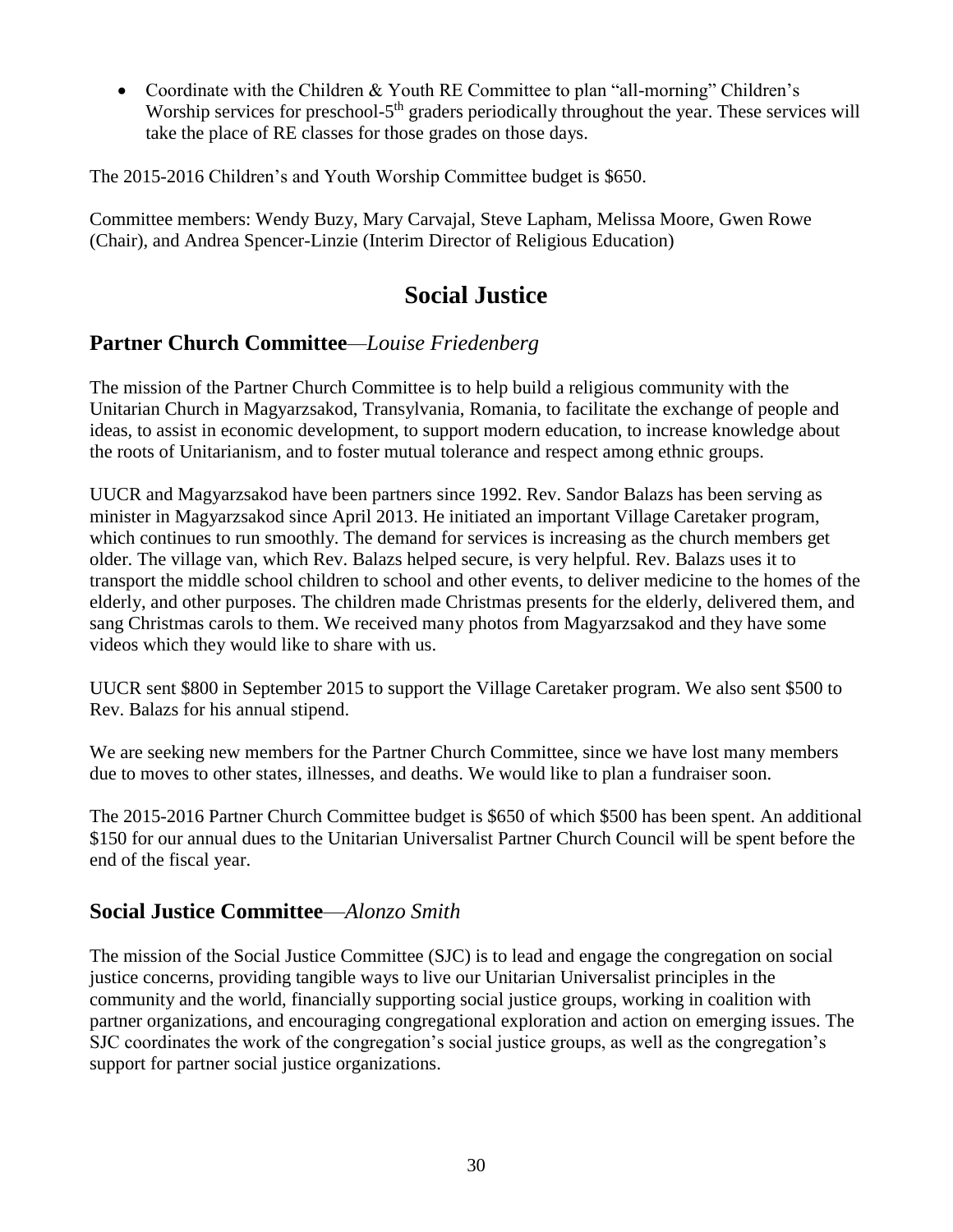The congregation currently has the following social justice groups:

- Green Team environmental awareness and activism
- Hunger Relief Task Group food collection and volunteer work at soup kitchens
- Immigration Action Group work for immigration reform
- LGBTQ Task Group (including the Rainbow Youth Alliance program) support for rights and concerns of LGBTQ people
- Peace Study Group study and promotion of peace and non-violence

In addition, the congregation supports the following Unitarian Universalist and community allies:

- Action in Montgomery (AIM) non-partisan community organizing and advocacy
- Amnesty International Group 82 letter-writing for release of prisoners of conscience
- Beacon House activities and programs for at-risk children and youth in DC
- Community Ministries of Rockville a coalition of congregations serving the needy
- Habitat for Humanity summer work week constructing homes in Garrett County, Maryland
- Interfaith Works service, education, and advocacy with other congregations of diverse faiths to address root causes of poverty
- Unitarian Universalist Legislative Ministry of Maryland (UULM-MD) advocacy at the Maryland General Assembly
- Unitarian Universalist Service Committee (UUSC) worldwide social justice work
- UUs for Social Justice (UUSJ) collaborative work in the National Capital Region

As part of UUCR's Strategic Plan, the SJC has been charged by the Board of Trustees with 1) finalizing a biannual process for identifying the congregation's three or four priority social justice programs, and 2) determining how best to use Internet-based social media to connect UUCR's social justice activities with the larger community. Because the primary focus this year has been on developing the Partner Plate Pilot Project, these two objectives have been put on hold. We expect to address them in the coming year.

This year, the SJC facilitated UUCR's initial effort to "share the plate" through its Partner Plate Project. From mid-May through July 2015, the SJC coordinated a congregational process to select community service organizations with which to share UUCR's Sunday service offering (not including contributions made to fulfill a canvass pledge). Each organization received a 50% share of UUCR's collections for a two-month period.

As of May 2016, the results of this effort are:

- Hospice Caring, recipient for the months of October and November 2015 \$2,742
- UUSC UUA Refugee Crisis Fund, recipient for December 2015 and January 2016 \$2,882
- A Wider Circle, recipient for February and March 2016 \$2,556
- Community Ministries of Rockville, recipient for April and May 2016 total contribution to be determined

The SJC's opening meeting in September 2015 was attended by Rev. Lynn Strauss, who proposed that the term "racial justice work" be used for our activities at UUCR in support of the Black Lives Matter movement. A Racial Justice Working Group (RJWG) was formed and has met several times during the year. Although the RJWG is organizationally separate from the Social Justice Committee, three committee members, Fran Lowe, Alberta Maschal, and Alonzo Smith, have been active in it. Two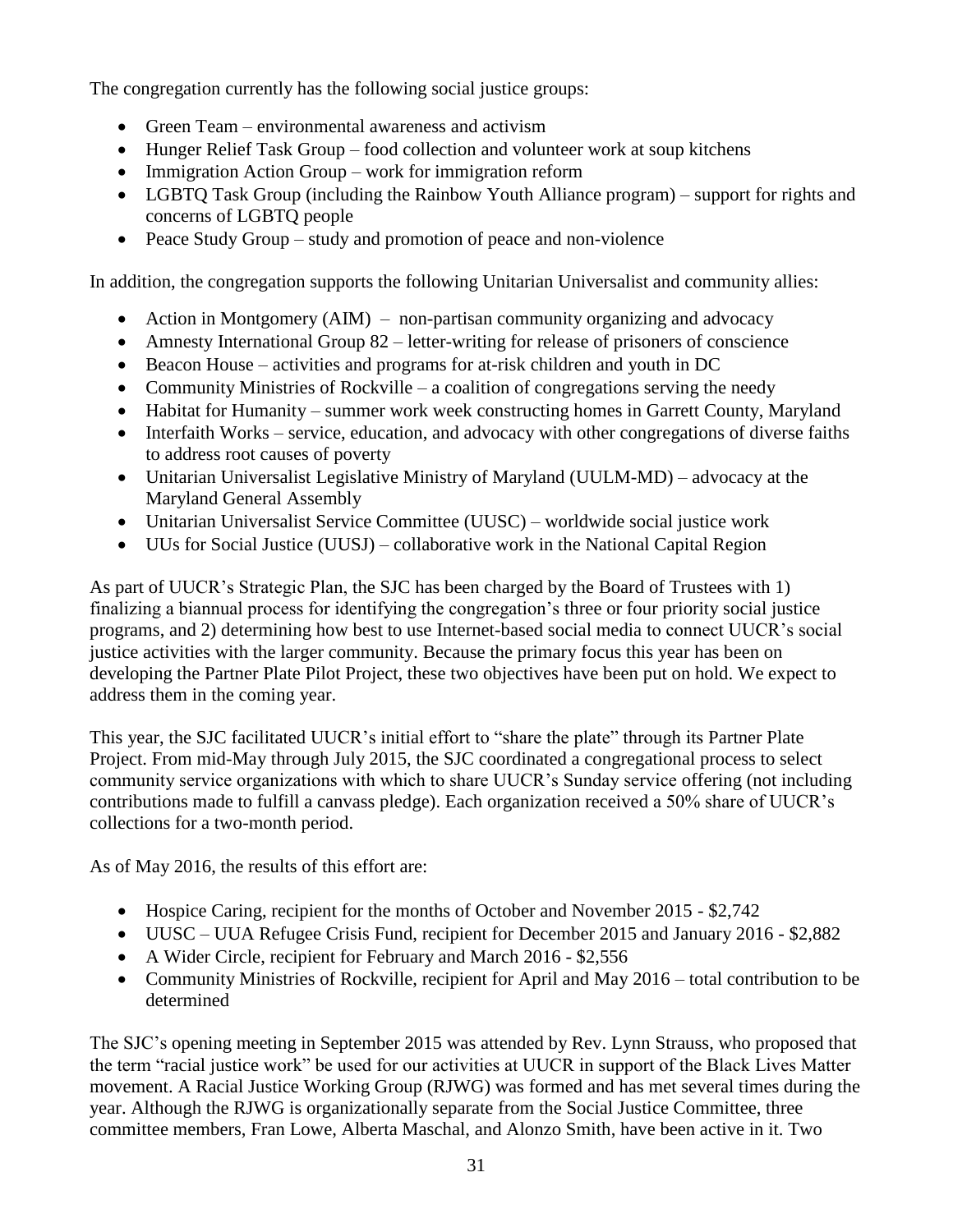book discussions have been held, one on the book, *Just Mercy*, by Bryan Stevenson, and the other on the book, *Between the World and Me*, by Ta-Nehisi Coates. Members of the SJC have also attended UU racial justice workshops in the DC area. Several committee members have, along with other UUCR congregants, participated in the weekly Black Lives Matter banner vigil at the River Road UU Congregation. In addition, Ken Sandin showed a video of Cornel West's Ware Lecture at last year's UUA General Assembly.

Additional activities:

- Steve Lapham met with the mother of Masoud Khan, a Pakistani immigrant who has been sentenced to life imprisonment without parole. Although the circumstances of his case are involved, there is a general feeling that this extreme sentence was imposed because he refused to plead guilty. A statement is being prepared asking President Obama for a pardon.
- Alonzo Smith, Steve Lapham, and Marie Reed, along with UUs from other area congregations, testified before the Rockville City Council in opposition to moving a Confederate commemorative statue from the County Courthouse lawn to the Beall Dawson Park. The Council voted to not accept the statue.
- Members of the SJC also supported the legislative work of the UULM-MD in Annapolis, including in support of death with dignity and police accountability.
- Based on an initiative from Johanna Marshall, members of the committee collected cleaning materials for the Rockville Men's Shelter.
- We helped to support the Rainbow Youth Alliance's 10 Year Celebration, featuring a performance by two ensembles from the Gay Men's Chorus of Washington, and several of our members attended this event.
- Two of members, Gary Magnuson and Pat Bradshaw, are members of the UUSJ Board. UUSJ is experiencing transformative changes, and Gary and Pat are seeking ways in which UUCR can help to revitalize the organization. In addition to our annual financial contribution, we hope to get more congregants involved.
- On May 22, the SJC will sponsor the program, "Forum on Israel, Palestine, and the UUA GA Resolution on Divestment," with speakers Seth Morrison and Jamal Najjab. At the 2016 UUA General Assembly, delegates will be discussing a business resolution to divest from four companies that profit from the Israeli occupation of the West Bank. To increase understanding of this complex issue, the SJC invited these speakers who offered a similar program at the Cedar Lane UU Church.

The 2015-2016 Social Justice Committee budget is \$12,200. The budget will be spent by the end of this fiscal year. Separate reports below detail the accomplishments by each group.

#### **Social Justice Committee Groups:**

#### **Green Team** —*Julia Santerre*

The Green Team's mission is to: 1) continuously find ways to reduce our negative impact on the Earth (e.g., reduce carbon footprint, water usage, pollution); 2) empower the youth and congregation to care for the Earth through education and action; 3) continue to educate and find ways to live in harmony with nature; and 4) celebrate the Earth together.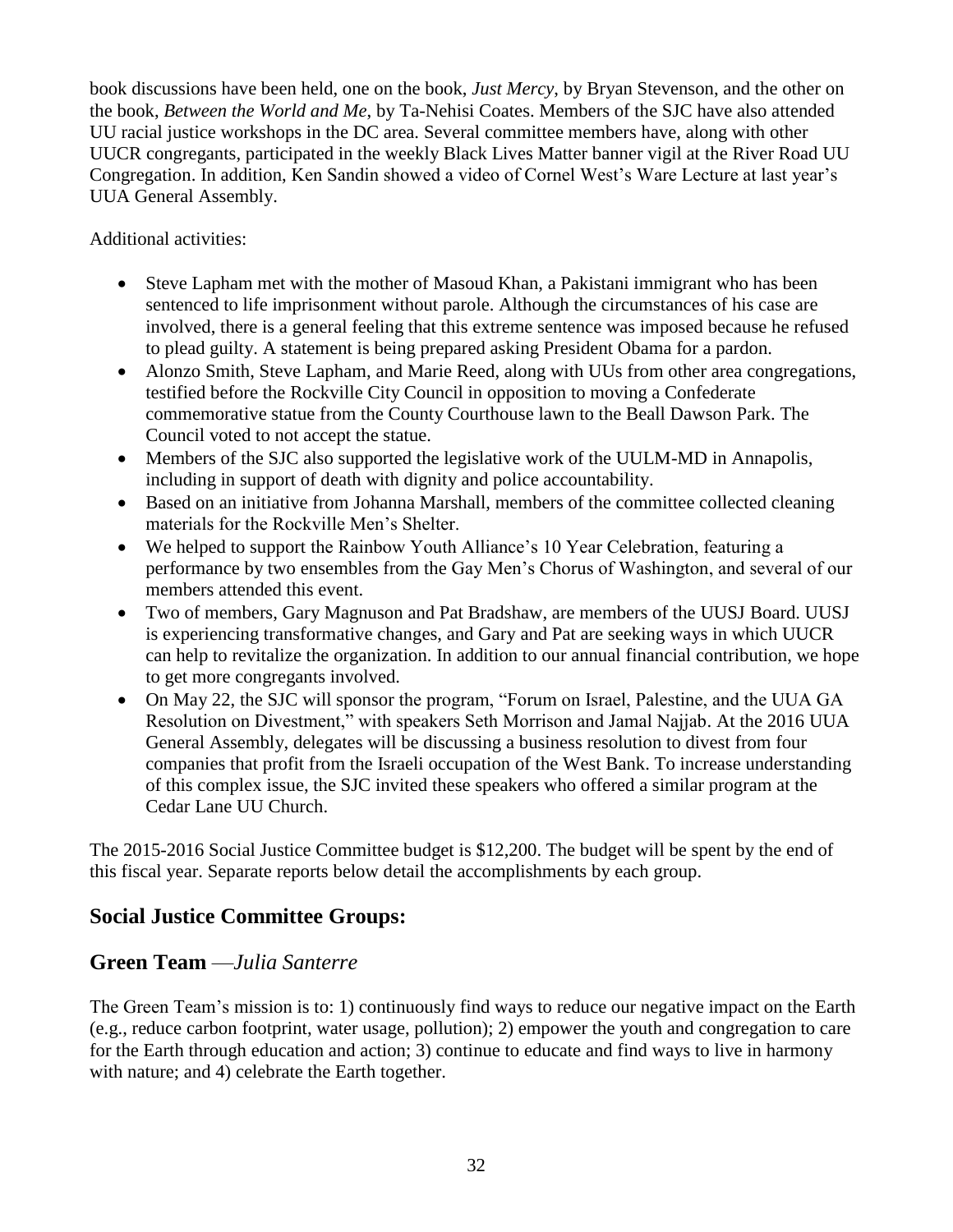Over the past year we:

- Expanded our TerraCycle program, which gives congregants a place to recycle items which would otherwise go in a landfill;
- Helped celebrate the installation of UUCR's solar panels;
- Led the youth in our Adopt-a-Road cleanups;
- Led a Children's Worship for Earth Day;
- Actively participated in the UUCR Grounds Master Plan discussions to ensure that the plan keeps our environmental goals in mind; and
- Started a blog to help educate and inform the congregation of our efforts to live in harmony with the Earth.

It has been a time of transition for the Green Team as our leadership and active membership shifted after UUCR was certified as a UU Green Sanctuary. We plan to organize more events in the coming year and invite anyone to send us suggestions for how we can better educate the community and celebrate our beautiful planet together.

The 2015-2016 Green Team budget is \$900 of which \$130 has been spent.

Matt Beyers and Julia Santerre are the Co-Chairs of the Green Team.

#### **Hunger Relief Task Group—***Dolores Barnes*

UUCR continued its weekly Manna food drive in partnership with the Children's & Youth Worship Committee. We are tracking with last year's end-of-year total of 2,500 pounds of food delivered, and will continue the drive through the summer months to meet our goal. Efforts to publicize current and ongoing summer collections will run in upcoming *Quest* and E-Weekly communications. UUCR has donated approximately 1,900 pounds of food to the Manna Food Center in Gaithersburg as of the end of April 2016.

UUCR youth and friends continued a once-a-month (third Monday) service day at The Lord's Table Soup Kitchen in Gaithersburg. We will work on continued recruitment of youth to staff our service day for the coming year, September through May. UUCR adult volunteers continued to work throughout the year at The Lord's Table, preparing and serving meals. In addition, the Hunger Relief Task Group used part of its budget to supply specific needs for The Lord's Table "wish list."

The UUCR community once again donated Thanksgiving baskets to Community Ministries of Rockville (CMR). Twenty complete baskets were assembled and additional grocery gift cards were donated to CMR, which serves the Montgomery County community. Money allocated from the Social Justice Committee budget was also donated to Rockville HELP, a volunteer emergency aid service in Montgomery County.

#### **Immigration Action Group** —*David Strauss*

The Immigration Action Group (IAG) seeks to educate the UUCR community on the issues affecting immigrants in Montgomery County and throughout the nation, in keeping with the Unitarian Universalist Association's Statement of Conscience on immigration. We also collaborate with other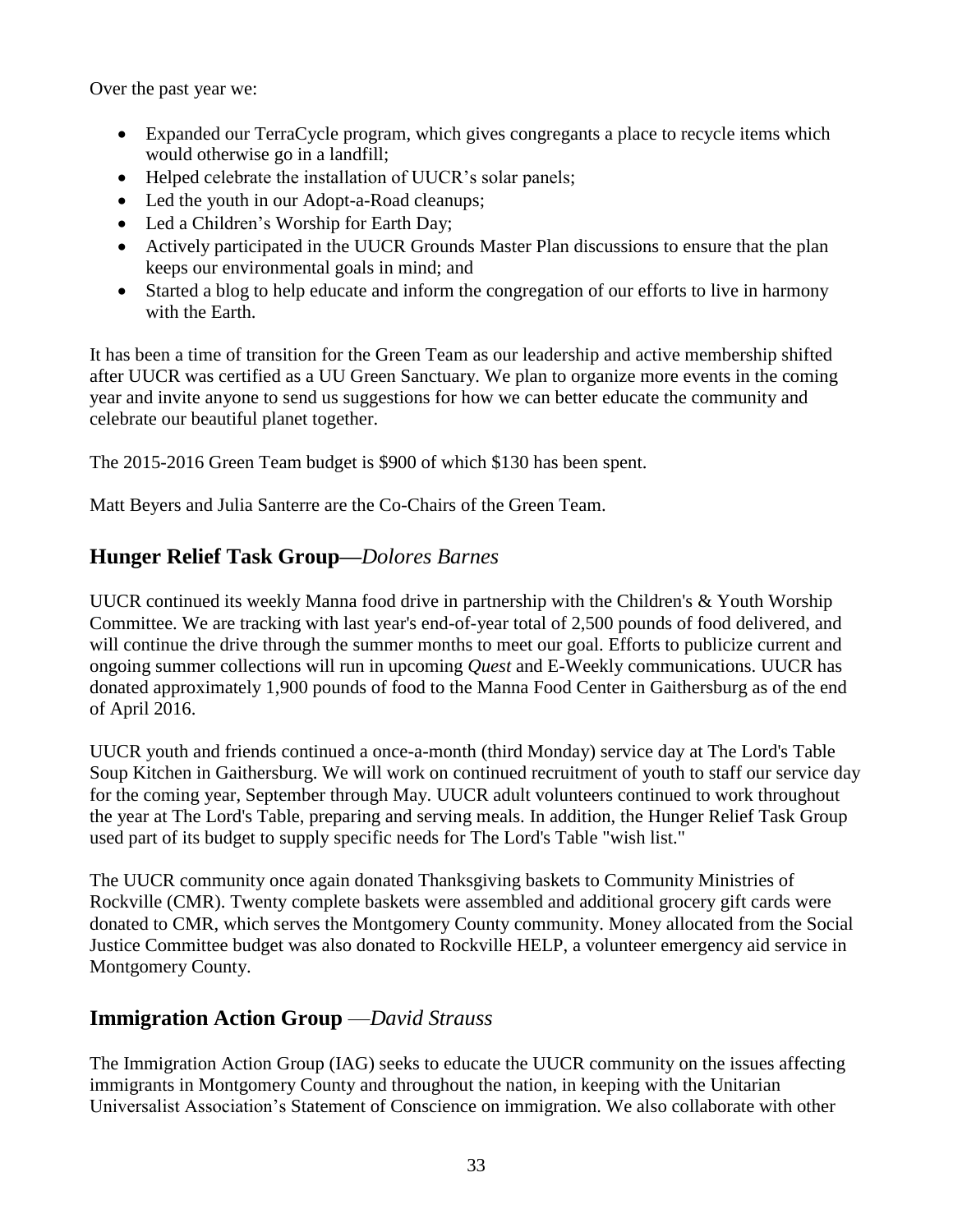faith-based and community organizations to engage in both service and policy actions on behalf of immigrants.

The IAG has about 25 members, many of whom participated in the group's monthly meetings and activities. The IAG is co-chaired by David Strauss and Adriana Brigatti.

Our year's main activities:

- We were one of the most supportive congregations in the National Capitol Area for the second annual Greater Washington Immigration Film Festival. The festival took place over the four day period of October 22-25, 2015. The IAG showed the film, *Underwater Dreams* at an auditorium at Montgomery College. Most seats were filled, for a total attendance of 135. Following the film, Adriana Brigatti moderated a panel of students who are leaders of the Richard Montgomery High School Robotics Team, an adult robotics coach, and an assistant principal from Richard Montgomery. The students are children of immigrants and the coach is an immigrant. Overall, the festival reached over 1,200 people in thirteen venues. Once again, the festival facilitated a strong collaboration among the IAG, Montgomery College's Student Abroad Program, and Community Ministries of Rockville (CMR). The festival will be produced again in the fall of 2016. The IAG will continue to serve on the festival's steering committee and to be a vital part of this event.
- The IAG continued to manage UUCR's successful collaboration with CMR's Language Outreach Program. Due to transportation barriers for their students, CMR no longer conducts classes at UUCR facilities. However, IAG members volunteer in the program on a regular basis, providing vital services to immigrants living in Montgomery County.
- Several members of the IAG volunteered in CASA de Maryland's clinics in Langley Park to assist young undocumented immigrants under the President's Deferred Action for Childhood Arrivals program. The IAG will be working with CASA to consider holding clinics in the Rockville area, when and if the court stay of the President's new program for adults is lifted.
- The IAG worked with an interdenominational group to co-sponsor a welcome dinner for six Syrian refugee families at the University Christian Church near Hyattsville in March 2016.
- The election of a much more conservative Congress in November 2014 continued to present a strong challenge to the IAG's desire to help facilitate a just and equitable federal immigration reform program of legislative changes to what we see as a broken system. The IAG will seek opportunities through Unitarian Universalists for Social Justice and other groups to protect the rights of immigrants in the coming year.

The IAG stays informed of advocacy activities on the state and federal levels and remains committed to participating in actions that will forward the cause of immigration reform. We will continue to stay involved in service provision that assists immigrants, and to keep the UUCR community informed on the issues.

The 2015-2016 Immigration Action Group budget is \$800, which we expect to spend by mid-June.

# **LGBTQ (Lesbian, Gay, Bisexual, Transgender, Queer) Task Group**—*Stephanie Kreps*

The mission of the LGBTQ Task Group is to support the rights and concerns of LGBTQ people in our congregation and in the wider community, and to foster awareness of such concerns among UUCR congregants and friends.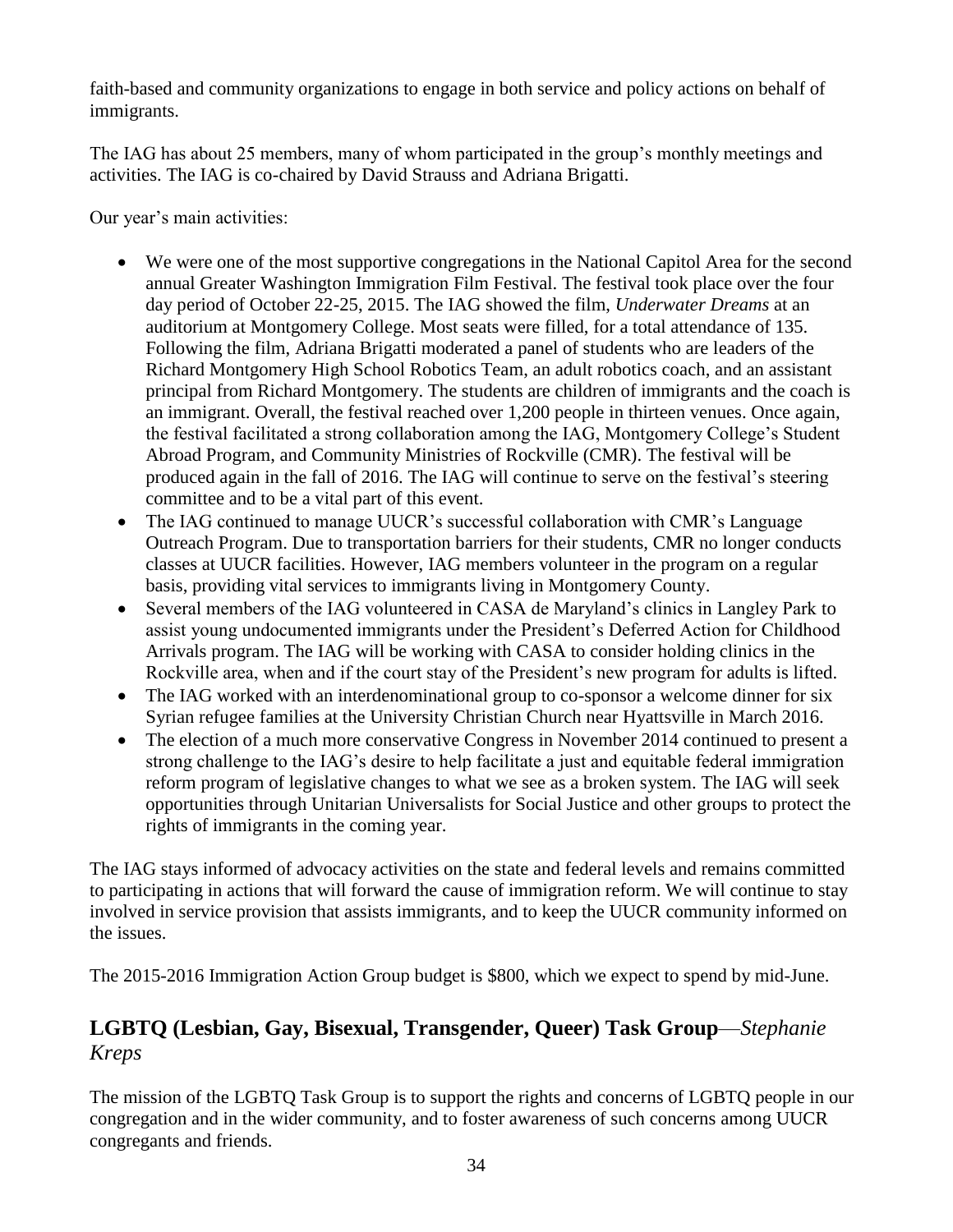Major activities and events this year:

- Timothy Elliott tendered his resignation as Rainbow Youth Alliance (RYA) Program Coordinator in September 2015, and stayed on until the end of December 2015. RYA attendance continues to be brisk, with new youth at nearly every meeting, plus a core group of regular attendees. Our fiscal year donation total has grown as never before because of special donations, a benefit event, and a grant.
- RYA's 10 Year Celebration, which featured performances by two ensembles from the Gay Men's Chorus of Washington - The Rock Creek Singers and the GenOut Chorus - brought recognition to UUCR and its support of RYA through advertisements of this benefit concert.
- RYA continues as co-sponsor of Rockville United Church's LGBTQ Youth Forum and supported several of its activities, including the upcoming Pride Prom on May 27.
- In October 2015, Stephanie Kreps and Stephen Colgan participated in the NAACP Community Resources Fair at Richard Montgomery High School.
- UUCR and RYA participated in Capital Pride with area UUs, and DC's Youth Pride and Rockville Hometown Holidays continue to be major outreach events.
- Stephanie Kreps and RYA Program Coordinator, Bobby Bangert participated in a day-long seminar for Gay Straight Alliance high school groups presented by SMYAL (Supporting and Mentoring Youth Advocates and Leaders), a DC-based LGBTQ youth support and advocacy community organization.
- RYA Advisory Council members, Terri Fritz, Timothy Elliott, and Jennifer Carter tabled at the MCPS Back-to-School Resource Fair in August 2015.
- We are beginning talks with Rev. Archene Turner of the Cedar Lane Unitarian Universalist Church to create a Spanish-speaking RYA based at Cedar Lane.

The RYA Advisory Council currently includes Jennifer Carter, Terri Fritz, Beth Irikura, Charles Farmer, Stephen Colgan, Timothy Elliott, Stephanie Kreps, and Bobby Bangert as ex-officio. It is an active and productive group. Activities which cemented bonding and teamwork by the Council, as well as brought in significant donations, included being servers at the Rodgers-Gregory wedding in January 2016 and producing the 10 Year Celebration benefit concert on April 9, 2016. One disappointment this year was the postponement of an end-of-year donation campaign to the spring. The Council is working on a fundraising strategy and definition of member duties. Next year, we hope to do outreach to middle schools and to Spanish-speaking LGBTQ youth.

The 2015-2016 LGBTQ Task Group budget is \$1,000 of which \$300 has been spent to date.

# **Peace Study Group**— *Ken Sandin*

Peacemaking - both internationally and at home - has been a focus of UUCR's Social Justice Committee since 2002, when a group of UUCR members and friends formed a Peace Action Group. Today, several members of the congregation are members of Peace Action Montgomery, which the Social Justice Committee formally joined in 2014. We host some Peace Action Montgomery events and encourage congregational participation in peace vigils, petition drives, demonstrations, and peace advocacy directed to local, state, and national legislatures. In May 2016, we sponsored and hosted a "Forum on Israel, Palestine, and the UUA GA Resolution on Divestment," with speakers Seth Morrison and Jamal Najjab.

Group members: Susan Brandt, Steve Lapham, Ken Sandin, and Alonzo Smith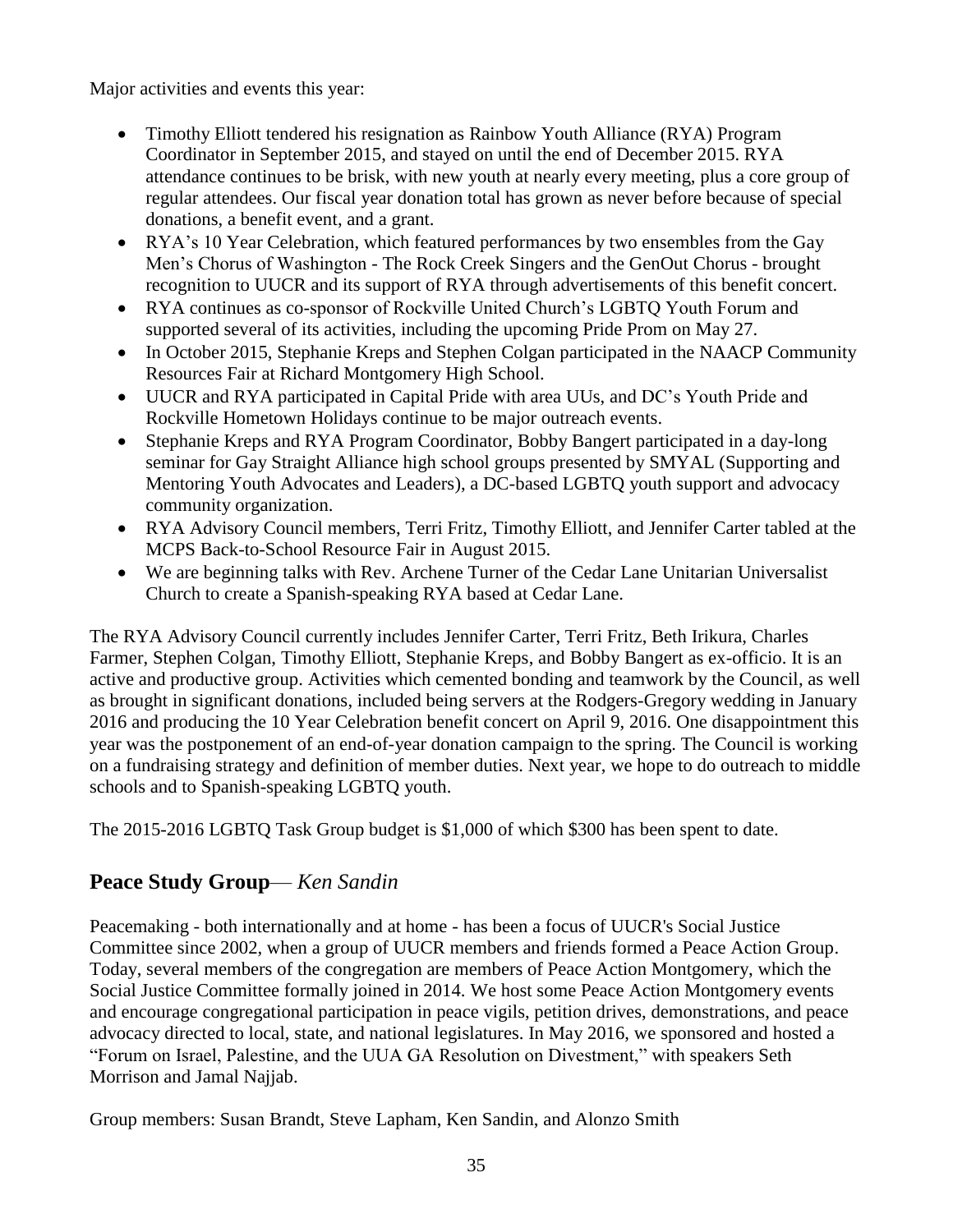#### **Social Justice Committee Affiliations:**

#### **Amnesty International Group 82—***Roald Schrack and Zana Miller*

Amnesty International (AIUSA), the worldwide human rights organization based in London, is unaffiliated with any government, church, corporation, or other organization. AIUSA, Group 82, while independent of UUCR, continues to benefit from the use of its facilities for meetings. The group was founded in 1975 by Parson Bill Moors and the late Dan O'Connell, a member of the church. About one-third of the group's members are also members of UUCR. The co-leaders are Zana Miller and Cathy Knepper.

During this program year, Group 82 has continued to hold its monthly meetings on the third Sunday at noon in Room 53. UUCR members and friends have a standing invitation to attend these meetings as observers or potential members. We are currently participating in world-wide campaign against torture and in support of women's rights and Guantanamo detainees. We also work on human rights abuses involving refugees and indigenous peoples. We are actively engaged in anti-death penalty work.

We send about 200 cards and letters throughout the year on behalf of various prisoners of conscience. We send cards at Christmas and at the Persian New Year. We also take action on cases that are posted online. We had a prisoner case in Indonesia, Filep Karma, who was recently released. Our new prisoner case is Dawit Isaac of Eritrea. Our other prisoner of conscience is a young Kurdish woman in Iran, Zeynab Jalalian. Our member Ferrah Pourahmadi, originally from Iran, is in charge of the case. One of our long-time members, John Welton, attends the Mid-Atlantic Regional Conference and the Annual General Meeting of AIUSA each year.

#### **Beacon House**—*Alberta Maschal*

The purpose of the UUCR liaison to Beacon House is to keep the congregation informed about activities, needs, and volunteer opportunities at Beacon House.

Beacon House Community Ministry is a Unitarian Universalist community ministry founded by Rev. Donald E. Robinson in 1991. Beacon House is a neighborhood-based organization supporting youth and families of the Edgewood Terrace community located in Northeast Washington, DC. The primary goal of Beacon House is to provide at-risk youth with opportunities for positive educational and culturally-rich programs, and to assist at-risk children and youth to identify and pursue their educational objectives, culminating in college or vocational training and to prepare them for productive involvement in their community and society.

In addition to providing funds for scholarships for Camp Leap, the summer day camp sponsored by Beacon House which serves about 200 children for eight weeks, the congregation donated supplies and kits to the Back to School drive during the summer and gave generously to the Christmas gift collection for children, youth and seniors at Edgewood Terrace in November and early December.

To learn more about Beacon House, check out its website: [www.beaconhousedc.org,](http://www.beaconhousedc.org/) or go to its Facebook page at [www.facebook.com/beaconhousedc.](http://www.facebook.com/beaconhousedc)

Beacon House is supported by all of the members and friends of UUCR who: contribute to the Back to School drive during the summer; donate new unwrapped gifts for the children, youth and seniors at Edgewood at Christmas-time; make financial pledges to UUCR, which enables support for Beacon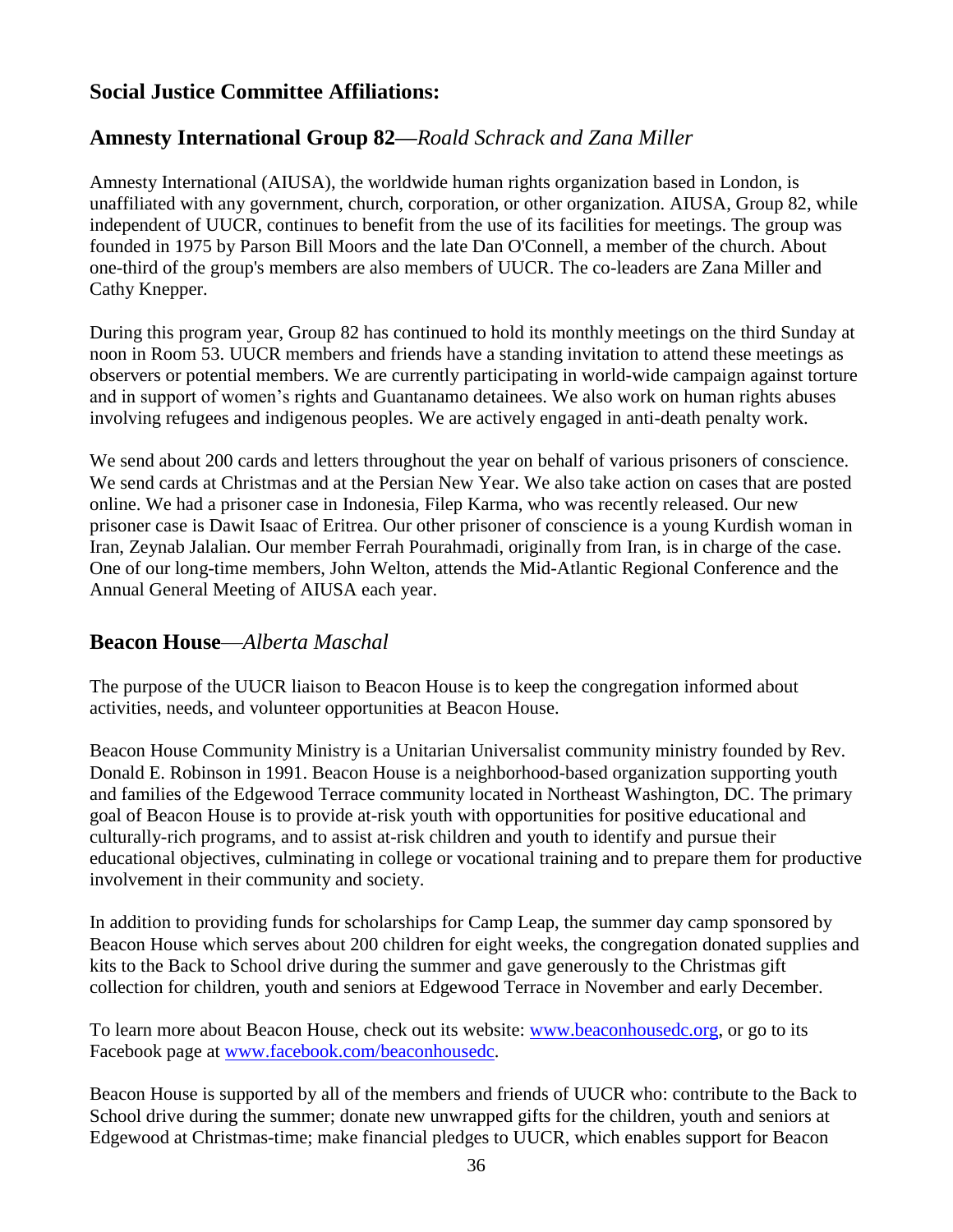House to be funded as part of the Social Justice Committee budget; and volunteer their time. Community service hours are available to our Senior High youth who wish to participate in Beacon House activities.

#### **Community Ministries of Rockville—***Antonio Carrillo*

Community Ministries of Rockville (CMR) is an interfaith coalition of twenty-one Rockville congregations founded in 1967 to serve those in need in Rockville and Montgomery County. UUCR is represented by two Board members and contributes financially. This year, UUCR contributed \$2,000 to CMR and \$1,000 directly towards the Mansfield Kaseman Health Clinic (MKHC).

CMR is an advocate for the underserved and supports several programs to serve the needs of the community. These programs include an emergency assistance program (REAP), the Latino Outreach Program, Elderly Ministries to enable frail elderly to remain in their home, the MKHC for uninsured adults, and Jefferson House and Rockland House – transitional housing for homeless men and women.

Many UUCR members and friends participate in a variety of CMR programs, such as making Thanksgiving baskets for needy families in the Rockville community and donating winter wear during the annual Mitten Tree collection. Through UUCR's Immigration Action Group, congregants also support CMR's Latino Outreach Program.

CMR has many challenges for the upcoming years. This includes continual funding for the MKHC. Financial and volunteer support through the member congregations is crucial for the organization's survival. UUCR, as a member of the Rockville community, has an obligation to support CMR at its past historic levels. More detail about the programs and budget is available through [www.cmrocks.org](http://www.cmrocks.org/) and the CMR annual report.

UUCR's representatives on the CMR Board are Johanna Marshall and Ken Sandin.

The 2015-2016 budget allocation for CMR is \$2,000 for general programs and \$1,000 for the Mansfield Kaseman Health Clinic. The full \$3,000 has been sent to CMR for the year.

#### **Interfaith Works—***Kay Newhouse*

UUCR is one of over 165 member congregations of diverse faiths who find common ground through service to our neighbors in need via Interfaith Works (IW). With an emphasis on identifying and meeting the needs of the poor by linking Montgomery County's faith communities in service, education, and advocacy, Interfaith Works seeks to reduce the root causes of poverty in our area. A large, multifaceted organization with a long-established reputation as "the conscience of Montgomery County," Interfaith Works advocates for and addresses the needs of the financially disadvantaged in our wealthy county.

IW's professional staff provides individuals and families either experiencing or vulnerable to homelessness with holistic resources specific to their needs, empowering them to move from crisis to stability. Interfaith Works directly operates professionally-staffed emergency shelters and transitional housing across the county, a clothing center, vocational and job placement services, and safety net loans and grants to prevent evictions, and serves as an important resource for referring vulnerable people to the support services they need through a large network of local social service providers.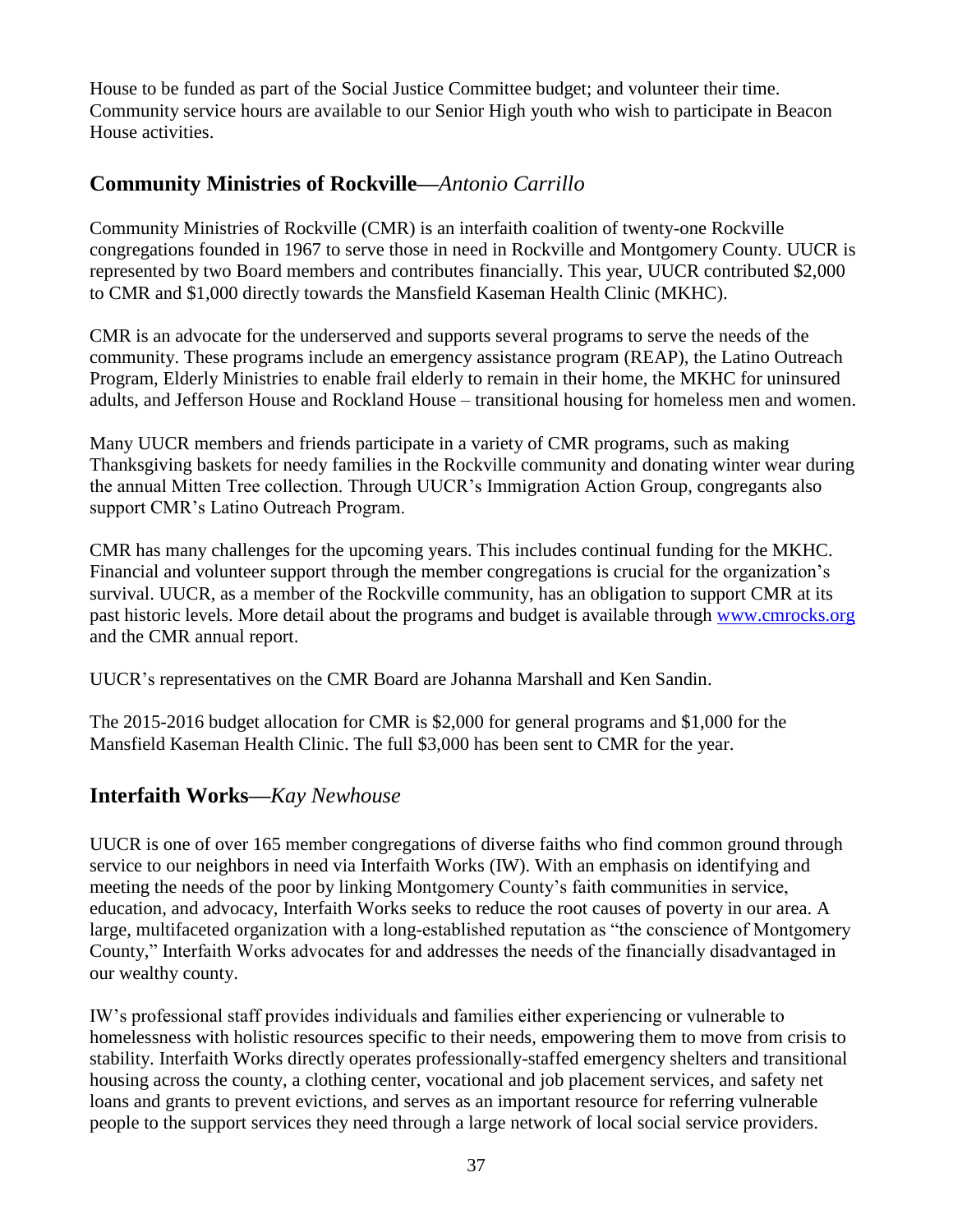Through our Interfaith Works congregational membership, UUCR partners with others who are similarly committed to helping our struggling neighbors, including other faith communities who share our values surrounding social justice, 5,200 volunteers at the many IW shelters and resource centers, individual donors, foundations, corporations, local businesses, and government agencies. Together, via Interfaith Works, we focus on our shared community responsibility and successfully address the varied needs of 20,000 of our most vulnerable Montgomery County neighbors each year.

UUCR supports Interfaith Works by providing meeting space and by financial contributions. Congregants volunteer on an individual basis with the Interfaith Clothing Center, Carroll House men's shelter, vocational services at Community Vision, and through IW Board leadership positions. In addition, during our "meals week" in May/June, volunteers from UUCR work as a team coordinated by the Social Justice Committee to prepare and serve breakfast, lunch, and dinner for sixty-five women receiving emergency shelter and case management support services at the Wilkins Avenue Women's Assessment Center.

Our budget for Interfaith Works remained at the same level as last year: \$1,650. Of that, \$1,400 has been donated to the organization and the remaining \$250 is slated for the purchase of supplies during UUCR's meals week.

## **Unitarian Universalist Legislative Ministry of Maryland** *– Andrea Hall*

The Unitarian Universalist Legislative Ministry of Maryland (UULM-MD) advocates for legislation that reflects UU values in the Maryland General Assembly.

Before the start of each year's 90-day legislative session, UULM-MD selects three or four priority issues, working with established coalitions. These priority issues are centered on bills that will be introduced that year that foster UU values. This year, the priority legislation selected by UULM-MD included bills for paid sick leave and pay equity, reforming the criminal justice system, climate change, and death with dignity.

During the legislative session (January 13 to April 11), Andrea Hall tabled periodically after services to let UUCR members and friends know of opportunities to contact their state legislators to express support for our priority legislation, and urged congregants to call, email, or visit their legislators. Many congregants contacted their legislators by email during the session, and Andrea attended one committee hearing in Annapolis and visited her legislators the same day.

Five of UULM-MD's priority issue bills passed this year:

- Greenhouse Gas Emissions Reduction Act Reauthorization (SB323) 40% reduction in greenhouse gases by 2030 and 25% by 2020
- Clean Energy Jobs Renewable Energy Portfolio Standards Revisions (SB921) a workgroup will study the best ways to fund programs that expand and diversify clean energy jobs workforce and businesses
- Equal Pay for Equal Work (SB481) ends pay discrimination and employment opportunities based on sex or gender identity
- Justice Reinvestment Act (SB1005) addresses and reduces over-incarceration in Maryland
- Public Safety and Policing Workgroup Recommendations (HB1016) makes revisions to the Law Enforcement Officers Bill of Rights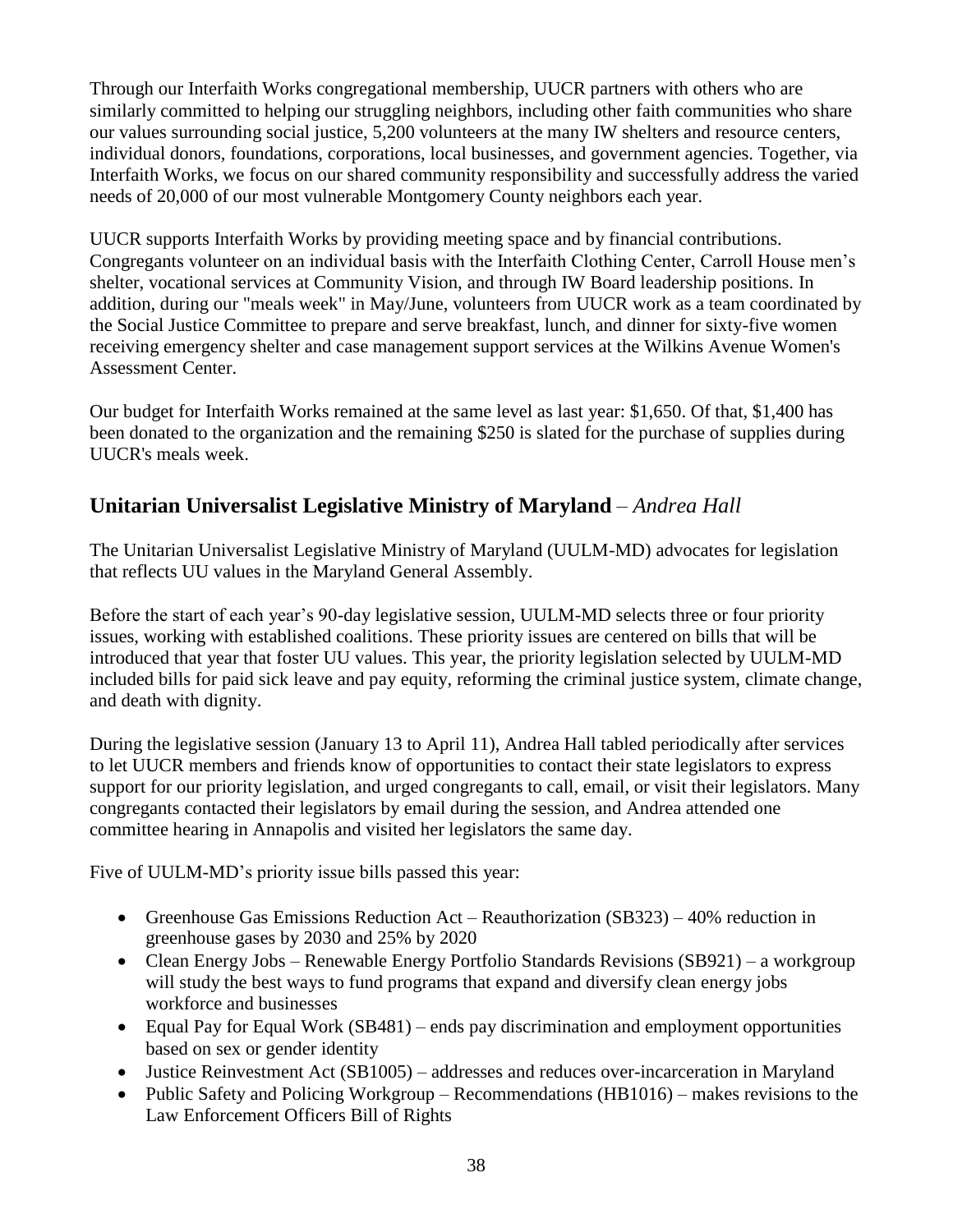UUCR's involvement with UULM-MD gives members and friends an opportunity to take their faith and values into the wider community and advocate for positive change in Maryland. It gives UUs a voice in the legislative process. The work of UULM-MD involves all of the Maryland UU congregations, so participating in these advocacy activities brings together UUs from across the state. Because UULM-MD works with established coalitions, it also gives UUCR members and friends the opportunity to work with other diverse faith communities and nonprofit organizations, such as the Maryland Climate Coalition.

The Social Justice Committee allocated \$300 for UUCR's annual membership in the Unitarian Universalist Legislative Ministry of Maryland.

Andrea Hall is a member of the UULM-MD Board.

#### **Unitarian Universalist Service Committee**—*Ken Sandin*

UUCR supports the Unitarian Universalist Service Committee (UUSC), a membership organization founded in 1941 to advance human rights and social justice worldwide, by encouraging individual memberships and, with the Children & Youth Religious Education Committee, collecting for UUSC's annual Guest at Your Table fundraiser. During December 2015 and January 2016, UUCR shared the Sunday worship service offering with the UUSC-UUA Refugee Crisis Fund, donating nearly \$2,900 to the Fund.

#### **Unitarian Universalists for Social Justice**—*Pat Bradshaw and Gary Magnuson*

Unitarian Universalists for Social Justice (UUSJ) is a collaborative organization in the National Capital Region that brings together UU congregations to do advocacy, take action, raise awareness, and be a united and strong voice for a peaceful, just, and environmentally-sustainable world. UUCR is a member in good standing by participating in and contributing to this regional organization, which is currently comprised of 25 UU congregations in Virginia, Maryland, and the District of Columbia.

To financially support UUSJ activities, congregations like UUCR provide their "fair share" based on \$4.75 for each member of their congregation. For UUCR, this amounts to \$1,871.50, toward a total UUSJ 2015-2016 budget of \$66,709. Other organizational revenues come individual members, Combined Federal Campaign contributions, and grants.

Since its inception in 2001, UUSJ's mission has been to educate and raise awareness among its members. Now, UUSJ is embarking upon an additional role of taking action and being an advocate for priority concerns, including immigration reform, climate change, income equality, and LGBTQ issues. As a result, UUSJ is developing an organizational strategy and hiring a new executive director to plan and execute activities that will make a difference in furthering social justice regionally and nationally. This is an exciting and pivotal time for the UUSJ as it seeks to build upon its education and networking programs to consistently and constructively communicate with legislative bodies and governmental entities to garner the attention and support of elected officials and policy makers.

For more information on UUSJ and its activities and accomplishments, go to its website: [www.uusj.net.](http://www.uusj.net/) On the website, you may also register to receive the UUSJ e-newsletter, which publicizes regional and national events, including those by UUCR.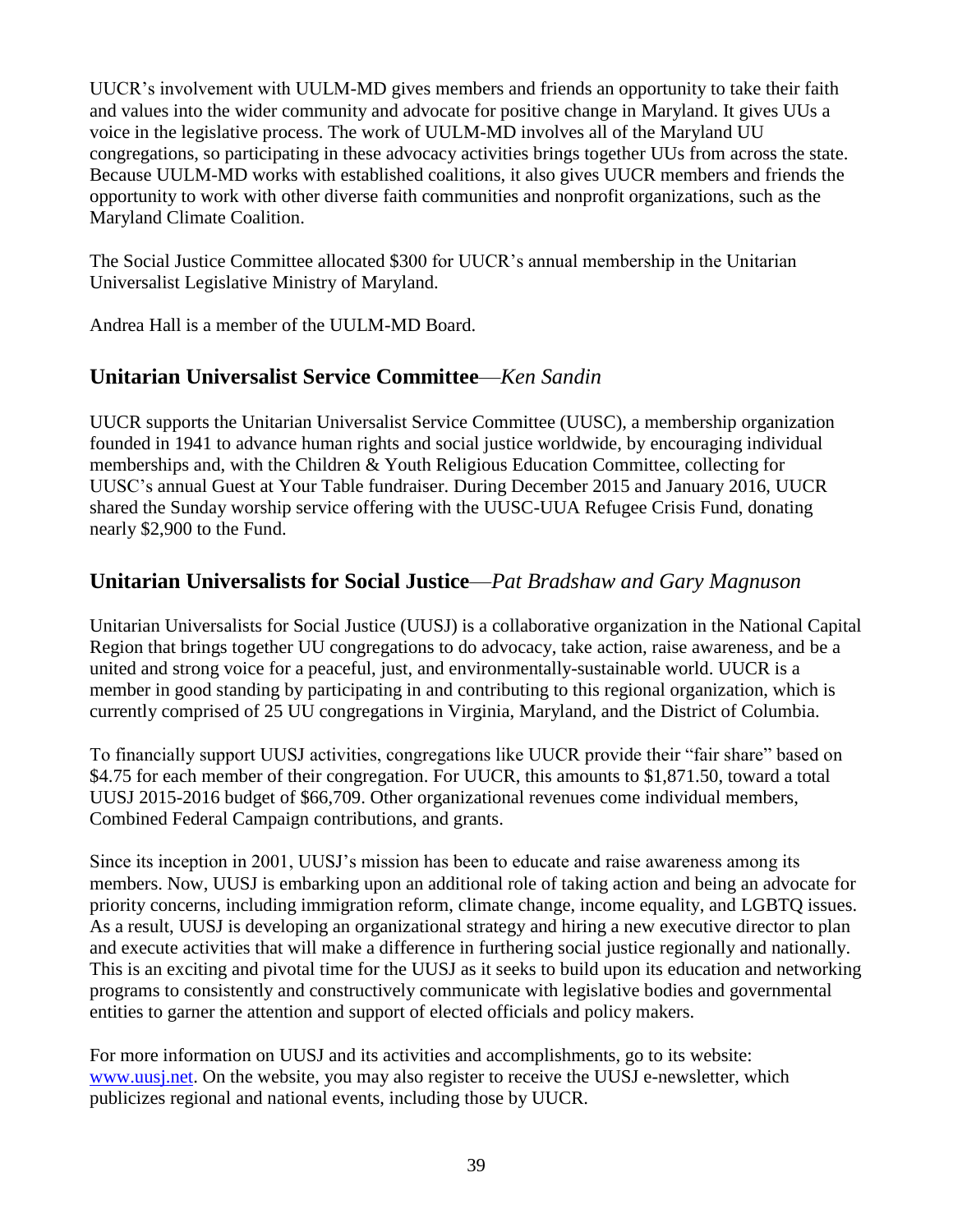The UUSJ Board, which oversees the organization's budget and activities, includes representatives from each UUSJ member congregation. Currently, Gary Magnuson and Pat Bradshaw represent UUCR on the Board, and David Strauss is a member of the UUSJ Immigration Task Force. All UUSJ matters are coordinated with the UUCR Social Justice Committee, led by Alonzo Smith.

# **Membership & Communications**

#### **Denominational Connections**—*Eric Burch*

Denominational Connections is a small group to notify UUCR members and friends of activities at the Unitarian Universalist Association, and other UU groups at the national, regional, and local levels.

Major accomplishments:

- Coordinated activities with the Capital Cluster, which is comprised of a dozen UU congregations in DC and suburban Maryland. The Cluster had some organizational meetings as the Joseph Priestley District (JPD) folds it operations into the larger Central East Region (CER) of the Unitarian Universalist Association (UUA). Other Cluster meetings had a focus on racial justice issues, driven by activities at All Souls Church in DC.
- The Denominational Connections group, UUCR's President and Vice President, and other members of the congregation attended the Joseph Priestley District Assembly, where actions to fold the JPD into the CER were discussed and approved.
- Working with the Director of Communications & Membership, notified UUCR members and friends of social action opportunities organized by local UU congregations. Through the years, the local congregational network between individuals is strong, but there are always opportunities for others to become involved.
- Attended the UUA General Assembly in Portland, Oregon. UUCR had over a dozen members attend. Currently preparing for the upcoming General Assembly in Columbus, Ohio this June.

If any member of UUCR is interested in getting more involved in local, regional, or national activities of fellow UUs, contact the Director of Communications & Membership or one of the members of the Denominational Connections group.

Group members: Eric Burch (Chair) and Judy Rayner

#### **Joseph Priestley District Chalice Lighters**—*Ken Sandin*

"Lighting the Chalice" refers to funding grants to Unitarian Universalist congregations that have an intention to grow and have a specific urgent need. The Joseph Priestley District issues a call three times each year, suggesting \$30 per call, to fund grants for land, buildings, a first minister, a first music director, a first director of religious education, and innovative growth proposals. Several UUCR members participate. During the past year, the Chalice Lighters program was publicized with a *Quest* article and an information/sign-up sheet at the annual Activities Fair.

#### *Quest* **Newsletter**—*Alberta Maschal*

*Quest* provides information about people, activities, programs, and major decisions to UUCR members and friends. It's published in three formats: mailed paper version, postage-saving email (in color), and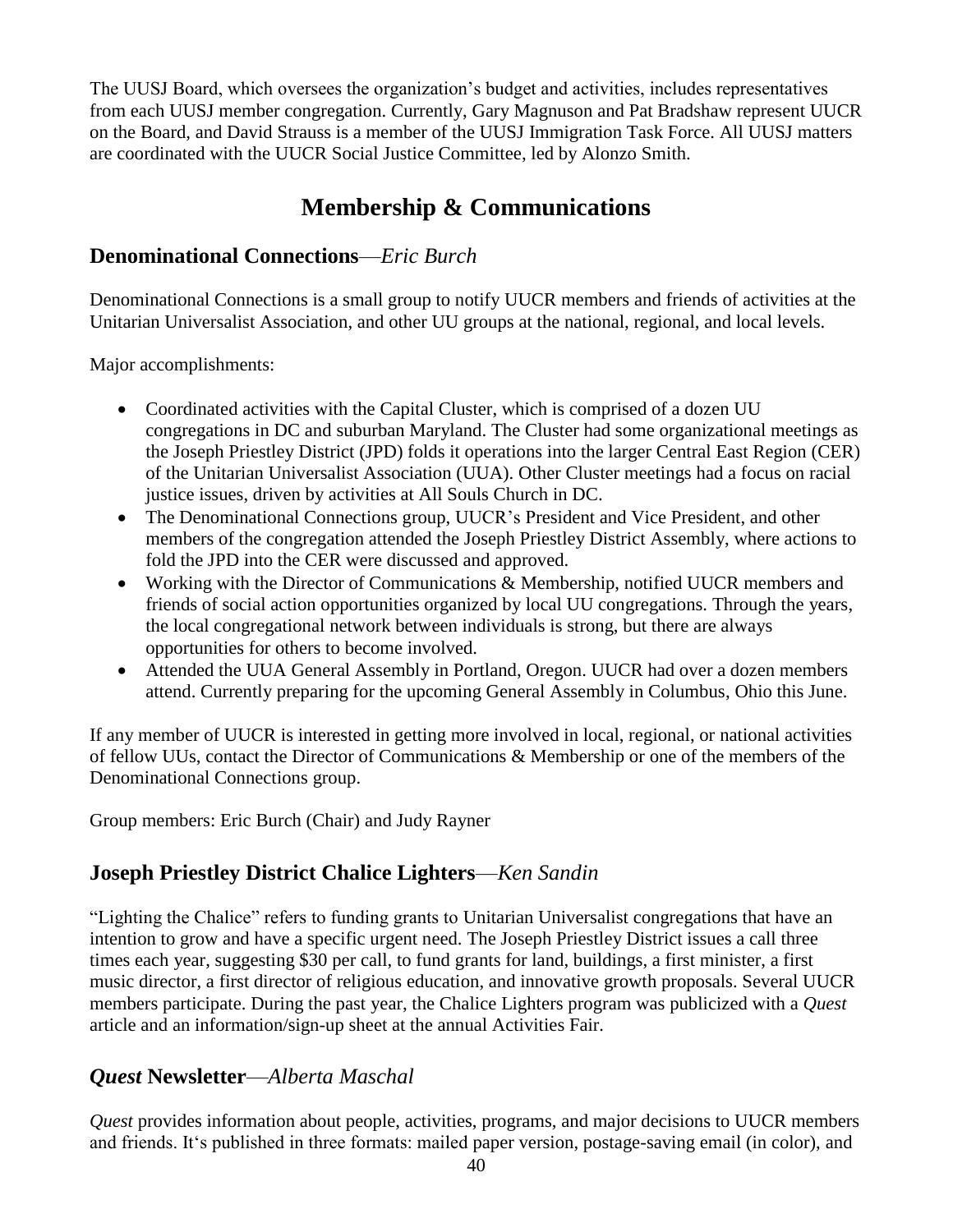the web version appearing on our website. *Quest* is published once a month. This change and the addition of a weekly electronic newsletter, UUCR E-Weekly, has enhanced communication among the congregation, allowing for timely announcements and reminders of congregation activities. Nancy Gregory is the editor of UUCR E-Weekly.

Editing, producing, and delivering *Quest* is the work of teams: Alberta Maschal, Beth Irikura, and Elizabeth Sullivan are the editors on a rotating basis. Layout, proofreading, reproduction, and distribution of the email version, as well as posting to the website, are all handled by Nancy Gregory. Louise Friedenberg is the Wednesday mailing crew coordinator. Margaret Chalkley, Nancy Grissom, Branka Kienstra, and Gwen Rowe are the regular crew, and Jo Wilson is a substitute. Thanks to all.

# **Finance**

#### **Action Auction Fiesta Cruise**—*Colleen Dolak*

The Action Auction Fiesta Cruise combines a fundraising event and community building for UUCR. Our focus was to be inclusive of all our members and friends while striking a balance that allowed us to raise funds for our varied congregation needs.

The Action Auction was held on Saturday, May 7, 2016. Donation items were solicited from outside businesses, as well as congregation members and friends. This year's Auction set a record of over 175 items up for bid, and a record number of attendees, with about 140 registered before the night of the event, including 27 children under the age of 18. About 20 additional attendees came on the night of the event, making it the largest fundraising event that UUCR has seen in recent history.

The food this year was in line with our cruise theme - a buffet that highlighted dishes from three ports of call: Japan, India, and France. Beer and wine were sold as well. We repeated last year's successes with the Fine Wine Raffle and the Big Beer Raffle, and added a Pick a Worship Theme Raffle.

The Action Auction requires much planning, coordination, and participation from congregation members and friends. There were volunteers participating in publicity, business outreach, ticket sales, computer and website work, decorations, set-up, clean-up, solicitations of donations, catalog preparation, and more. The coordination brings many members and friends together for a common goal. In addition, the many dinners and services bring varied groups of congregants together in social settings. Committee/group members were given the opportunity to work together, developing stronger and/or new relationships in a shared experience with a goal to benefit the congregation. More importantly, we had fun!

Other tools and resources that would be useful to help the Action Auction achieve its goals for the future include:

- A seed money budget for planning and preparation of the event this could potentially allow for online bidding to offer more flexibility for those who are unable to attend the event.
- Additional networking with congregants and local businesses to increase and provide varied donations for the Auction.
- Networking with RE families, younger members, and new members of the congregation to explain the Action Auction and promote participation.
- With many families participating this year, a staff liaison to assist in navigating the child care requirements.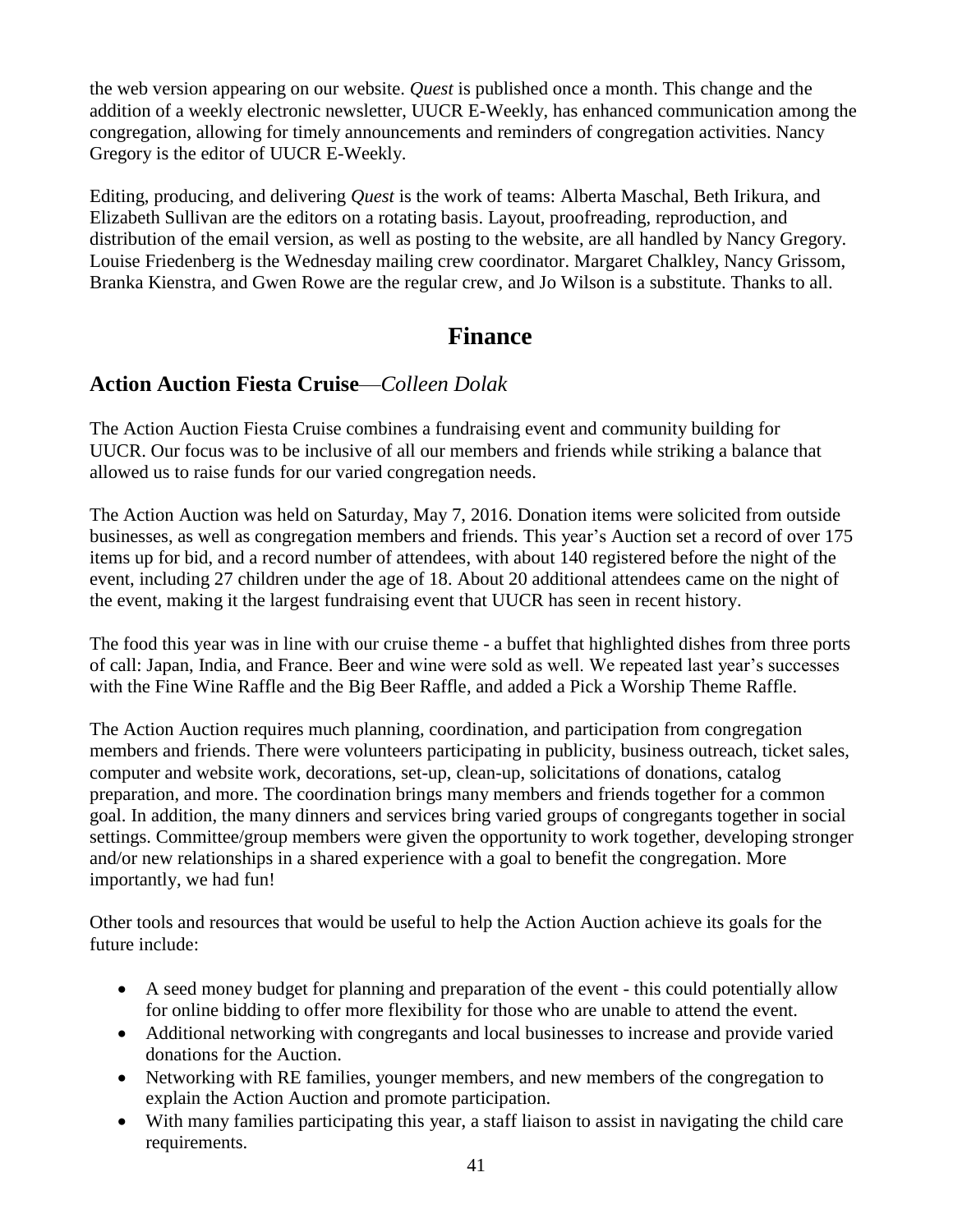For next year, the Action Auction team would like to recruit additional volunteers and new members and add a staff liaison for child care.

Net of expenses, the Action Auction Fiesta Cruise raised over \$30,000 this year.

Action Auction Fiesta Cruise Co-Chairs: Colleen Dolak and Carolyn Randall

#### **Halloween Hullabaloo**—*Richard Chitty and Aaron Pied*

The first ever Halloween Hullabaloo was held on October 31, 2015. This Halloween-themed fundraiser was initiated as a minimal-effort activity with the intent of drawing people from the surrounding community and raising additional funds to support UUCR. It took the place of previous fall fundraising efforts that had required extensive planning and support, but were not able to generate sufficient income to justify the expended effort. This event did not accommodate external vendors.

The approach for the Halloween Hullabaloo was to emphasize fun and games to create incentives for the public and members and friends of our congregation to bring their families, and to allow parents to shop longer while providing activities for their children. The fundraiser was scheduled on Halloween, so naturally, Halloween inspired the games, face painting, and activities for children. In addition to the games and activities, items sold at the fundraiser included books, quilting, jewelry, "white elephant," toys, games, baked goods, and lunch foods, which relied solely on contributions from congregants. Most sales areas sold the majority of their items, which resulted in a relatively small amount of items donated to local charities. In total, the Halloween Hullabaloo raised roughly \$7,200, net of expenses.

The desire to keep costs low and profits high, while accommodating the short ten-week lead time to organize and execute the event, shaped many decisions. This event was only possible thanks to the assistance from the sales area leads who had experience from previous fall fundraisers and largely staffed their own areas. We recognize, however, that new volunteers should be trained in these positions to enable a future transition. Efforts are planned to streamline volunteer recruitment and promote a sustainable hand-over of leadership roles.

Attendance for the Hullabaloo was adequate, with the busiest times for the carnival activities between 10:00 a.m. and 12:00 p.m. However, there was no attempt to count patrons. We used both traditional advertising and social media to inform the public of this event. Given the short planning period, however, many opportunities for a wider reach were not possible. We hope to improve data collection of who attends so that we can be more strategic about where to market future events and provide more activities that will draw attendance from the wider community.

Halloween Hullabaloo Co-Chairs: Richard Chitty and Aaron Pied, with creative direction by Julie Graf

# **Buildings & Grounds**

#### **Aesthetics Committee**—*Sharrill Dittmann*

The Aesthetics Committee works with artists and congregants to contribute to a beautiful and welcoming worship space.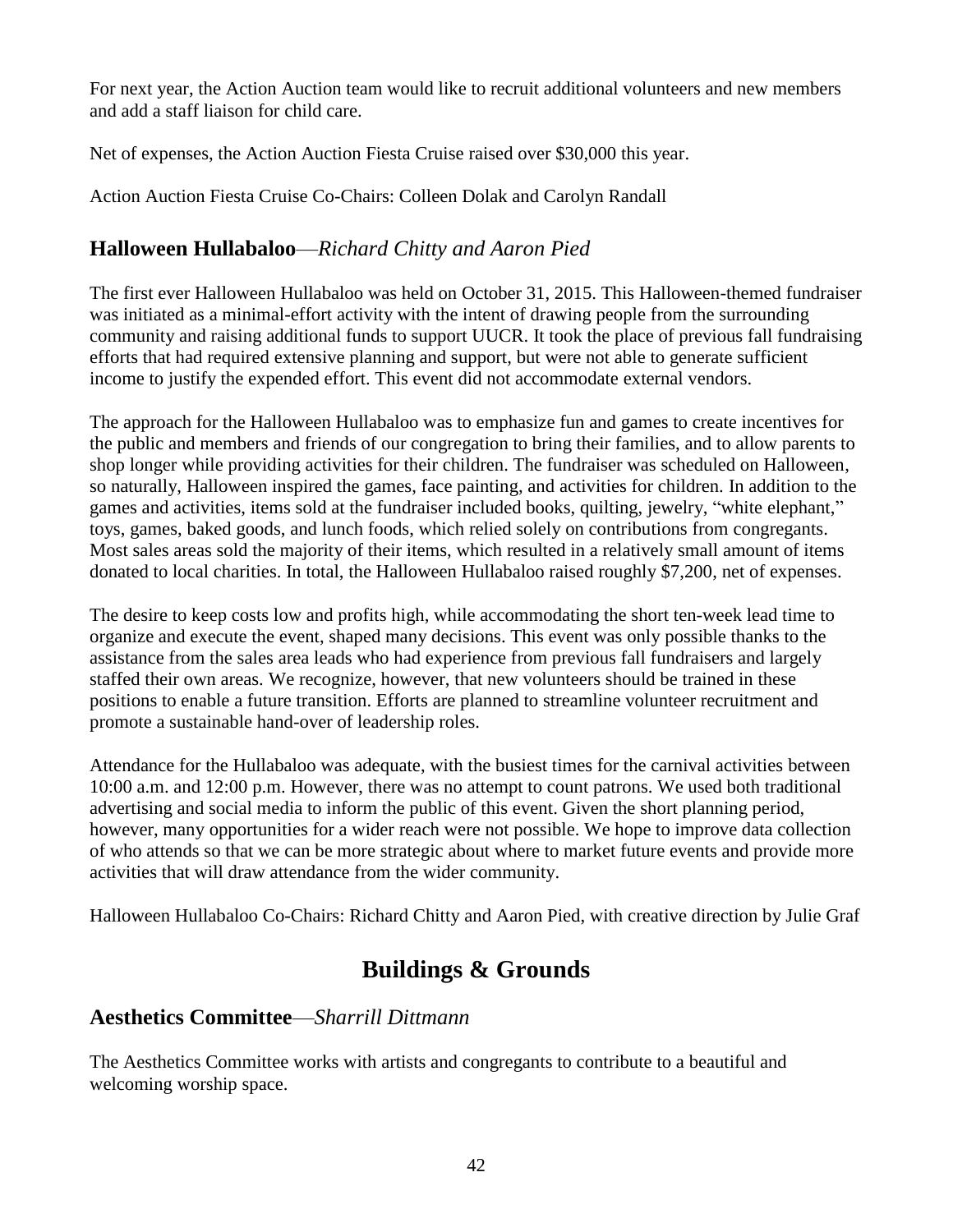The committee hosted a number of shows throughout the year:

- August and September 2015 "Cosmic Vibrations" by Shanthi Chandrasekar, various media
- October and November 2015 Alexey Zoob, oil and watercolors
- December 2015 and January 2016 UUCR members and friends, various media
- February and March 2016 UUCR Religious Education children and youth, various media
- April and May 2016 UUCR Quilters

We were particularly gratified by the warm reception to the UUCR-artist shows. Plans are already underway for the next several shows.

One piece was sold from which UUCR realized 20% of the sales price. These funds were deposited into the Aesthetics Fund, from which the committee draws. \$265 was spent this year. Next year, the committee will be funded from the operating fund. We hope to install a better hanging system that will work with our existing moldings and make the process more efficient.

Committee members: Diane Baillie, Liliane Blom (Co-Chair), and Sharrill Dittmann (Co-Chair)

## **Buildings & Grounds Committee**—*Mark Corfman*

The Buildings & Grounds Committee strives to maintain the congregation's facility and property in a condition that allows UUCR members and friends, as well as other end-users, to perform the wide variety of activities that take place here. There are basically three types of projects undertaken to accomplish this.

First, there are annual service contracts for building systems like the elevator and fire alarm, in addition to the regular service contracts for lawn maintenance and snow removal. These contracts are all managed ably by our Church Administrator, Donna Taylor.

Second, there are normal maintenance and repairs which are performed by a combination of UUCR's Facilities Coordinator, Bryant Taylor, the Power Tool Gang (volunteers led by Dan Pierce, Narcy Klag, and Mark Corfman), and contracted services.

Finally, there are major capital improvements, which this year included the following:

- Installation, by Solar Solution LLC, of 42 kilowatts of solar cells on UUCR roofs under a Power Purchase Agreement. The system has been generating electrical power since late last summer and, on an annual basis, is expected to generate approximately 35% of UUCR's electricity needs.
- Planning and soliciting proposals to install storm water management features at the bottom of the paved parking area to better control the runoff that, in times of heavy rain, over-saturates a neighboring property.
- Renovation of the ceiling in the Building 1 lobby, including new LED lighting and replacement of the existing ceiling tiles.
- Renovation of the Assistant Minister's office in Building 4 to improve its aesthetics and functionality. This was accomplished by a team led by David Bennington.
- The Building 1 workroom was refurbished and converted into a new work/meeting room through the efforts of several UUCR volunteers led by Sue Hedges and April Pulvirenti. This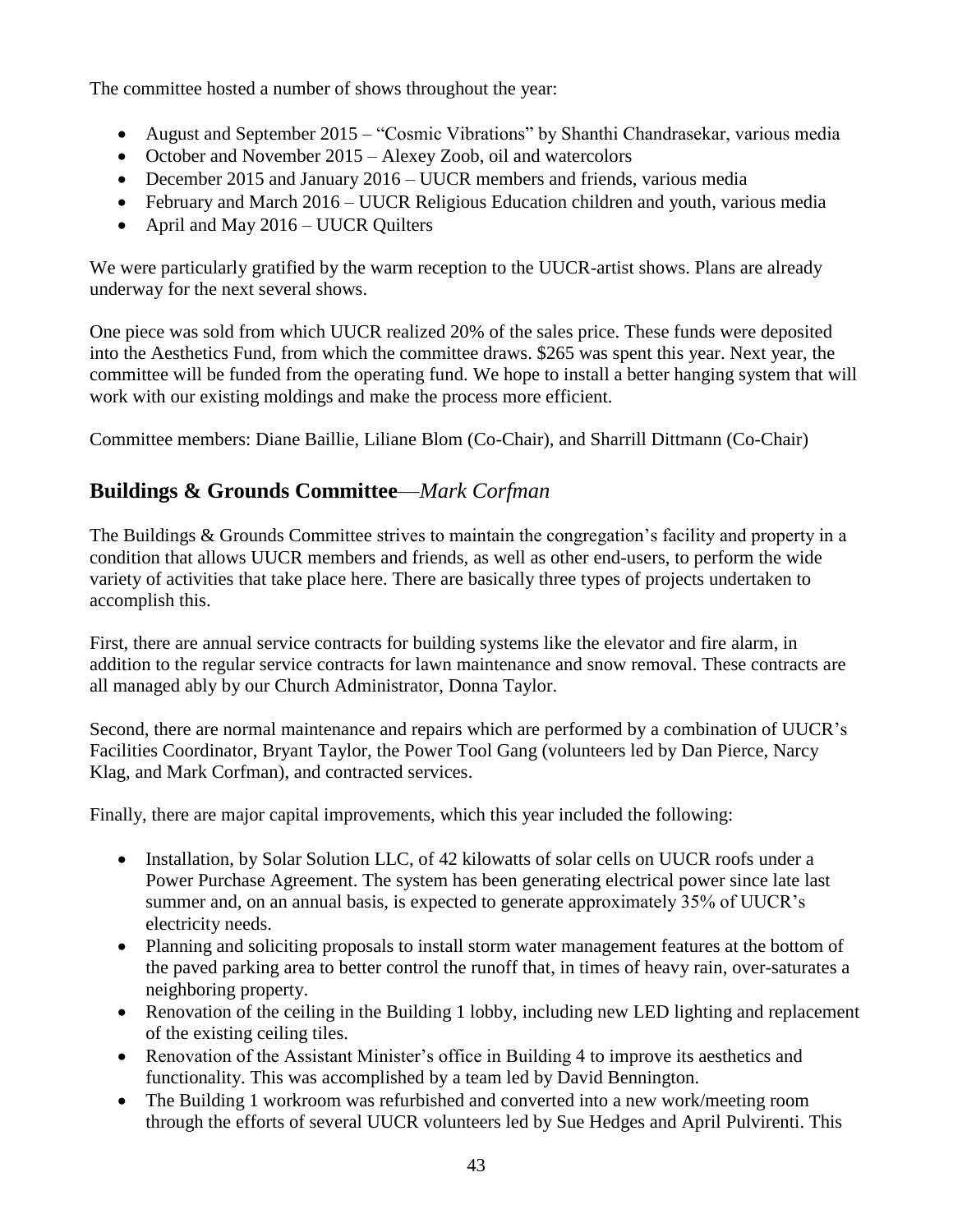renovation created a space that provides both the functionality of a work area and a small space for casual meetings and more private conversations.

- The Memorial Board on the outside of Building 4 was refurbished and reinstalled thanks to the efforts of Dan Pierce, Narcy Klag, and Mark Corfman.
- Unfortunately, the temporary gravel parking lot installed at the south end of the property was identified by the City of Rockville as a violation of its building code. A proposal to remove the lot was accepted and this work accomplished in May.

Last year, a great deal of effort was spent to complete a preliminary design for renovating Building 1, including hiring an architect. Regrettably, the resulting design was not deemed sufficient in terms of the cost-to-benefit to be considered viable to continue with the planning at this time.

The Power Tool Gang gathers on a few Saturdays each year to do necessary work at UUCR. Neither power tools nor experience is necessary. We gather for the fellowship and fun, while helping to maintain UUCR property. Some of the projects this past year have included painting the curbs in front of the Sanctuary and painting wood siding and wood trim on several buildings. Our work is accompanied by doughnuts and coffee in the morning, lunch with beverages, and much camaraderie. Any interested person should feel welcome to join in!

Committee members: David Bennington, Mark Corfman (Chair), Sue Hedges, Narcy Klag, Jon Landenburger, Mary Lanigan, Dan Pierce, Marie Reed (Lay Minister), and Jo Wilson

#### **Information Technology Committee**—*Bill Newhouse*

The mission of the Information Technology Committee is to maintain UUCR office IT systems and provide first response when the UUCR staff cannot resolve an IT system problem. The IT Committee also works with the office, Finance Committee, and Board of Trustees to discuss the use of new technologies and to plan for upgrades of systems when necessary. The IT Committee can also support requests for information technology support for church activities.

IT systems at UUCR include Voice-Over-Internet-Protocol (VOIP) telephones, computers, projectors, large screen HDTV, facsimile, printers, scanners, a mobile phone, and networking equipment such as switches, cable modems, and WiFi routers.

Major accomplishments:

- Replaced the Vodavi private branch exchange (PBX), which had a broken motherboard, with VOIP telephones that allow for more remote trouble-shooting and voicemail retrieval.
- Enabled voicemail notifications to email for staff.
- Removed cabling for Vodavi from the wall in Building 4 Room 45.
- Moved the cabling for the copier in the Building 1 workroom to support re-use of the space.
- Replaced the battery in buildings 1 and 4 alarm systems.
- Added and removed email and network login accounts to cover staff changes.
- Procured Microsoft Office 2013 and Windows 7 Enterprise for each staff member via discounts available from our non-profit status at TechSoup.
- Refreshed the operating system with a new install of Windows 7 Enterprise on all staff computers.
- Doubled the RAM on all staff computers.
- Replaced Rev. Lynn's iPhone 4 with a more modern iPhone 5s.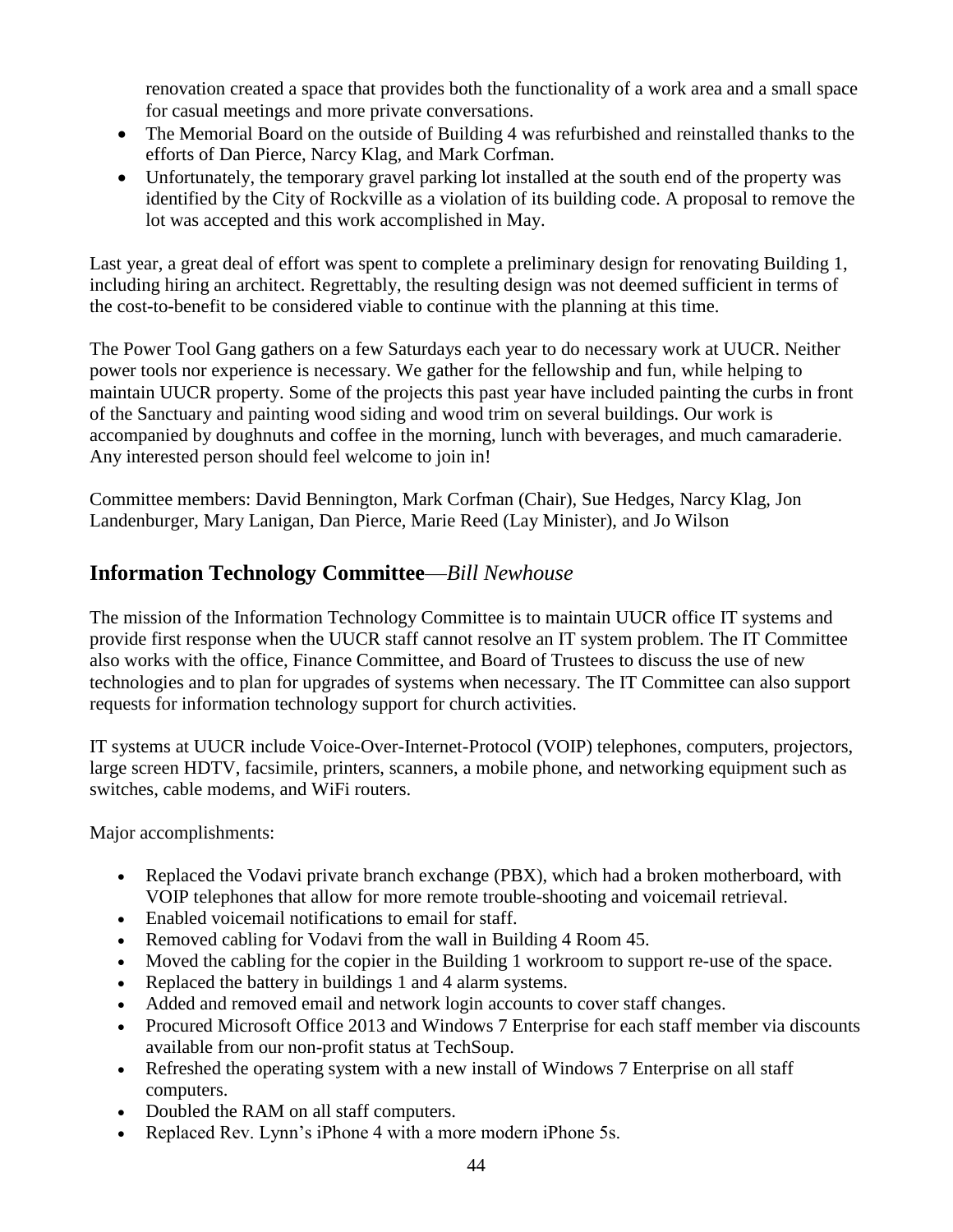- Replaced Andrea Spencer-Linzie's monitor with a larger one.
- Procured a 70" HDTV.
- Replaced two ethernet switches with Gigabit ethernet switches to improve performance of the LAN.
- Established new mailing lists and aliases for all the congregation's email needs, continuing to support our policy not to publish private email addresses on our public-facing UUCR website or to use private emails for important roles where the corporate memory gained by preserving emails is best done by having an email for a role, like the chair of a search committee.
- Trained the staff to maintain email mailing lists germane to their staff functions.
- Continued to patch all systems on a regular basis with the latest software and firmware releases.
- Procured new lightweight laptop to support Rev. Lynn's sabbatical.
- Repurposed Rev. Lynn's old laptop for use by the Religious Education program.
- Procured webcam for Andrea Spencer-Linzie to use on laptop or desktop.
- Connected the new solar panel control system to the Internet.
- Replaced the ethernet cable between the Comcast router and the UUCR router after two outages.
- Continued to provide remote access for the treasurers to the finance PC.
- Regularly backed up the church database.
- Maintained backups for staff files saved to the UUCR server shared and personal directories.

Next year's goals:

- Achieve the desired performance of VOIP system, improving sound quality and phantom incessant ringing.
- Fix alarm system to connect properly with alarm system provider.
- Determine if UUCR can use newly-installed (5/2/2016) Early Childhood Center Comcast network for WiFi bandwidth in classrooms on weekends. If not, extend our network into Building 3.
- Extend the Comcast Xfinity hotspot to provide WiFi coverage throughout Building 3.
- Populate the new church database to support staff and program needs.
- Move all the staff files into the cloud, eliminating our need to maintain a server onsite at UUCR.

UUCR IT systems are vital to all church functions, supporting our worship, religious education, social justice and fellowship activities and enabling the UUCR staff to communicate with congregants as well as other UU churches and organizations, other faith groups, and other community groups.

Committee member: Bill Newhouse

#### **Landscape Committee—***Barbara Harrison*

The Landscape Committee was established in January 2016 to combine the overlapping functions of the Grounds Committee and the Site Beautification Committee. The two main functions of the new committee are: 1) to manage routine maintenance of the landscape – primarily removal of downed branches and trees after storms, pruning of trees and shrubs, tree management, and Do It Day landscape efforts; and 2) to develop and oversee implementation of a new landscape master plan for the entire campus to enhance the beauty and accessibility of the landscape as well as to assist in implementing green solutions where appropriate, and to sustain the forest conservation areas on the grounds in accordance with the guidelines of the City of Rockville.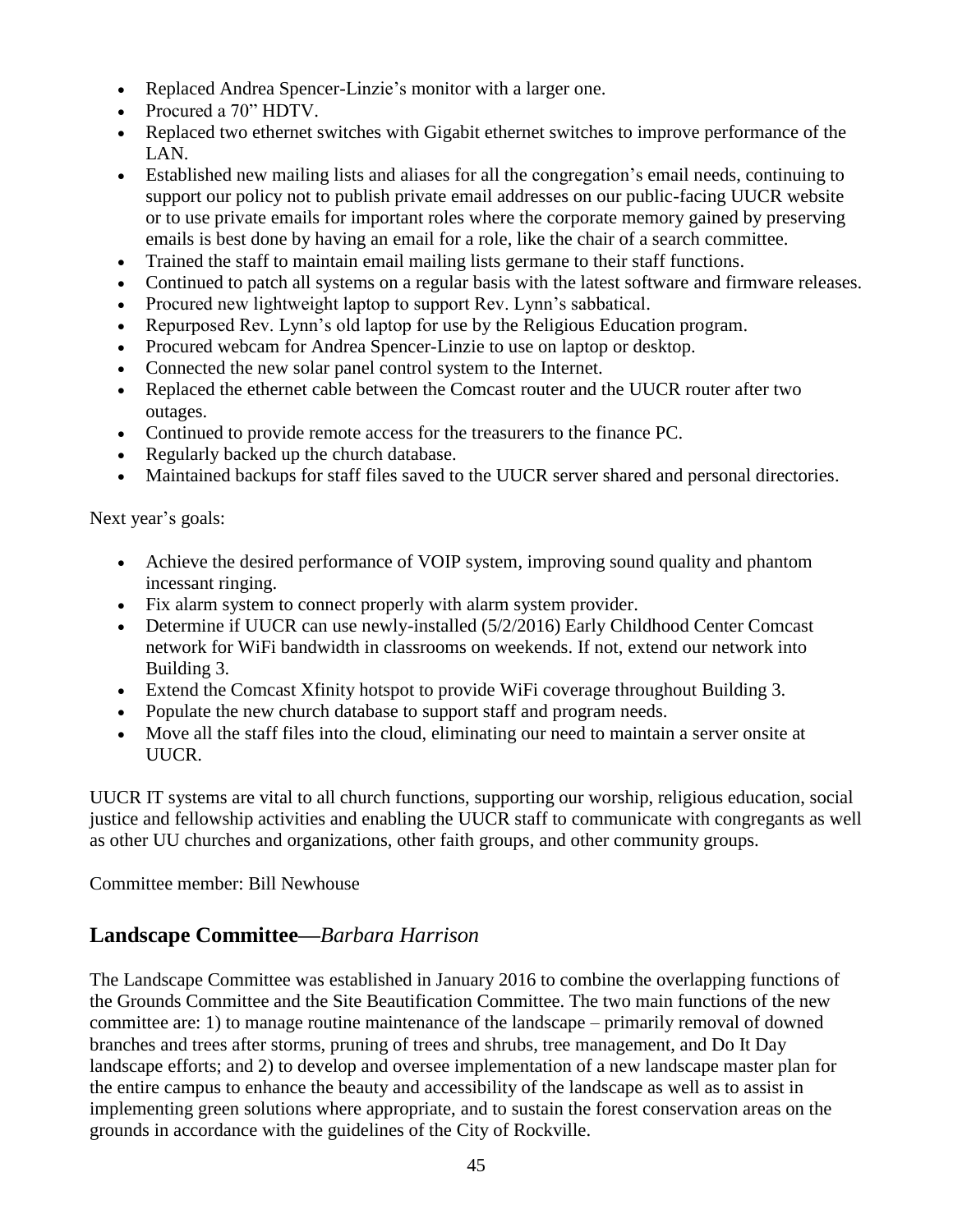We continued our annual contract for regular campus-wide clean-up, mulching, pruning and edging services, lawn mowing, raking, and snow removal. Considerable savings are achieved by bundling these activities. Additional weeding of the garden beds and tear-out of ivy and other invasives has been accomplished by the wonderful volunteers who come out on Do It Day and for other landscape maintenance efforts, organized primarily by Mary Lanigan, Jo Wilson, and Sue Hedges. Attractive grounds contribute to the aesthetic experience at worship services and to the appeal of our congregation to visitors.

The Site Beautification Operating Fund provided funding to install a pathway paved with permeable pavers up to the relocated and refurbished Memorial Board, as well as a revised landscape in that area. The pathway and landscaping will allow congregants to walk up to the Memorial Board and touch memorial nameplates (to be installed in the fall of 2016). In 2016, the Landscape Committee will develop a new master plan for the church grounds and will oversee use of the Site Beautification Operating Fund to help implement this plan. The Landscape Committee also has convened a subcommittee to help manage major storm water runoff issues that require immediate attention. The committee has responsibilities that overlap interests of a number of groups and individuals, making it important to continue efforts to communicate among all interested parties.

The 2015-2016 ground maintenance budget is \$13,100, of which \$11,276 has been spent.

Note: The Site Beautification Operating Fund does not have a line item in the annual budget. It is funded through disbursements from the Site Beautification Fund, a donor-established restricted fund set up some years ago to provide for landscape enhancement projects. Site Beautification Fund principal may not be expended and funds may not be used for other purposes. Disbursements are limited to a small percentage of the value of the fund, and occur only when the balance of the fund exceeds a threshold set by the Finance Committee. Disbursements are made under a policy established by the Board of Trustees, and significant expenditures must be approved by the Board.

Committee members: Matt Beyers, Wayne Crump, Irene Eckstrand (Chair beginning 2016), Tim Francis, Glenn Griffin, Martin Haber, Barbara Harrison (Co-Chair through 2015), Sue Hedges, Mary Lanigan, Steve Lapham, Maude McGovern, Bill Newhouse, April Pulvirenti, Marie Reed, and Jo Wilson (Co-Chair through 2015)

#### **Sound Committee**—*Mike Holmes*

The mission of the Sound Committee is to enhance and maintain the sound equipment at UUCR, specifically in the Sanctuary and Founders Hall.

The use of a designated sound volunteer at each Sunday service continues to work well, although we should continue to expand the pool of available volunteers. Additional training will also be needed once the sound system upgrade is completed.

During this fiscal year, we purchased two Audio Technica wireless microphones for Founders Hall, to replace the lower quality microphones that had been in use there. We also added a power sequencer to that system to eliminate the loud "thunk" that occurred when the system was turned on, and to protect the speakers. The new equipment is working well.

A major focus of the committee this year has been a plan to improve acoustics in the Sanctuary and upgrade the sound system. We consulted with Turner Bridgforth, a sound and recording engineer, to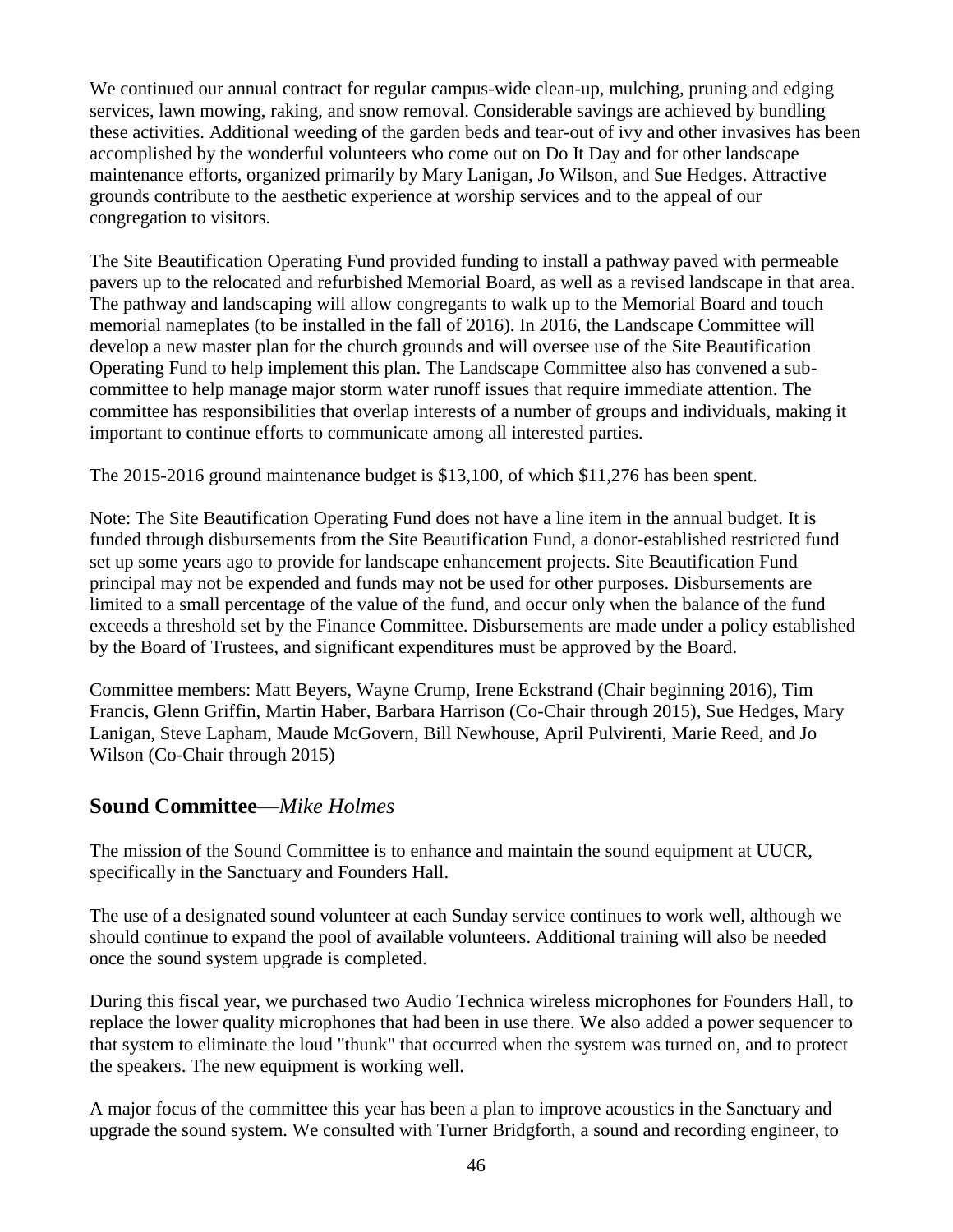help focus our early discussions and develop a plan of action. We then developed a budget and sought approval from the Board of Trustees to fund the work from the Capital Improvement Fund. The Board approved a budget of \$18,150 for this work, which includes both the acoustical work and the sound equipment upgrade.

It would be very expensive to treat every part of the Sanctuary walls and ceiling with acoustical panels, and we should be able to improve the intelligibility of speech in the room without going to that extreme. We identified the raised wall at the back of the main Sanctuary space as the area to be dealt with in this first phase of acoustical treatment. If we find that the amount of improvement that this yields is not enough, we can consider doing additional work at some point in the future.

We met with three different installers to get estimates for this work, and finally located a fourth company, Snap Wall, that specializes in acoustical treatments of the kind that we need. We have contracted with them to install the acoustical panels on that raised wall at the back of the seating area, as well as the seven windows above that wall. They will install a system of fabric strips over the panels to minimize the number of visible seams and yield a visually pleasing result. The Worship Arts Team selected a fabric color to blend well with other colors in the Sanctuary. Panel installation is scheduled for May 18 and 19, 2016.

The main components of the sound system upgrade are a new digital mixer and a desk to house the mixer. The mixer desk will sit in front of the sound closet. Having the desk will allow the sound volunteer to sit facing the stage platform, rather than standing in the closet and turning to face the equipment rack when making adjustments. The new mixer has several advantages over the existing system. It has 24 input channels, and so it will allow all of the stage microphone jacks to be active at all times and still have additional inputs for future expansion. It will make it possible to adjust the equalization of each input separately, and this can have a significant impact on speech intelligibility. The mixer can also be controlled by an iPad over a WiFi connection, and we will purchase an iPad for this purpose. This will enable a sound volunteer to sit in the main Sanctuary seating area and make adjustments from there.

We are in the process of acquiring the cables and other required hardware for the upgrade. Members of the Sound Committee will do the installation; we expect this to be completed in late May or early June.

The 2015-2016 Sound Committee budget is \$1,282 of which \$1,309 has been spent.

Committee members: Steve Greene, Mike Holmes (Chair), Jennifer Rodgers (staff liaison), Jeremy Schuhmann, and Dennis Wellnitz

# **Spiritual & Caring**

#### **Pastoral Care Team**—*Paulette Campbell and Jane Klag*

In conjunction and cooperation with the ministers, the UUCR Pastoral Care Team (PCT), consisting of volunteers, provides support services for UUCR members and friends who need assistance. These services are limited by capability and liability considerations. Team members personally provide some services and arrange for other UUCR members and friends to help as specific needs occur. The team furnishes transportation, runs errands, delivers meals during crises, visits people at home and in hospitals, sends cards, and provides other services as needed.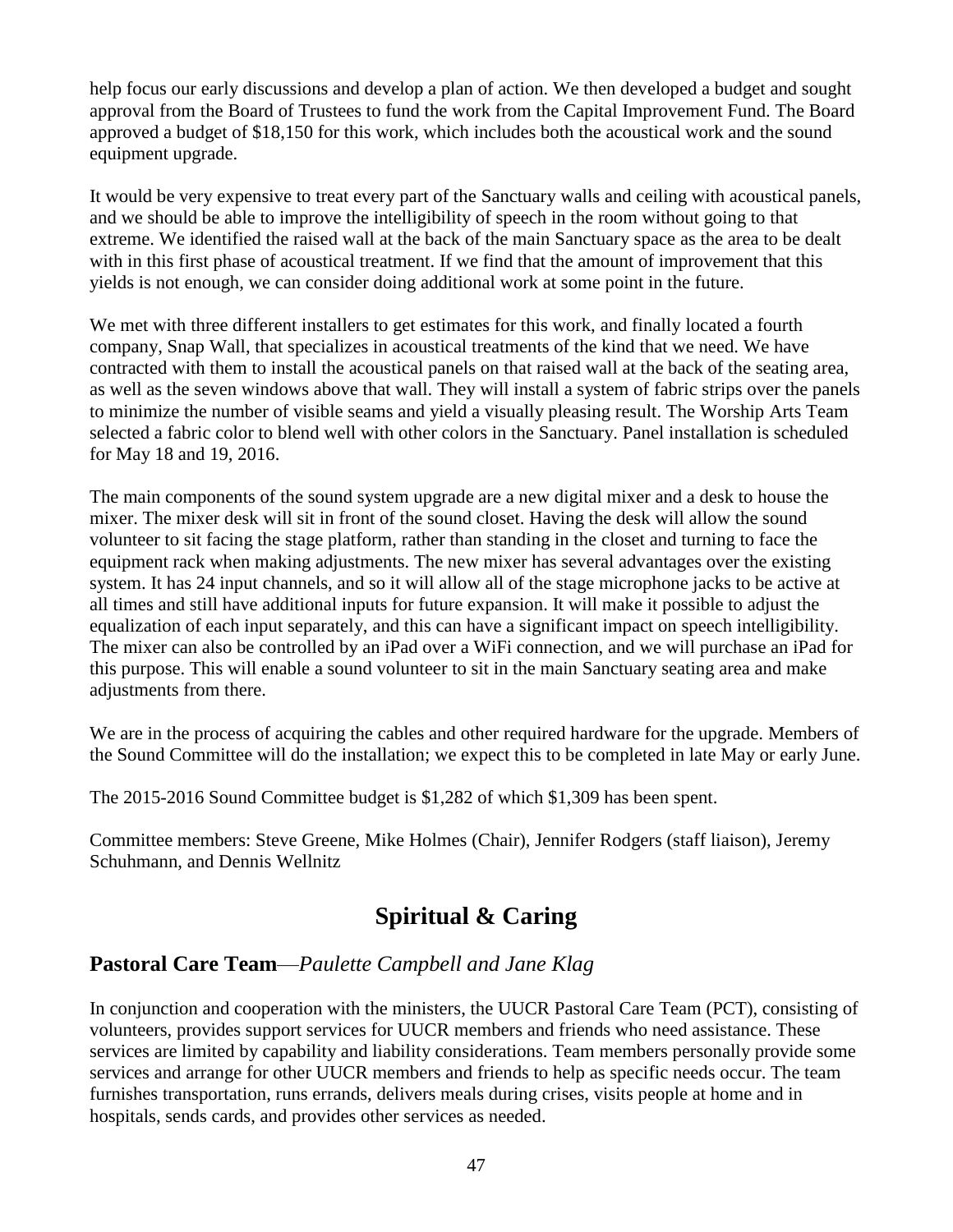Other major functions include:

- Memorial receptions: They are organized to honor the lives of those members and friends who have died during the past year. Several receptions have been catered this year with the assistance of the Pastoral Care Team. No fees are asked, but donations are gratefully accepted. Paulette Campbell chairs this function.
- Thinking of You column in *Quest*: Joys and concerns are to be communicated to the editor in order to appear in *Quest*. Marianne Miller served as editor for the column through April 2016 when she passed on her keyboard to Judy Eisenhauer, who took over this role in May. If you have joys and concerns that you would like to appear in *Quest*, please contact Judy.
- Greeting cards: The Pastoral Care Team is responsible for sending cards to members and friends who celebrate special events and to those who are ill or hospitalized. Sue Thomas is the coordinator of this activity.
- Pastoral Care Team bulletin board: With the help of Donna Taylor, a new bulletin board was installed in Fellowship Hall in November. It includes obituaries of congregants and former congregants, a copy of the current Thinking of You column as it appears in *Quest*, and area workshop invitations.

Many thanks to all who have donated time and effort to the UUCR community during the past year. A special thanks to Narcy Klag who, through his connection to the Lions Club, delivered health aids to those in need.

This year's special events and activities:

- An October 24 event entitled, "End of Life Issues Maryland Advance Directive Workshop." Many favorable comments were received from attendees on the content of this workshop as well as the expertise of our facilitator, Amy Griboff, attorney at law.
- UUCR recognized National Hospice and Palliative Care Month with a Partner Plate collection in the months of October and November, a benefit concert for Montgomery Hospice, and the October 24 advance directive workshop. The Pastoral Care Team proposed the local nonprofit organization, Hospice Caring for UUCR's first Partner Plate collection. Penny Gladhill, the founder of Hospice Caring, spoke during the worship service on October 4, 2015. On November 29, she returned for the service to receive a check for \$2,742.
- We prepared a draft web page for the Pastoral Care Team for the UUCR website.
- Our February 5 meeting included a one-hour training session on grief. Rev. Lynn Strauss told her story of grief experiences in her life, and others shared personal stories. Lynn referred to the book, *Good Grief, Healing Through the Shadow of Loss,* and copies were purchased for the team.
- The Pastoral Care Team assisted in outreach efforts for the annual Fellowship Dinner, contacting some congregants who did not sign up for the dinner.
- On April 1, Rev. Rebekah Montgomery conducted a two-hour training on complicated grief. Included in the session were role play experiences to increase our learning about listening skills and pastoral presence. Pastoral care volunteers from other UU congregations were invited to the training, and two women from the Hagerstown UU Church attended.
- In an effort to reach out to congregants who need to hear from caring friends for any number of reasons, we continued to staff the Pastoral Care Team "Post Office" after the Sunday service. The Post Office table is stocked with cards, stamps, and UUCR's member/friend directory. Team members assist at the table and handle the mailing of the cards.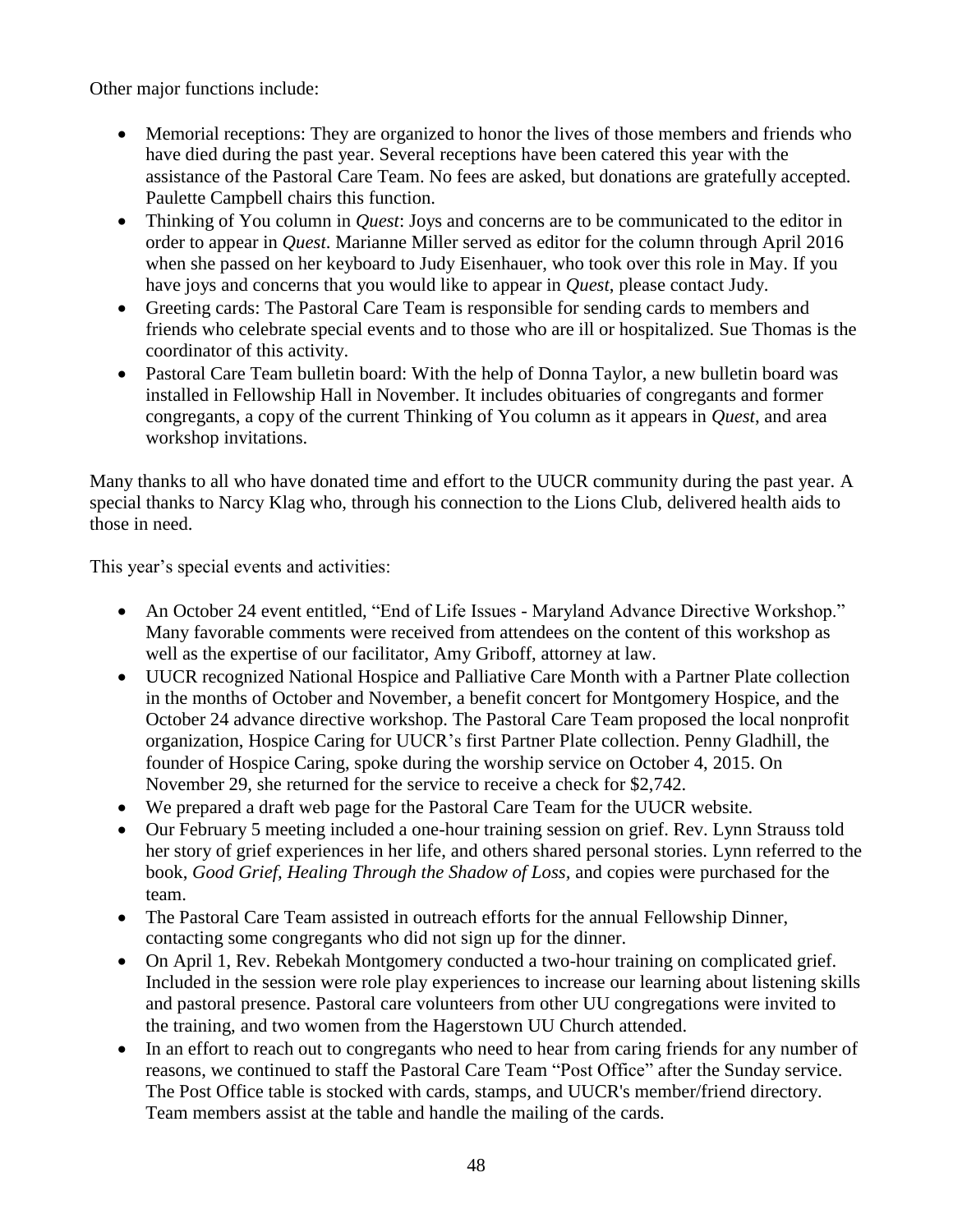Team members: Jill Asman, Marilyn Briant, Paulette Campbell (Co-Chair), Judy Eisenhauer, Jewell Golden, Jane Klag (Co-Chair), Fran Lowe, Susan McCall, Martha McClelland, Holly Meyer, Marianne Miller, Marie Reed, Marialyce Sherr, and Sue Thomas

## **Spirit of Life Sangha** —*Liliane Floge*

The mission of the Spirit of Life Sangha is to assist those interested in improving their practice of mindfulness using the methods recommended by the Buddhist monk, Thich Nhat Hanh and others who practice mindfulness.

The Sangha meets almost every Sunday after the service to meditate and to study, through readings and discussion, aspects of mindfulness practice. We usually meet in Building 2 from 11:20 a.m. to 12:30 p.m. Since we began in 2010, the number of persons interested in the Sangha has increased considerably. We have over 45 persons who have attended at least one meeting and are on our Sangha group email list. This year, more of our meetings have had a higher attendance at each meeting – about 15 persons. Our meetings are open to persons who are not part of UUCR and a few attend our meetings. We periodically have a Sangha lunch at a member's home, instead of meeting at UUCR. These lunches have strengthened ties among our members.

The Sangha is managed by a Caring Council, which leads the meetings and chooses the readings. This year, the members of the Council were: Robert Campbell, Liliane Floge, Ethel Gilbert, and Alex Szatmary.

Major accomplishments:

- We again participated in the Mind, Body & Spirit Fair by presenting two sessions on mindfulness meditation.
- We believe that participation in the Sangha has deepened the practice of its members and led to a more positive spiritual outlook. Many of the mindfulness practices encouraged are identical to Unitarian Universalist principles, such as the inherent worth and dignity of every person, compassion in human relations, and respect for the interdependent web of all existence.
- We have prepared a description of the workings of a Sangha, of the particular workings of our Sangha, a document listing the updated Five Mindfulness Trainings (authored by Thich Nhat Hanh, based on Buddha's precepts), a list of suggested readings, and a one-page general description document. During the week, these and other items are kept in our Sangha box located in the large closet next to the kitchen.

For next year, we are considering lengthening our sessions by 15 minutes to provide more discussion time.

#### **Women's Spiritual Exploration Group**—*Sahar Dawisha*

Our goal is to connect by learning about ourselves and each other, by deepening our spirituality together, and by exploring the feminine divine. A typical meeting consists of introductions with checkin, a guided meditation, a creative self-exploration activity and/or reading, sharing of insights from the activity/reading with group discussion, and closing.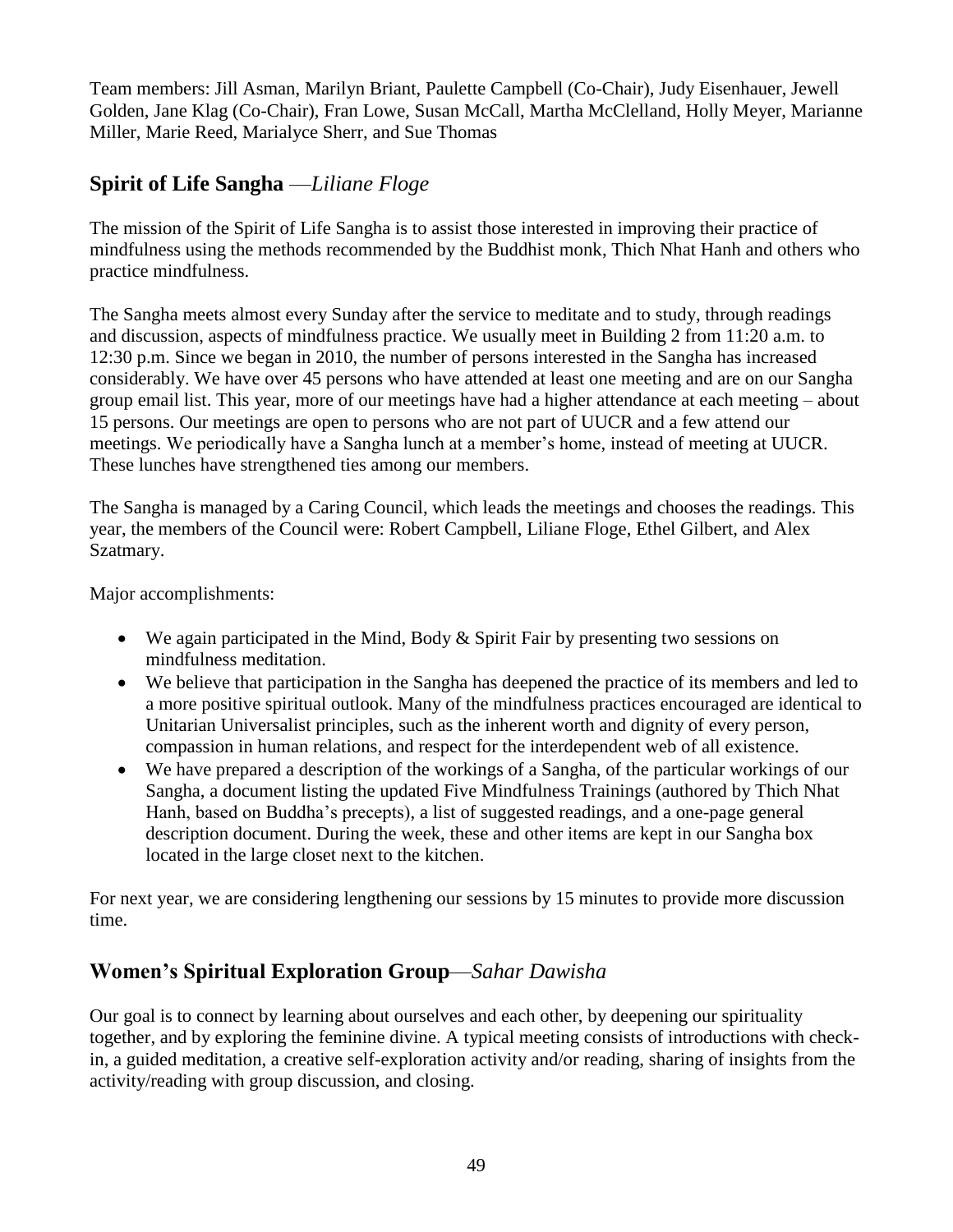We've been meeting in Room 44 in Building 4 on the third Saturday of the month from 2:00 to 4:00 p.m. since July 2015. Meeting topics have included writing and sharing our spiritual timelines, a green eye and hand exercise, the selection of cards for self-reflection, gratitude, spiritual feminists, and discussing selections from the books, *Awakening Joy* and *Women Who Run with the Wolves*.

There are currently 28 women who have attended at least one meeting, and attendance ranges from 4 to 12 women at any given meeting. The highest attendance of 12 women occurred when we discussed *Women Who Run with the Wolves.* Additional activities include a group trip to see the play, *Miss Witherspoon*, in which a member of the group is starring in the lead role, and plans for a possible retreat in the summer/fall.

In April, our leadership expanded to include Julie Robinson and Bonnie Bloomquist, bringing new energy and commitment. Beginning in June 2016, we will start meeting on the second Saturday of the month from 1:00 to 3:00 p.m. (still in Room 44 in Building 4). Our group's name will change to Women's Open Spiritual Connection Group, and we will remain open to all women who wish to join us at any time. We look forward to continued growth through connection.

#### **Women's Spirituality Group**—*Jewell Golden*

The group discusses various topics as well as sharing individual life paths. We strive for the spiritual growth of group members through close personal sharing. With the exchange of words in experience, wisdom, and support, we provide laughter, warmth, inspiration, and reassurance, moving forward on one's quest. We celebrate member's distinct achievements, birthdays, and special times in one's life through meals together.

The Women's Spirituality Group meets in Room 44 in Building 4 on the first and third Saturday of the month from 11:00 a.m. to 1:00 p.m. The meeting is open to all and we welcome all to our sisterhood of spirituality and support. In the next year, we hope to increase our outreach and encourage more women to attend.

# **Fellowship**

# **Craft Group**—*Sherry Henry*

We provide a place where women can look forward to meeting weekly with others, and work on an art project if they want to. Coffee, Crafts and Conversation meets each Tuesday morning from 10:00 a.m. until noon. We are open to all, and welcome anyone who wishes to join us for coffee and conversation, or to work on an individual or group project. Conversation is a major part of what participants enjoy from this group. On any given Tuesday, the conversation can be about current events, an idea picked up from last Sunday's sermon, or just talk about ongoing craft projects.

Most of our funds were used for materials either to make cards or package them for sale at the Halloween Hullabaloo. We bought foam slabs to make our own version of rubber stamps, and clear sleeve-like envelopes for completed cards. Occasionally we use money to replace standard items, like colored stamp pads. All materials are shared items, available for everyone in the group to use. Adult coloring books have recently become a popular item to work on.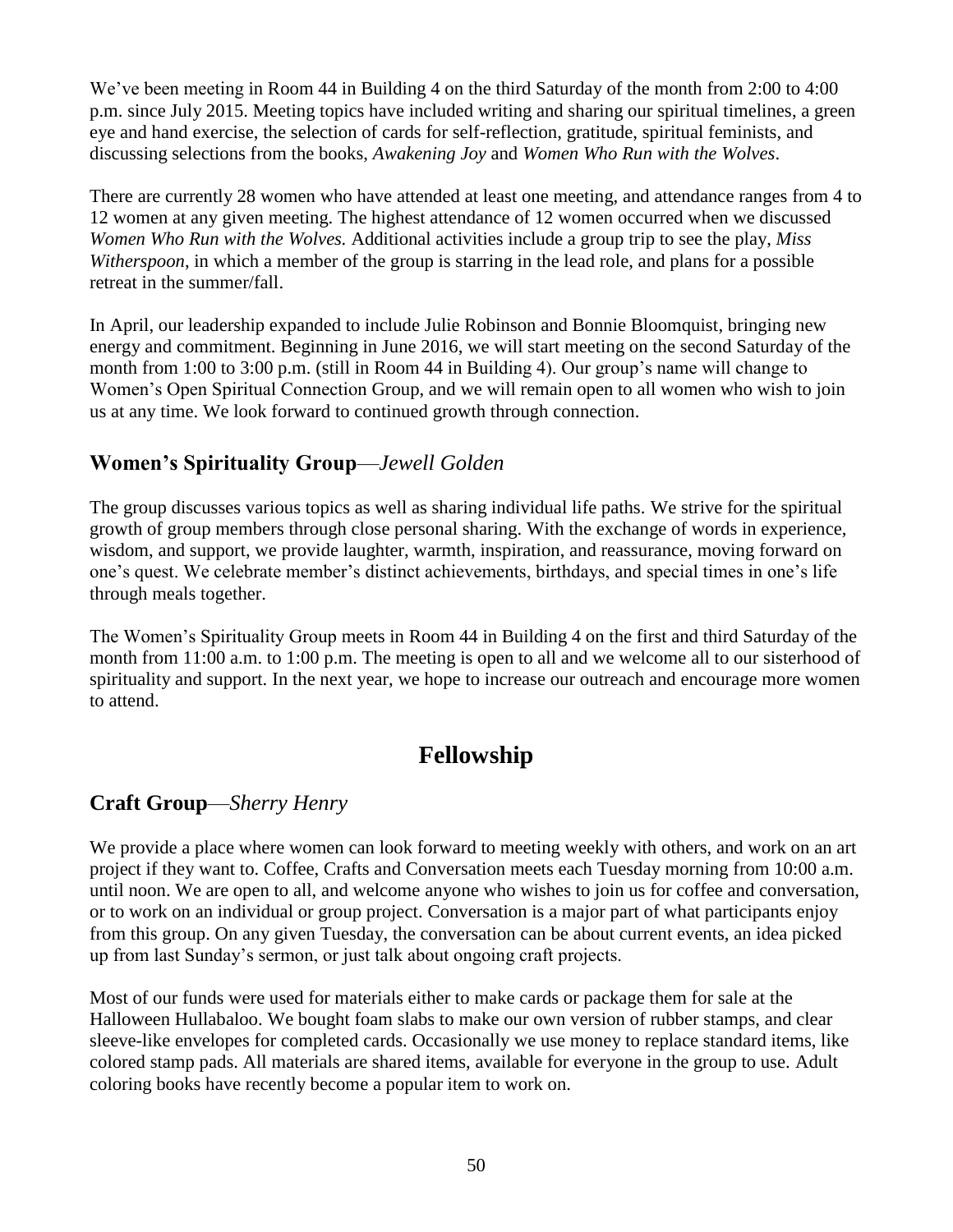#### **Dinners for Eight**—*Karla Timmons*

Dinners for Eight provides an opportunity for UUCR congregants to share good food and good company on a monthly basis in a friend or member's home, usually in groups of eight, allowing for the congregation to better know one another. The program provided many new members with an easy access point to meet and become acquainted with longer-standing members of the congregation.

This year, we utilized routine/regular communications in *Quest* and UUCR E-Weekly, and occasional communications in the Order of Service to increase participation. We have still been unable to increase involvement to the level it was several years ago, due partly to the inability of some of our older congregants to participate, and our inability to attract younger people to attend regularly.

#### **Literary Fiction Book Group**—*Marialyce Sherr*

There are now two book discussion groups at UUCR. This newly-formed book group does not conflict with the schedule of the UUCR Book Club, which was established many years ago. Congregants are welcome to join one or both groups.

The Literary Fiction Book Group confines its discussion to fiction and to those works, past and present, which have been deemed "literary." The term literary is in itself controversial because, in fact, all writing is literary, since it uses words made up of letters. However, there was an expressed interest among congregants to form a group that focused on the subjects of the narrative in such a manner that in-depth character studies are created. Examples include: *All the Light We Cannot See*, by Anthony Doer; *The Japanese Lover*, by Isabel Allende; and *The Picture of Dorian Gray*, by Oscar Wilde.

The group has been strongly attended. It meets in Room 50 (in the lower level below the Sanctuary) on the second Monday of each month from 1:00 to 3:00 p.m. All are welcome.

#### **Quilters—***Louise Friedenberg*

The mission of the Quilters is to create one quilt each year to be raffled at the fall fundraiser.

Our group created its 35<sup>th</sup> annual quilt, called "Sea Glass," which was raffled at the Halloween Hullabaloo on Saturday, October 31, 2015. At a price of \$2 each or 3 for \$5, 1,150 raffle tickets were sold, and the net profit was \$1,899. Barbara Weis was the quilt winner.

Sea Glass is a paper-pieced, queen-sized quilt, consisting of 3,462 fabric pieces in shades of blue, green, aqua, and purple on a white background. The effect is to give swirling patterns, creating the sensation of waves splashing against the shore. Our inspiration was a photo on the cover of the Fall-Winter 2014 issue of the magazine, *Quilt Sampler*.

We also made many hand-crafted items for the Halloween Hullabaloo, including quilted table runners, pillows, potholders, wall hangings, tree ornaments, crayon and pencil roll-ups, note cards, knit items, and more. A profit of \$934 was raised for UUCR from these crafts.

Our group provides the possibility for anyone who practices needlework to experience group participation in the making of a beautiful product, while enjoying the warmth and support of friends who share an interest and meet together weekly on Wednesday evenings.